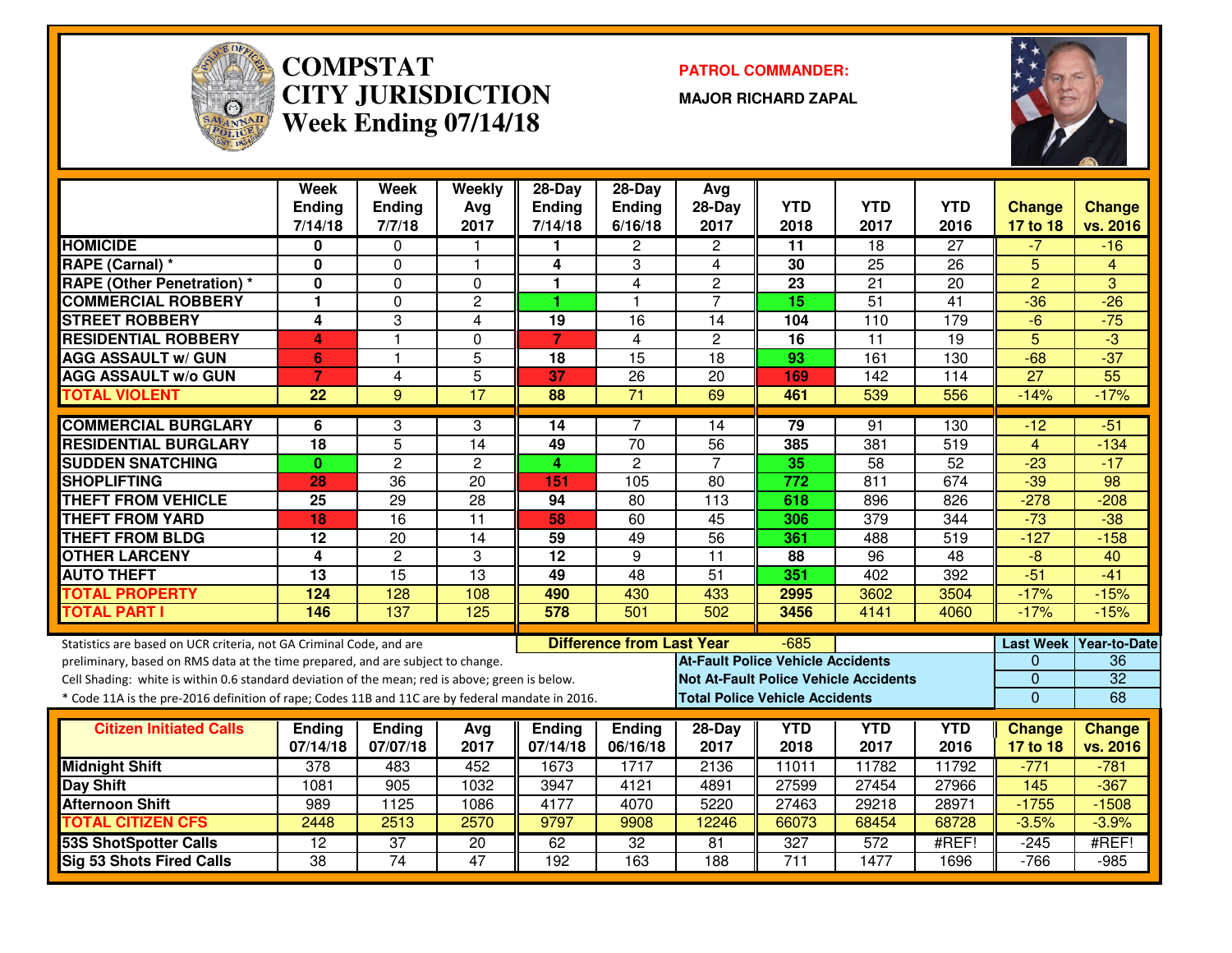

# **COMPSTAT PRECINCT COMMANDER: NORTH PRECINCTWeek Ending 07/14/18**

**CAPT. CARY HILL**



|                                                                                                  | Week<br><b>Ending</b> | <b>Week</b><br><b>Ending</b> | Weekly<br>Avg    | $28-Dav$<br><b>Ending</b> | $28-Dav$<br>Ending               | Avg<br>$28-Day$                              | <b>YTD</b>                            | <b>YTD</b>           | <b>YTD</b>       | <b>Change</b>    | <b>Change</b>       |
|--------------------------------------------------------------------------------------------------|-----------------------|------------------------------|------------------|---------------------------|----------------------------------|----------------------------------------------|---------------------------------------|----------------------|------------------|------------------|---------------------|
|                                                                                                  | 7/14/18               | 7/7/18                       | 2017             | 7/14/18                   | 6/16/18                          | 2017                                         | 2018                                  | 2017                 | 2016             | 17 to 18         | vs. 2016            |
| <b>HOMICIDE</b>                                                                                  | 0                     | $\Omega$                     | $\mathbf{0}$     | 0                         |                                  | $\Omega$                                     | $\mathbf 2$                           | 3                    | $\mathbf{2}$     | -1               | $\Omega$            |
| RAPE (Carnal) *                                                                                  | 0                     | 0                            | $\mathbf 0$      | $\mathbf{1}$              | 1.                               | -1                                           | 8                                     | 11                   | 7                | $-3$             | н                   |
| <b>RAPE (Other Penetration) *</b>                                                                | $\bf{0}$              | 0                            | $\Omega$         | 1                         | $\Omega$                         | $\Omega$                                     | $\overline{2}$                        | 4                    | 5                | $-2$             | $-3$                |
| <b>COMMERCIAL ROBBERY</b>                                                                        | 0                     | $\mathbf{0}$                 | $\Omega$         | 0                         | 1                                | $\blacktriangleleft$                         | 4                                     | 6                    | $\overline{4}$   | $-2$             | $\Omega$            |
| <b>STREET ROBBERY</b>                                                                            | 1                     | $\overline{c}$               | $\mathbf{1}$     | 4                         | 3                                | 4                                            | 33                                    | 43                   | $\overline{74}$  | $-10$            | $-41$               |
| <b>RESIDENTIAL ROBBERY</b>                                                                       | $\mathbf 0$           | $\mathbf{0}$                 | $\Omega$         | 1                         | $\overline{c}$                   | $\Omega$                                     | 5                                     | $\blacktriangleleft$ | 3                | $\overline{4}$   | $\overline{2}$      |
| <b>AGG ASSAULT w/ GUN</b>                                                                        | $\mathbf{1}$          | $\mathbf{0}$                 | $\overline{1}$   | 4                         | $\overline{4}$                   | $\overline{4}$                               | $\overline{20}$                       | $\overline{34}$      | $\overline{25}$  | $-14$            | $-5$                |
| <b>AGG ASSAULT w/o GUN</b>                                                                       | 1                     | $\overline{2}$               | $\overline{c}$   | 12                        | 10                               | 6                                            | 56                                    | $\overline{32}$      | 34               | 24               | $\overline{22}$     |
| <b>TOTAL VIOLENT</b>                                                                             | $\overline{3}$        | 4                            | $\overline{4}$   | $\overline{23}$           | $\overline{22}$                  | 17                                           | 130                                   | 134                  | 154              | $-3%$            | $-16%$              |
| <b>COMMERCIAL BURGLARY</b>                                                                       | 0                     |                              |                  | $\mathbf{2}$              | 2                                | 4                                            | 16                                    | 32                   | 24               | -16              | -8                  |
| <b>RESIDENTIAL BURGLARY</b>                                                                      | 3                     | 3                            | $\overline{c}$   | 9                         | 10                               | $\overline{7}$                               | 48                                    | $\overline{34}$      | 59               | 14               | $-11$               |
| <b>SUDDEN SNATCHING</b>                                                                          | $\mathbf{0}$          | $\overline{1}$               | $\overline{1}$   | $\overline{2}$            | $\overline{c}$                   | 3                                            | 18                                    | 31                   | 28               | $-13$            | $-10$               |
| <b>SHOPLIFTING</b>                                                                               | 8                     | 7                            | 3                | 32                        | 15                               | $\overline{12}$                              | 152                                   | 121                  | $\overline{94}$  | 31               | 58                  |
| <b>THEFT FROM VEHICLE</b>                                                                        | 6                     | $\overline{7}$               | $6\phantom{1}$   | 20                        | 18                               | 24                                           | 124                                   | 211                  | 277              | $-87$            | $-153$              |
| <b>THEFT FROM YARD</b>                                                                           | 8                     | 1                            | 3                | 20                        | $\overline{14}$                  | 11                                           | 88                                    | 125                  | 110              | $-37$            | $-22$               |
| <b>THEFT FROM BLDG</b>                                                                           | 3                     | 4                            | $\overline{4}$   | $\overline{12}$           | $\overline{13}$                  | $\overline{15}$                              | $\overline{97}$                       | 156                  | $\overline{152}$ | $-59$            | $-55$               |
| <b>OTHER LARCENY</b>                                                                             | 3                     | $\overline{\phantom{a}}$     | $\mathbf{1}$     | 5                         | 3                                | $\overline{2}$                               | 19                                    | 25                   | 16               | $-6$             | 3                   |
| <b>AUTO THEFT</b>                                                                                | $\mathbf{2}$          | $\overline{5}$               | 3                | 11                        | 14                               | $\overline{12}$                              | 69                                    | 103                  | 109              | $-34$            | $-40$               |
| <b>TOTAL PROPERTY</b>                                                                            | 33                    | $\overline{30}$              | $\overline{22}$  | 113                       | 91                               | 90                                           | 631                                   | 838                  | 869              | $-25%$           | $-27%$              |
| <b>TOTAL PART I</b>                                                                              | 36                    | $\overline{34}$              | 27               | 136                       | 113                              | 107                                          | 761                                   | 972                  | 1023             | $-22%$           | $-26%$              |
| Statistics are based on UCR criteria, not GA Criminal Code, and are                              |                       |                              |                  |                           | <b>Difference from Last Year</b> |                                              | -211                                  |                      |                  | <b>Last Week</b> | <b>Year-to-Date</b> |
| preliminary, based on RMS data at the time prepared, and are subject to change.                  |                       |                              |                  |                           |                                  | <b>At-Fault Police Vehicle Accidents</b>     |                                       |                      |                  | 0                | 9                   |
| Cell Shading: white is within 0.6 standard deviation of the mean; red is above; green is below.  |                       |                              |                  |                           |                                  | <b>Not At-Fault Police Vehicle Accidents</b> |                                       |                      |                  | 0                | $\overline{7}$      |
| * Code 11A is the pre-2016 definition of rape; Codes 11B and 11C are by federal mandate in 2016. |                       |                              |                  |                           |                                  |                                              | <b>Total Police Vehicle Accidents</b> |                      |                  | $\Omega$         | 16                  |
|                                                                                                  | Week                  | Week                         | Weekly           | 28-Day                    | 28-Day                           | Avg                                          |                                       |                      |                  |                  |                     |
| <b>Citizen Initiated Calls</b>                                                                   | Ending                | <b>Ending</b>                | Avg              | <b>Ending</b>             | <b>Ending</b>                    | $28-Day$                                     | <b>YTD</b>                            | <b>YTD</b>           | <b>YTD</b>       | <b>Change</b>    | <b>Change</b>       |
|                                                                                                  | 07/14/18              | 07/07/18                     | 2017             | 07/14/18                  | 06/16/18                         | 2017                                         | 2018                                  | 2017                 | 2016             | 17 to 18         | vs. 2016            |
| <b>Midnight Shift</b>                                                                            | 119                   | 146                          | $\overline{121}$ | 517                       | 544                              | 484                                          | 3215                                  | 3316                 | 3311             | $-101$           | $-96$               |
| <b>Day Shift</b>                                                                                 | 240                   | 225                          | 233              | 962                       | 1079                             | 931                                          | 6930                                  | 6354                 | 6688             | 576              | 242                 |
| <b>Afternoon Shift</b>                                                                           | 232                   | 266                          | 252              | 1015                      | 1050                             | 1010                                         | 6638                                  | 6903                 | 6878             | $-265$           | $-240$              |
| <b>TOTAL CITIZEN CFS</b>                                                                         | 591                   | 637                          | 606              | 2494                      | 2673                             | 2425                                         | 16783                                 | 16573                | 16877            | 1.3%             | $-0.6%$             |
| <b>53S ShotSpotter Calls</b>                                                                     | -1                    | 4                            | 3                | 8                         | 8                                | $\overline{12}$                              | 42                                    | $\overline{72}$      | $\overline{122}$ | $-30$            | $-80$               |
| Sig 53 Shots Fired Calls                                                                         | 11                    | $\overline{12}$              | $\overline{7}$   | 42                        | 34                               | 29                                           | 185                                   | 209                  | 272              | $-24$            | $-87$               |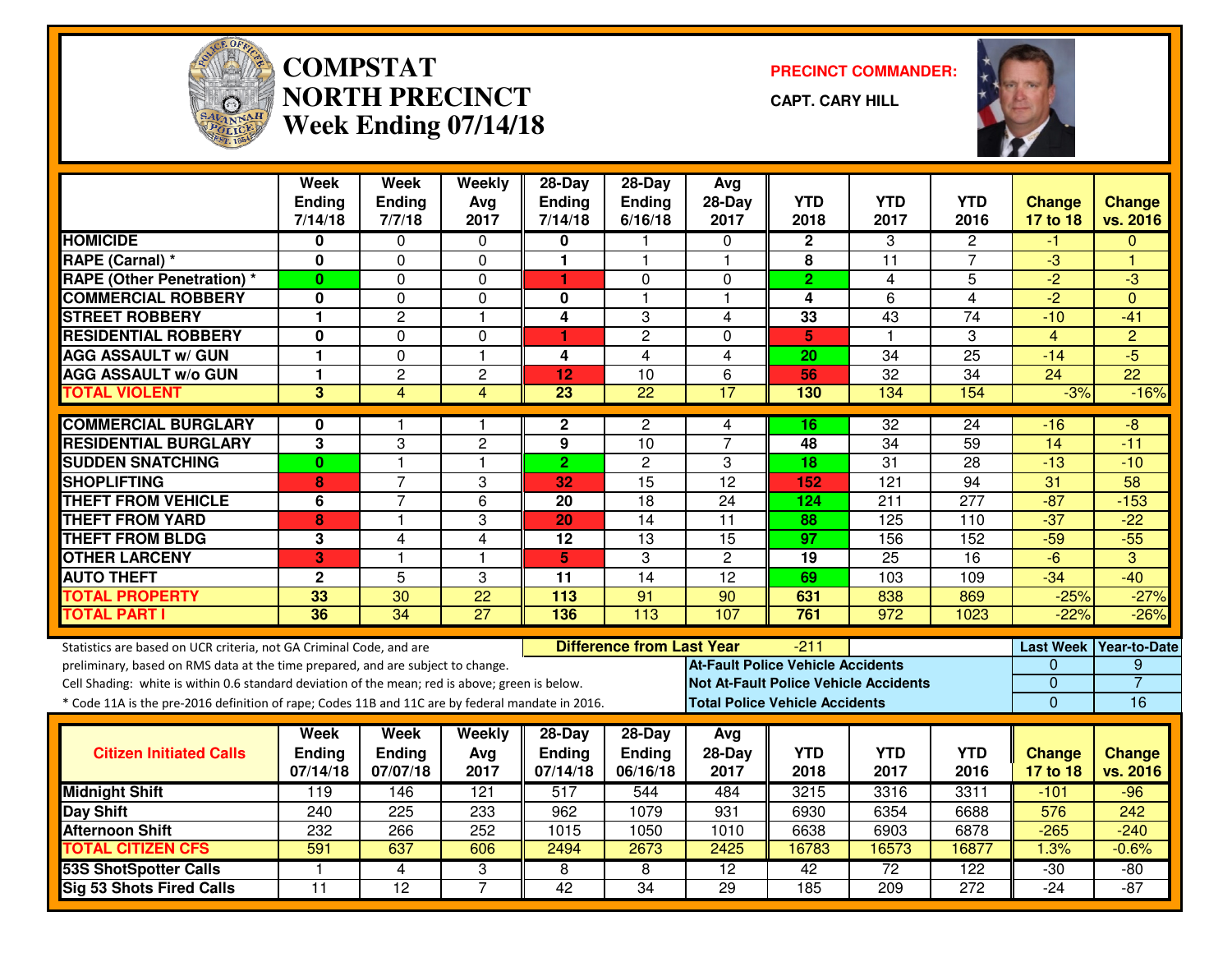## **BEAT 21 North PrecinctWeek Ending 07/14/18**

|                                   |              |                | <b>Last 4 Weeks</b> |                | 28 Days        | 28 Day  |                |                |                |                |                |
|-----------------------------------|--------------|----------------|---------------------|----------------|----------------|---------|----------------|----------------|----------------|----------------|----------------|
|                                   | Ending       | <b>Ending</b>  | Ending              | <b>Ending</b>  | <b>Ending</b>  | Average | <b>YTD</b>     | <b>YTD</b>     | <b>YTD</b>     | <b>Change</b>  | <b>Change</b>  |
|                                   | 6/23/18      | 6/30/18        | 7/7/18              | 7/14/18        | 7/14/18        | 2017    | 2018           | 2017           | 2016           | 17 to 18       | vs. 2016       |
| <b>HOMICIDE</b>                   | 0            | 0              | 0                   | 0              | 0              | 0.0     | 0              | $\Omega$       | 0              | $\Omega$       | $\overline{0}$ |
| RAPE (Carnal) *                   | 0            | 0              | $\mathbf 0$         | $\Omega$       | 0              | 0.1     | $\mathbf{0}$   | $\Omega$       | $\mathbf{1}$   | $\Omega$       | $-1$           |
| <b>RAPE (Other Penetration) *</b> | $\Omega$     | 0              | $\mathbf 0$         | $\Omega$       | 0              | 0.0     | $\mathbf{1}$   | $\Omega$       | $\Omega$       | $\mathbf{1}$   | 1              |
| <b>COMMERCIAL ROBBERY</b>         | 0            | $\Omega$       | $\mathbf 0$         | $\Omega$       | 0              | 0.1     | $\Omega$       | $\mathbf{1}$   | $\mathbf{1}$   | $-1$           | $-1$           |
| <b>ISTREET ROBBERY</b>            | 0            | 0              | $\mathbf 0$         | 0              | 0              | 0.2     | 0              | $\overline{2}$ | 0              | $-2$           | $\mathbf{0}$   |
| <b>RESIDENTIAL ROBBERY</b>        | 0            | 0              | $\mathbf 0$         | 0              | 0              | 0.0     | 0              | 0              | 0              | $\mathbf{0}$   | $\mathbf{0}$   |
| <b>AGG ASSAULT W/ GUN</b>         | 0            | 0              | $\mathbf 0$         | $\Omega$       | 0              | 0.2     | 0              | $\mathbf{1}$   | 0              | $-1$           | $\mathbf{0}$   |
| <b>AGG ASSAULT W/o GUN</b>        | 0            | $\mathbf{1}$   | $\mathbf 0$         | 0              | $\mathbf{1}$   | 0.2     | 3              | $\mathbf{1}$   | 3              | $\overline{2}$ | $\overline{0}$ |
| <b>TOTAL VIOLENT</b>              | $\mathbf{0}$ | $\mathbf{1}$   | $\overline{0}$      | $\overline{0}$ | $\mathbf{1}$   | 0.7     | 4              | 5              | 5              | $-20%$         | $-20%$         |
| <b>COMMERCIAL BURGLARY</b>        | $\mathbf{0}$ | 0              | 0                   | 0              | 0              | 0.2     | 0              | 2              | $\overline{2}$ | $-2$           | $-2$           |
| <b>RESIDENTIAL BURGLARY</b>       | $\mathbf{1}$ | 0              | 0                   | $\mathbf{1}$   | $\overline{2}$ | 1.1     | $\overline{7}$ | 6              | 4              | $\mathbf{1}$   | 3              |
| <b>SUDDEN SNATCHING</b>           | $\mathbf{0}$ | 0              | $\mathbf{0}$        | 0              | 0              | 0.1     | $\mathbf{0}$   | 0              | 0              | $\Omega$       | $\mathbf{0}$   |
| <b>SHOPLIFTING</b>                | 0            | $\mathbf{1}$   | $\mathbf 0$         | 0              | $\mathbf{1}$   | 0.2     | $\overline{2}$ | $\overline{2}$ | 0              | $\mathbf{0}$   | $\overline{2}$ |
| <b>THEFT FROM VEHICLE</b>         | 0            | $\mathbf{1}$   | 1                   | 0              | $\overline{2}$ | 2.8     | 20             | 15             | 12             | 5              | 8              |
| <b>THEFT FROM YARD</b>            | 3            | $\mathbf{1}$   | $\mathbf 0$         | $\overline{2}$ | 6              | 1.2     | 13             | 8              | 12             | 5              | $\mathbf{1}$   |
| <b>THEFT FROM BLDG</b>            | 0            | 0              | $\mathbf 0$         | $\Omega$       | 0              | 3.0     | 6              | 29             | 13             | $-23$          | $-7$           |
| <b>OTHER LARCENY</b>              | $\mathbf 0$  | 0              | $\mathbf 0$         | 0              | 0              | 0.2     | $\overline{2}$ | 3              | $\overline{2}$ | $-1$           | $\overline{0}$ |
| <b>AUTO THEFT</b>                 | $\mathbf{1}$ | 0              | $\mathbf 0$         | $\mathbf{0}$   | 1              | 1.1     | 10             | 6              | 8              | $\overline{4}$ | $\overline{2}$ |
| <b>TOTAL PROPERTY</b>             | 5            | $\overline{3}$ | $\mathbf{1}$        | 3              | 12             | 9.7     | 60             | 71             | 53             | $-15%$         | 13%            |
|                                   |              |                |                     |                |                |         |                |                |                |                |                |
| <b>TOTAL PART I</b>               | 5            | $\overline{4}$ | $\mathbf{1}$        | 3              | 13             | 10.4    | 64             | 76             | 58             | $-16%$         | 10%            |

 **Difference from Last Year** $-12$ 

Statistics are based on UCR criteria, not GA Criminal Code.

\* Rape Code 11A is the historical definition of rape (aka Legacy Rape); Rape Codes 11B and 11C are those moved from Part II to Part I in 2017.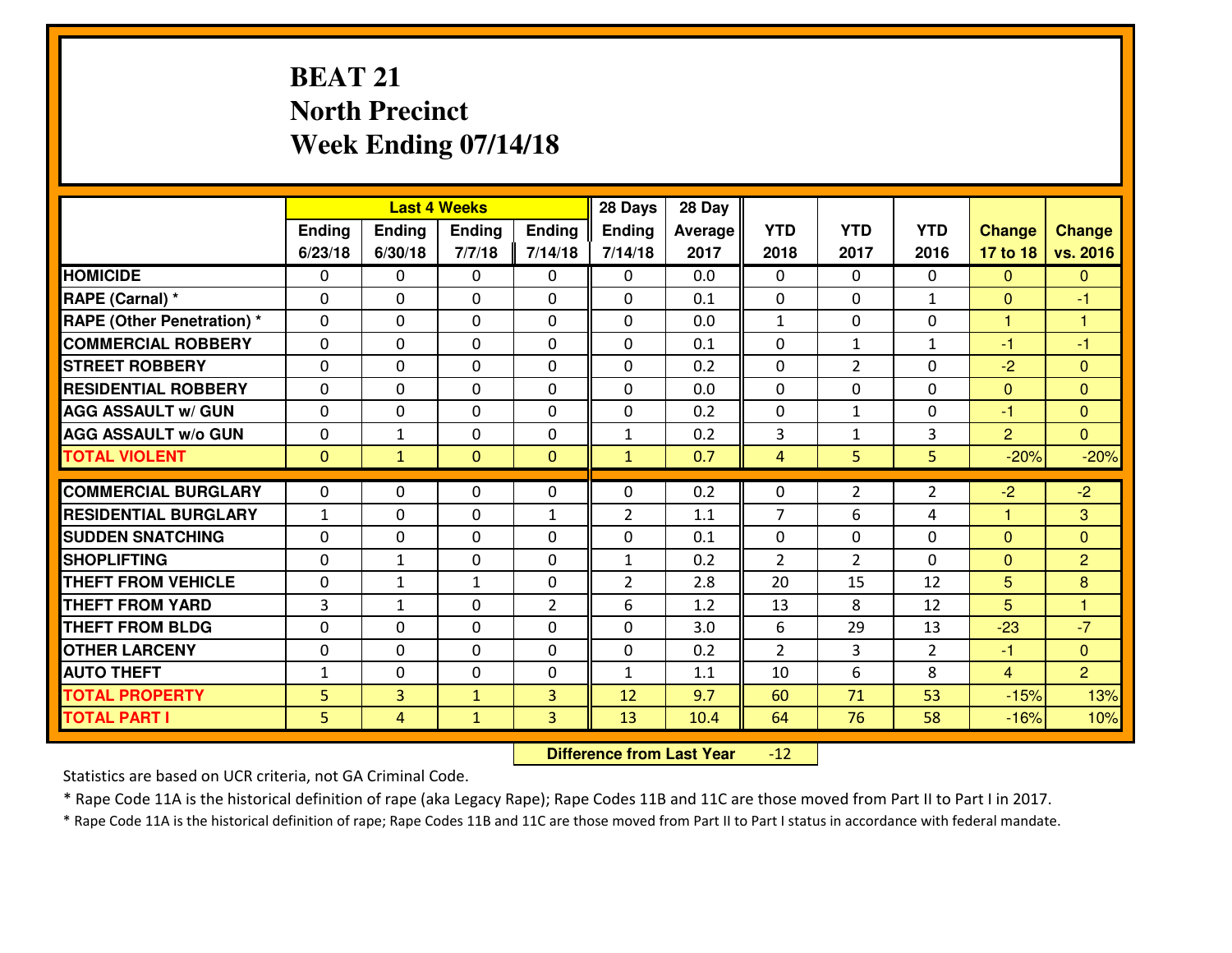## **BEAT 22 North PrecinctWeek Ending 07/14/18**

|                                  |                |               | <b>Last 4 Weeks</b> |                | 28 Days        | 28 Day         |                |                |                |                |                |
|----------------------------------|----------------|---------------|---------------------|----------------|----------------|----------------|----------------|----------------|----------------|----------------|----------------|
|                                  | Ending         | <b>Ending</b> | <b>Ending</b>       | <b>Ending</b>  | <b>Ending</b>  | <b>Average</b> | <b>YTD</b>     | <b>YTD</b>     | <b>YTD</b>     | <b>Change</b>  | <b>Change</b>  |
|                                  | 6/23/18        | 6/30/18       | 7/7/18              | 7/14/18        | 7/14/18        | 2017           | 2018           | 2017           | 2016           | 17 to 18       | vs. 2016       |
| <b>HOMICIDE</b>                  | $\Omega$       | 0             | $\Omega$            | $\Omega$       | 0              | 0.0            | $\overline{2}$ | $\Omega$       | $\overline{2}$ | $\overline{2}$ | $\Omega$       |
| RAPE (Carnal) *                  | $\mathbf{1}$   | 0             | $\mathbf{0}$        | $\Omega$       | $\mathbf{1}$   | 0.2            | $\overline{2}$ | $\mathbf{1}$   | $\Omega$       | $\mathbf{1}$   | $\overline{2}$ |
| <b>RAPE (Other Penetration)*</b> | $\mathbf{1}$   | 0             | $\mathbf 0$         | 0              | $\mathbf{1}$   | 0.1            | $\mathbf{1}$   | $\mathbf{1}$   | 0              | $\mathbf{0}$   | 1              |
| <b>COMMERCIAL ROBBERY</b>        | 0              | 0             | $\mathbf 0$         | 0              | 0              | 0.2            | $\mathbf{1}$   | $\mathbf 0$    | 3              | $\mathbf{1}$   | $-2$           |
| <b>STREET ROBBERY</b>            | $\mathbf{1}$   | 0             | $\mathbf{1}$        | 0              | $\overline{2}$ | 0.8            | 6              | $\overline{7}$ | 6              | $-1$           | $\overline{0}$ |
| <b>RESIDENTIAL ROBBERY</b>       | 0              | 0             | $\mathbf 0$         | 0              | 0              | 0.0            | $\mathbf 0$    | $\Omega$       | 0              | $\mathbf{0}$   | $\overline{0}$ |
| <b>AGG ASSAULT w/ GUN</b>        | $1\,$          | 0             | 0                   | 0              | $\mathbf{1}$   | 2.2            | 6              | 17             | 9              | $-11$          | $-3$           |
| <b>AGG ASSAULT W/o GUN</b>       | 0              | 1             | 1                   | 0              | $\overline{2}$ | 1.8            | 13             | 6              | 8              | $\overline{7}$ | 5 <sup>5</sup> |
| <b>TOTAL VIOLENT</b>             | $\overline{4}$ | $\mathbf{1}$  | $\overline{2}$      | $\overline{0}$ | $\overline{7}$ | 5.2            | 31             | 32             | 28             | $-3%$          | 11%            |
| <b>COMMERCIAL BURGLARY</b>       | $\Omega$       | 0             | $\mathbf{0}$        | $\mathbf{0}$   | $\Omega$       | 1.0            | 3              | 5              | $\mathbf{1}$   | $-2$           | $\overline{2}$ |
| <b>RESIDENTIAL BURGLARY</b>      | $\mathbf{0}$   | 0             | $\overline{2}$      | 0              | $\overline{2}$ | 2.2            | 13             | 10             | 16             | 3              | $-3$           |
| <b>SUDDEN SNATCHING</b>          | $\mathbf{0}$   | 0             | $\mathbf 0$         | 0              | 0              | 0.1            | 3              | $\Omega$       | $\mathbf{1}$   | 3              | $\overline{2}$ |
| <b>SHOPLIFTING</b>               | 0              | $\mathbf{1}$  | $\mathbf{1}$        | 5              | $\overline{7}$ | 2.7            | 24             | 20             | 10             | $\overline{4}$ | 14             |
| <b>THEFT FROM VEHICLE</b>        | $\mathbf{1}$   | 0             | $\mathbf{1}$        | 0              | $\overline{2}$ | 2.8            | 22             | 18             | 18             | $\overline{4}$ | $\overline{4}$ |
| <b>THEFT FROM YARD</b>           | 0              | $\mathbf{1}$  | 0                   | $\mathbf{1}$   | $\overline{2}$ | 1.2            | 11             | 10             | 9              | 1              | $\overline{2}$ |
| <b>THEFT FROM BLDG</b>           | 0              | 0             | 0                   | 0              | 0              | 2.1            | 8              | 17             | 18             | $-9$           | $-10$          |
| <b>OTHER LARCENY</b>             | 0              | 0             | 0                   | 0              | 0              | 0.4            | $\mathbf 0$    | 3              | $\overline{2}$ | -3             | $-2$           |
| <b>AUTO THEFT</b>                | 0              | $\mathbf{1}$  | $\mathbf 0$         | 0              | $\mathbf{1}$   | 2.6            | 13             | 21             | 22             | $-8$           | $-9$           |
| <b>TOTAL PROPERTY</b>            | $\mathbf{1}$   | 3             | 4                   | 6              | 14             | 15.1           | 97             | 104            | 97             | $-7%$          | 0%             |
| <b>TOTAL PART I</b>              | 5              | 4             | 6                   | $6\phantom{1}$ | 21             | 20.3           | 128            | 136            | 125            | $-6%$          | 2%             |

 **Difference from Last Year**-8

Statistics are based on UCR criteria, not GA Criminal Code.

\* Rape Code 11A is the historical definition of rape (aka Legacy Rape); Rape Codes 11B and 11C are those moved from Part II to Part I in 2017.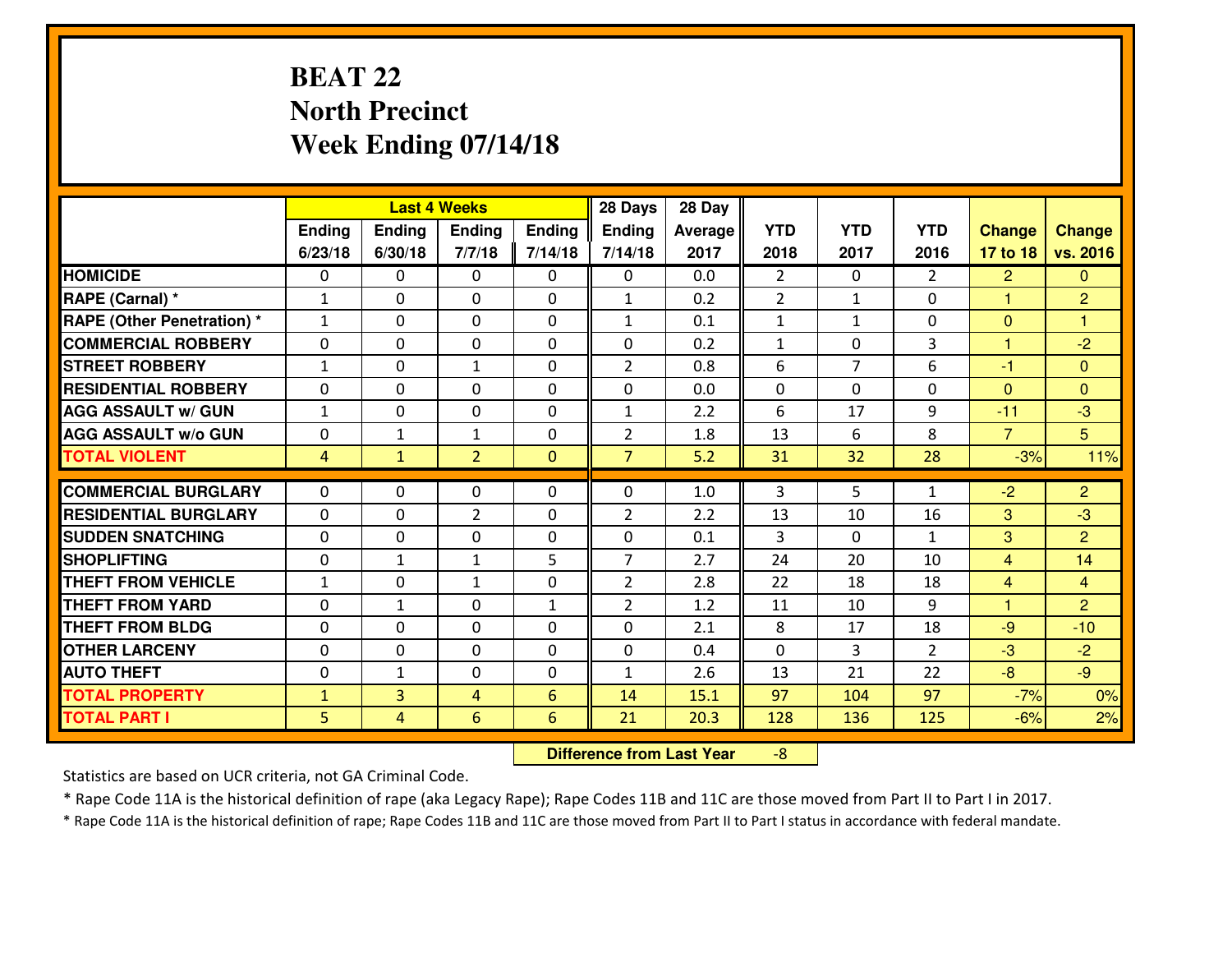## **BEAT 23 North PrecinctWeek Ending 07/14/18**

|                                  |                |                | <b>Last 4 Weeks</b> |                | 28 Days        | 28 Day         |                |                |                |                |                |
|----------------------------------|----------------|----------------|---------------------|----------------|----------------|----------------|----------------|----------------|----------------|----------------|----------------|
|                                  | Ending         | <b>Ending</b>  | <b>Ending</b>       | Ending         | <b>Ending</b>  | <b>Average</b> | <b>YTD</b>     | <b>YTD</b>     | <b>YTD</b>     | <b>Change</b>  | <b>Change</b>  |
|                                  | 6/23/18        | 6/30/18        | 7/7/18              | 7/14/18        | 7/14/18        | 2017           | 2018           | 2017           | 2016           | 17 to 18       | vs. 2016       |
| <b>HOMICIDE</b>                  | $\Omega$       | 0              | $\Omega$            | $\Omega$       | 0              | 0.1            | $\Omega$       | $\mathbf{1}$   | 0              | $-1$           | $\Omega$       |
| RAPE (Carnal) *                  | $\Omega$       | 0              | $\mathbf{0}$        | $\Omega$       | $\Omega$       | 0.2            | $\overline{2}$ | $\overline{2}$ | 4              | $\Omega$       | $-2$           |
| <b>RAPE (Other Penetration)*</b> | 0              | 0              | $\mathbf 0$         | 0              | 0              | 0.0            | $\mathbf 0$    | $\Omega$       | $\overline{2}$ | $\mathbf{0}$   | $-2$           |
| <b>COMMERCIAL ROBBERY</b>        | 0              | 0              | $\mathbf 0$         | 0              | 0              | 0.2            | $\mathbf{1}$   | $\mathbf{1}$   | 0              | $\mathbf{0}$   | $\mathbf{1}$   |
| <b>STREET ROBBERY</b>            | 0              | 0              | $\mathbf{1}$        | $\mathbf{1}$   | $\overline{2}$ | 0.5            | 5              | 3              | 11             | $\overline{2}$ | $-6$           |
| <b>RESIDENTIAL ROBBERY</b>       | 0              | $\mathbf{1}$   | $\mathbf 0$         | 0              | $\mathbf{1}$   | 0.1            | 4              | $\mathbf{1}$   | $\mathbf{1}$   | 3              | 3              |
| <b>AGG ASSAULT w/ GUN</b>        | $1\,$          | 0              | $\mathbf 0$         | 0              | $\mathbf{1}$   | 0.7            | 6              | 6              | 11             | $\mathbf 0$    | $-5$           |
| <b>AGG ASSAULT W/o GUN</b>       | $\overline{2}$ | $\overline{2}$ | 0                   | 0              | 4              | 1.2            | 15             | 10             | $\overline{7}$ | 5              | 8              |
| <b>TOTAL VIOLENT</b>             | $\overline{3}$ | $\overline{3}$ | $\mathbf{1}$        | $\mathbf{1}$   | 8              | 2.8            | 33             | 24             | 36             | 38%            | $-8%$          |
| <b>COMMERCIAL BURGLARY</b>       | $\Omega$       | 0              | $\mathbf{0}$        | $\mathbf{0}$   | $\Omega$       | 1.9            | 8              | 11             | 5              | $-3$           | 3              |
| <b>RESIDENTIAL BURGLARY</b>      | $\mathbf{0}$   | 0              | $\mathbf{1}$        | $\mathbf{1}$   | $\overline{2}$ | 1.8            | 13             | $\overline{7}$ | 13             | 6              | $\overline{0}$ |
| <b>SUDDEN SNATCHING</b>          | $\mathbf{0}$   | 0              | $\mathbf 0$         | 0              | 0              | 0.3            | $\overline{2}$ | 3              | $\mathbf{1}$   | $-1$           | $\mathbf{1}$   |
| <b>SHOPLIFTING</b>               | 3              | $\overline{2}$ | 3                   | $\overline{2}$ | 10             | 1.0            | 20             | 8              | 4              | 12             | 16             |
| <b>THEFT FROM VEHICLE</b>        | $\mathbf{1}$   | 0              | $\mathbf{1}$        | 0              | $\overline{2}$ | 3.1            | 17             | 17             | 36             | $\mathbf{0}$   | $-19$          |
| <b>THEFT FROM YARD</b>           | $\mathbf{1}$   | $\overline{2}$ | 1                   | $\mathbf{1}$   | 5              | 1.9            | 15             | 16             | 12             | $-1$           | 3              |
| <b>THEFT FROM BLDG</b>           | 0              | 0              | 0                   | $\mathbf{1}$   | $\mathbf{1}$   | 1.9            | 14             | 15             | 15             | $-1$           | $-1$           |
| <b>OTHER LARCENY</b>             | $\mathbf 1$    | 0              | 0                   | $\mathbf{1}$   | $\overline{2}$ | 0.3            | 5              | 3              | 0              | $\overline{2}$ | 5 <sup>5</sup> |
| <b>AUTO THEFT</b>                | $\mathbf{1}$   | 0              | $\mathbf 0$         | $\mathbf{1}$   | $\overline{2}$ | 3.1            | 10             | 21             | 16             | $-11$          | $-6$           |
| <b>TOTAL PROPERTY</b>            | $\overline{7}$ | $\overline{4}$ | 6                   | $\overline{7}$ | 24             | 15.3           | 104            | 101            | 102            | 3%             | 2%             |
| <b>TOTAL PART I</b>              | 10             | $\overline{7}$ | $\overline{7}$      | 8              | 32             | 18.1           | 137            | 125            | 138            | 10%            | $-1%$          |

 **Difference from Last Year**<sup>12</sup>

Statistics are based on UCR criteria, not GA Criminal Code.

\* Rape Code 11A is the historical definition of rape (aka Legacy Rape); Rape Codes 11B and 11C are those moved from Part II to Part I in 2017.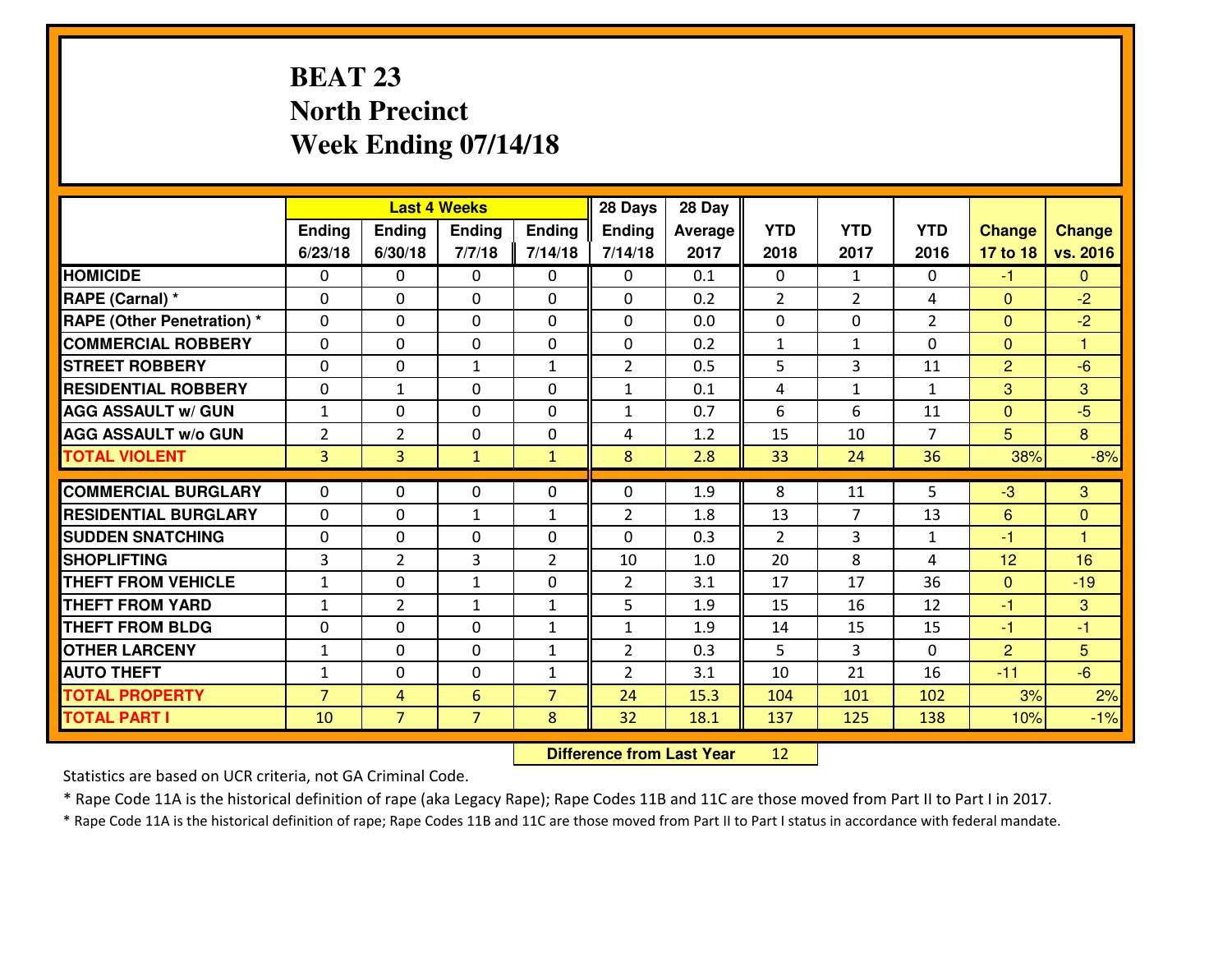## **BEAT 24 North PrecinctWeek Ending 07/14/18**

|                                   |              |                | <b>Last 4 Weeks</b> |                | 28 Days        | 28 Day  |              |                |              |                |                |
|-----------------------------------|--------------|----------------|---------------------|----------------|----------------|---------|--------------|----------------|--------------|----------------|----------------|
|                                   | Ending       | Ending         | <b>Ending</b>       | Ending         | <b>Ending</b>  | Average | <b>YTD</b>   | <b>YTD</b>     | <b>YTD</b>   | <b>Change</b>  | <b>Change</b>  |
|                                   | 6/23/18      | 6/30/18        | 7/7/18              | 7/14/18        | 7/14/18        | 2017    | 2018         | 2017           | 2016         | 17 to 18       | vs. 2016       |
| <b>HOMICIDE</b>                   | $\Omega$     | 0              | $\Omega$            | 0              | $\Omega$       | 0.1     | 0            | $\Omega$       | 0            | $\Omega$       | $\Omega$       |
| RAPE (Carnal) *                   | $\mathbf{0}$ | 0              | $\mathbf{0}$        | 0              | $\Omega$       | 0.1     | $\mathbf{0}$ | $\mathbf{1}$   | 0            | $-1$           | $\mathbf{0}$   |
| <b>RAPE (Other Penetration) *</b> | $\Omega$     | 0              | $\mathbf{0}$        | $\Omega$       | $\Omega$       | 0.0     | $\Omega$     | 0              | 0            | $\mathbf{0}$   | $\mathbf{0}$   |
| <b>COMMERCIAL ROBBERY</b>         | $\mathbf{0}$ | 0              | 0                   | 0              | $\Omega$       | 0.4     | $\mathbf{0}$ | $\mathbf{1}$   | 0            | $-1$           | $\Omega$       |
| <b>STREET ROBBERY</b>             | 0            | 0              | $\mathbf 0$         | $\Omega$       | 0              | 1.0     | 4            | 9              | 16           | $-5$           | $-12$          |
| <b>RESIDENTIAL ROBBERY</b>        | $\Omega$     | $\Omega$       | $\mathbf 0$         | $\Omega$       | 0              | 0.0     | 0            | $\Omega$       | $\mathbf{1}$ | $\mathbf{0}$   | $-1$           |
| <b>AGG ASSAULT w/ GUN</b>         | $\Omega$     | 0              | $\mathbf 0$         | $\Omega$       | 0              | 0.4     | $\mathbf 1$  | $\overline{2}$ | $\mathbf{1}$ | $-1$           | $\overline{0}$ |
| <b>AGG ASSAULT W/o GUN</b>        | 0            | $\mathbf{1}$   | $\mathbf 0$         | $\mathbf 0$    | $\mathbf{1}$   | 0.4     | 4            | 0              | $\mathbf{1}$ | $\overline{4}$ | 3              |
| <b>TOTAL VIOLENT</b>              | $\mathbf{0}$ | $\mathbf{1}$   | $\overline{0}$      | $\mathbf{0}$   | $\mathbf{1}$   | 2.3     | 9            | 13             | 19           | $-31%$         | $-53%$         |
| <b>COMMERCIAL BURGLARY</b>        | $\Omega$     | $\mathbf{1}$   | $\mathbf{0}$        | $\Omega$       | $\mathbf{1}$   | 0.3     | $\mathbf{1}$ | $\mathbf{1}$   | 6            | $\Omega$       | $-5$           |
| <b>RESIDENTIAL BURGLARY</b>       | 0            | 0              | 0                   | $\mathbf{1}$   | $\mathbf{1}$   | 1.2     | 6            | 5              | 10           | $\mathbf{1}$   | $-4$           |
| <b>SUDDEN SNATCHING</b>           | 0            | 0              | 0                   | 0              | 0              | 0.2     | 3            | $\mathbf{1}$   | 4            | 2              | $-1$           |
| <b>SHOPLIFTING</b>                | 0            | $\mathbf{1}$   | $\mathbf 0$         | 0              | $\mathbf{1}$   | 4.2     | 52           | 36             | 29           | 16             | 23             |
| <b>THEFT FROM VEHICLE</b>         | $\Omega$     | 0              | 1                   | $\overline{2}$ | 3              | 7.9     | 15           | 61             | 47           | $-46$          | $-32$          |
| <b>THEFT FROM YARD</b>            | 0            | $\mathbf{1}$   | $\mathbf 0$         | $\overline{2}$ | 3              | 2.8     | 14           | 22             | 23           | $-8$           | $-9$           |
| <b>THEFT FROM BLDG</b>            | 0            | 0              | 1                   | $\mathbf{1}$   | $\overline{2}$ | 1.2     | 16           | $\overline{7}$ | 18           | 9              | $-2$           |
| <b>OTHER LARCENY</b>              | 0            | 0              | $\mathbf{1}$        | 0              | $\mathbf{1}$   | 0.9     | 3            | 5              | 4            | $-2$           | $-1$           |
| <b>AUTO THEFT</b>                 | $\mathbf{0}$ | 0              | $\mathbf{1}$        | 0              | $\mathbf{1}$   | 2.4     | 6            | 24             | 22           | $-18$          | $-16$          |
| <b>TOTAL PROPERTY</b>             | $\mathbf{0}$ | 3              | 4                   | 6              | 13             | 21.2    | 116          | 162            | 163          | $-28%$         | $-29%$         |
| <b>TOTAL PART I</b>               | $\mathbf{0}$ | $\overline{4}$ | 4                   | 6              | 14             | 23.5    | 125          | 175            | 182          | $-29%$         | $-31%$         |

 **Difference from Last Year**-50

Statistics are based on UCR criteria, not GA Criminal Code.

\* Rape Code 11A is the historical definition of rape (aka Legacy Rape); Rape Codes 11B and 11C are those moved from Part II to Part I in 2017.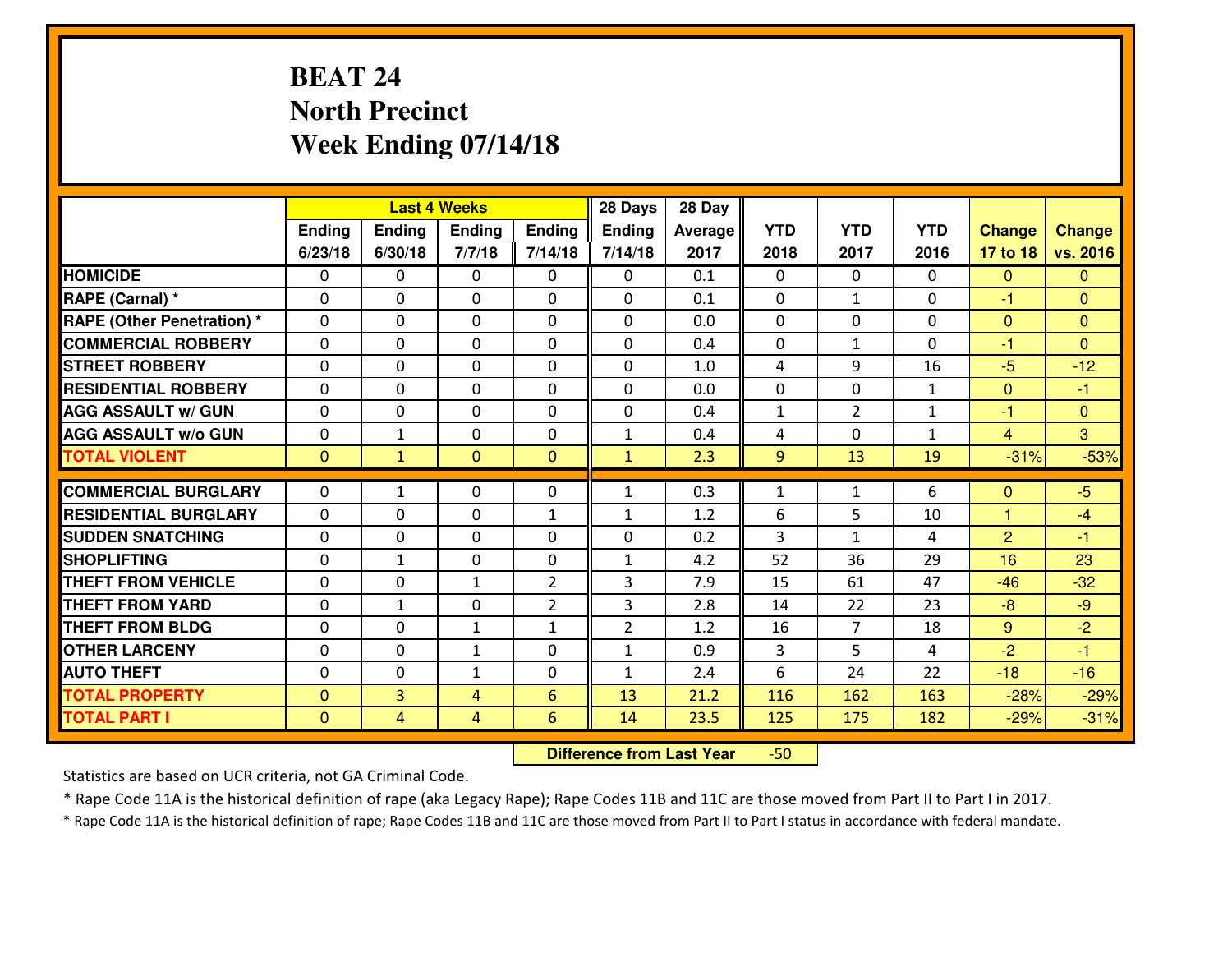## **BEAT 25 North PrecinctWeek Ending 07/14/18**

|                                  |                |                | <b>Last 4 Weeks</b> |                | 28 Days        | 28 Day         |                |                |                |                      |                |
|----------------------------------|----------------|----------------|---------------------|----------------|----------------|----------------|----------------|----------------|----------------|----------------------|----------------|
|                                  | Ending         | Ending         | <b>Ending</b>       | Ending         | <b>Ending</b>  | <b>Average</b> | <b>YTD</b>     | <b>YTD</b>     | <b>YTD</b>     | <b>Change</b>        | <b>Change</b>  |
|                                  | 6/23/18        | 6/30/18        | 7/7/18              | 7/14/18        | 7/14/18        | 2017           | 2018           | 2017           | 2016           | 17 to 18             | vs. 2016       |
| <b>HOMICIDE</b>                  | $\Omega$       | 0              | $\Omega$            | 0              | $\Omega$       | 0.0            | 0              | $\Omega$       | 0              | $\Omega$             | $\mathbf{0}$   |
| RAPE (Carnal) *                  | $\Omega$       | 0              | $\mathbf{0}$        | $\Omega$       | $\Omega$       | 0.0            | 2              | $\overline{2}$ | 0              | $\Omega$             | $\overline{2}$ |
| <b>RAPE (Other Penetration)*</b> | 0              | 0              | $\mathbf 0$         | 0              | 0              | 0.0            | 0              | 0              | $\overline{2}$ | $\overline{0}$       | $-2$           |
| <b>COMMERCIAL ROBBERY</b>        | 0              | 0              | $\mathbf 0$         | 0              | 0              | 0.0            | 0              | $\mathbf{1}$   | 0              | $-1$                 | $\Omega$       |
| <b>STREET ROBBERY</b>            | 0              | 0              | $\mathbf 0$         | 0              | 0              | 0.0            | $\overline{7}$ | 15             | 17             | $-8$                 | $-10$          |
| <b>RESIDENTIAL ROBBERY</b>       | 0              | 0              | $\mathbf 0$         | 0              | 0              | 0.0            | $\mathbf 0$    | $\mathbf{0}$   | 0              | $\Omega$             | $\mathbf{0}$   |
| <b>AGG ASSAULT W/ GUN</b>        | 0              | 0              | $\mathbf 0$         | 0              | 0              | 0.0            | $\mathbf 1$    | $\mathbf{1}$   | 0              | $\mathbf{0}$         | $\mathbf{1}$   |
| <b>AGG ASSAULT W/o GUN</b>       | 0              | 0              | 0                   | 0              | $\mathbf 0$    | 0.0            | 3              | $\overline{2}$ | $\mathbf{1}$   | $\blacktriangleleft$ | $\overline{2}$ |
| <b>TOTAL VIOLENT</b>             | $\mathbf{0}$   | $\overline{0}$ | $\overline{0}$      | $\mathbf{0}$   | $\mathbf{0}$   | 0.0            | 13             | 21             | 20             | $-38%$               | $-35%$         |
| <b>COMMERCIAL BURGLARY</b>       | $\Omega$       | 0              | $\mathbf{1}$        | 0              | $\mathbf{1}$   | 0.0            | $\mathbf{1}$   | 3              | 4              | $-2$                 | $-3$           |
| <b>RESIDENTIAL BURGLARY</b>      | $\mathbf{0}$   | 0              | 0                   | 0              | 0              | 0.0            | $\overline{2}$ | 2              | 5              | $\mathbf{0}$         | $-3$           |
| <b>SUDDEN SNATCHING</b>          | $\mathbf{0}$   | 0              | $\mathbf 0$         | 0              | 0              | 0.0            | 0              | $\mathbf{1}$   | 4              | $-1$                 | $-4$           |
| <b>SHOPLIFTING</b>               | 0              | 0              | 1                   | 0              | $\mathbf{1}$   | 0.0            | 6              | 20             | 16             | $-14$                | $-10$          |
| <b>THEFT FROM VEHICLE</b>        | $\mathbf{1}$   | 1              | 1                   | $\overline{2}$ | 5              | 0.0            | 23             | 44             | 71             | $-21$                | $-48$          |
| <b>THEFT FROM YARD</b>           | 0              | 0              | $\mathbf 0$         | 0              | 0              | 0.0            | 12             | 38             | 26             | $-26$                | $-14$          |
| <b>THEFT FROM BLDG</b>           | $\mathbf{1}$   | 0              | $\mathbf{1}$        | $\mathbf{0}$   | $\overline{2}$ | 0.0            | 12             | 27             | 18             | $-15$                | $-6$           |
| <b>OTHER LARCENY</b>             | 0              | 0              | $\mathbf 0$         | $\mathbf 1$    | $\mathbf{1}$   | 0.0            | 6              | 8              | 5              | $-2$                 | $\mathbf{1}$   |
| <b>AUTO THEFT</b>                | 0              | 0              | $\overline{2}$      | 0              | $\overline{2}$ | 0.0            | 10             | 15             | 11             | $-5$                 | $-1$           |
| <b>TOTAL PROPERTY</b>            | $\overline{2}$ | $\mathbf{1}$   | 6                   | 3              | 12             | 0.0            | 72             | 158            | 160            | $-54%$               | $-55%$         |
| <b>TOTAL PART I</b>              | $\overline{2}$ | $\mathbf{1}$   | $6\overline{6}$     | 3              | 12             | 0.0            | 85             | 179            | 180            | $-53%$               | $-53%$         |

 **Difference from Last Year**-94

Statistics are based on UCR criteria, not GA Criminal Code.

\* Rape Code 11A is the historical definition of rape (aka Legacy Rape); Rape Codes 11B and 11C are those moved from Part II to Part I in 2017.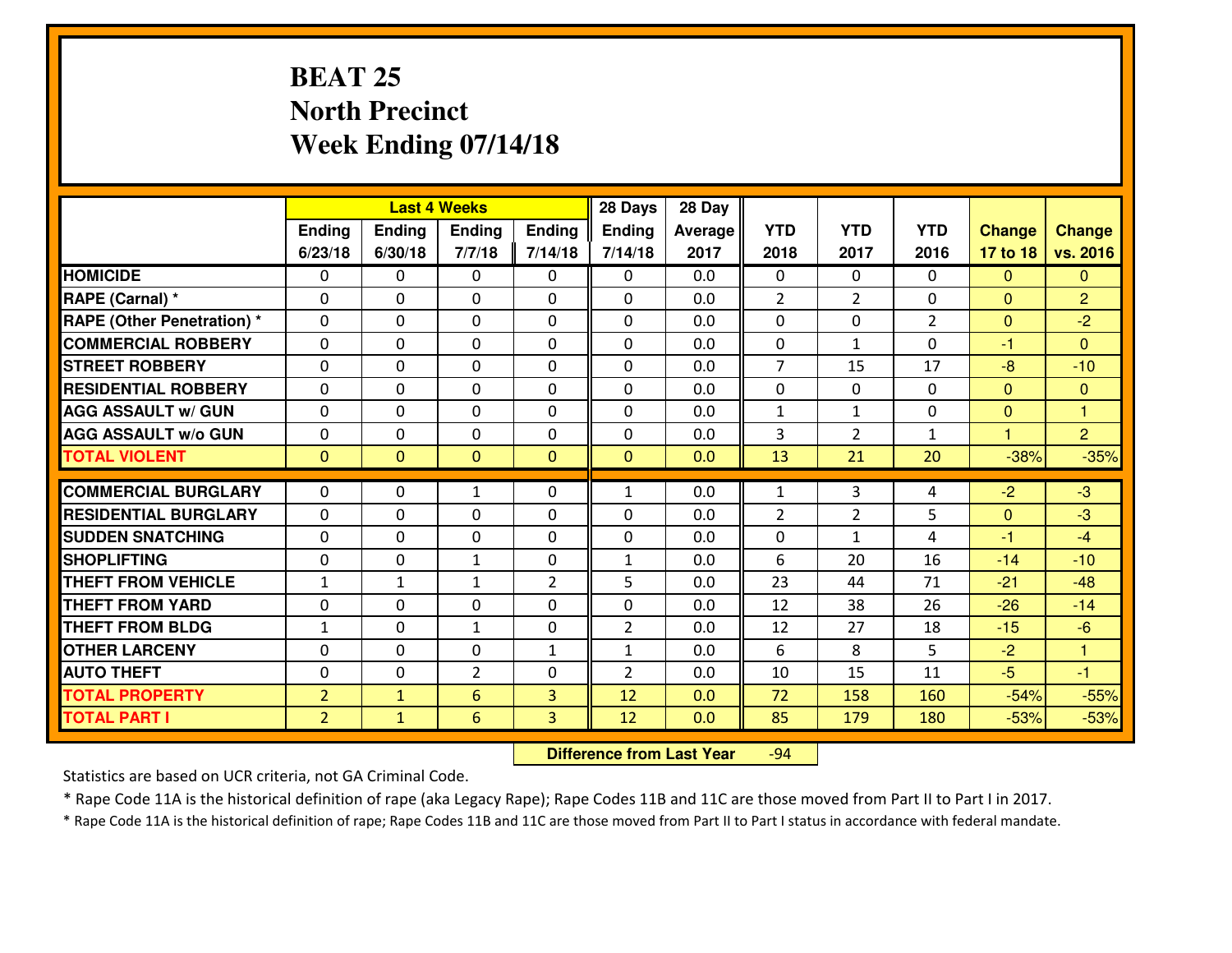## **BEAT 26 North PrecinctWeek Ending 07/14/18**

|                                  |                |                | <b>Last 4 Weeks</b> |                | 28 Days           | 28 Day         |                |                |                |                |               |
|----------------------------------|----------------|----------------|---------------------|----------------|-------------------|----------------|----------------|----------------|----------------|----------------|---------------|
|                                  | Ending         | <b>Ending</b>  | <b>Ending</b>       | <b>Ending</b>  | <b>Ending</b>     | <b>Average</b> | <b>YTD</b>     | <b>YTD</b>     | <b>YTD</b>     | <b>Change</b>  | <b>Change</b> |
|                                  | 6/23/18        | 6/30/18        | 7/7/18              | 7/14/18        | 7/14/18           | 2017           | 2018           | 2017           | 2016           | 17 to 18       | vs. 2016      |
| <b>HOMICIDE</b>                  | $\Omega$       | 0              | $\Omega$            | $\Omega$       | 0                 | 0.0            | $\Omega$       | $\Omega$       | 0              | $\mathbf{0}$   | $\Omega$      |
| RAPE (Carnal) *                  | $\Omega$       | 0              | $\mathbf{0}$        | $\Omega$       | $\Omega$          | 0.1            | $\overline{2}$ | $\mathbf{1}$   | $\mathbf{1}$   | $\mathbf{1}$   | 1             |
| <b>RAPE (Other Penetration)*</b> | $\Omega$       | $\Omega$       | $\mathbf 0$         | $\Omega$       | $\Omega$          | 0.1            | $\Omega$       | $\mathbf{1}$   | $\mathbf{1}$   | $-1$           | $-1$          |
| <b>COMMERCIAL ROBBERY</b>        | $\Omega$       | 0              | $\mathbf 0$         | 0              | 0                 | 0.2            | $\mathbf{0}$   | $\overline{2}$ | 0              | $-2$           | $\Omega$      |
| <b>STREET ROBBERY</b>            | $\Omega$       | $\Omega$       | $\mathbf 0$         | $\Omega$       | $\Omega$          | 0.6            | 8              | 3              | 12             | 5              | $-4$          |
| <b>RESIDENTIAL ROBBERY</b>       | $\Omega$       | $\Omega$       | $\mathbf 0$         | $\Omega$       | $\Omega$          | 0.0            | $\mathbf 0$    | $\Omega$       | 0              | $\Omega$       | $\Omega$      |
| <b>AGG ASSAULT w/ GUN</b>        | $\Omega$       | 0              | 0                   | $\Omega$       | 0                 | 0.2            | $\Omega$       | 3              | $\overline{2}$ | $-3$           | $-2$          |
| <b>AGG ASSAULT W/o GUN</b>       | 0              | 1              | $\mathbf 0$         | $\mathbf{1}$   | $\overline{2}$    | 0.5            | 12             | 5              | $\overline{7}$ | $\overline{7}$ | 5             |
| <b>TOTAL VIOLENT</b>             | $\mathbf{0}$   | $\mathbf{1}$   | $\mathbf{0}$        | $\mathbf{1}$   | $\overline{2}$    | 1.6            | 22             | 15             | 23             | 47%            | $-4%$         |
| <b>COMMERCIAL BURGLARY</b>       | $\Omega$       | 0              | $\mathbf{0}$        | 0              | 0                 | 0.7            | 1              | $\overline{7}$ | 4              | $-6$           | $-3$          |
| <b>RESIDENTIAL BURGLARY</b>      | $\Omega$       | $\mathbf{1}$   | $\mathbf 0$         | 0              | $\mathbf{1}$      | 0.0            | $\mathbf{1}$   | $\mathbf{1}$   | 5              | $\mathbf{0}$   | $-4$          |
| <b>SUDDEN SNATCHING</b>          | 0              | 1              | $\mathbf 0$         | 0              |                   | 0.5            | 5              | 13             | 5              | $-8$           | $\mathbf{0}$  |
| <b>SHOPLIFTING</b>               | $\overline{2}$ | 3              | $\mathbf{1}$        | 0              | $\mathbf{1}$<br>6 | 2.0            | 19             | 21             | 19             | $-2$           | $\Omega$      |
| <b>THEFT FROM VEHICLE</b>        | $\mathbf{1}$   | 0              | $\mathbf{1}$        | $\overline{2}$ | 4                 | 3.3            | 15             | 26             | 55             | $-11$          | $-40$         |
| <b>THEFT FROM YARD</b>           | $\mathbf{1}$   | 0              | $\mathbf 0$         | $\mathbf{1}$   | $\overline{2}$    | 2.2            | 12             | 20             | 19             | $-8$           | $-7$          |
| <b>THEFT FROM BLDG</b>           | 0              | $\overline{2}$ | $\mathbf{1}$        | 0              | 3                 | 2.5            | 20             | 35             | 37             | $-15$          | $-17$         |
| <b>OTHER LARCENY</b>             | 0              | 0              | 0                   | 0              | 0                 | 0.3            | $\overline{2}$ | $\overline{2}$ | 3              | $\overline{0}$ | $-1$          |
| <b>AUTO THEFT</b>                | 0              | 1              | $\mathbf{1}$        | $\mathbf{1}$   | 3                 | 1.3            | 11             | 9              | 13             | $\overline{2}$ | $-2$          |
| <b>TOTAL PROPERTY</b>            | $\overline{4}$ | 8              | $\overline{4}$      | $\overline{4}$ | 20                | 12.7           | 86             | 134            | 160            | $-36%$         | $-46%$        |
| <b>TOTAL PART I</b>              | 4              | 9              | 4                   | 5              | 22                | 14.3           | 108            | 149            | 183            | $-28%$         | $-41%$        |
|                                  |                |                |                     |                |                   |                |                |                |                |                |               |

 **Difference from Last Year**-41

Statistics are based on UCR criteria, not GA Criminal Code.

\* Rape Code 11A is the historical definition of rape (aka Legacy Rape); Rape Codes 11B and 11C are those moved from Part II to Part I in 2017.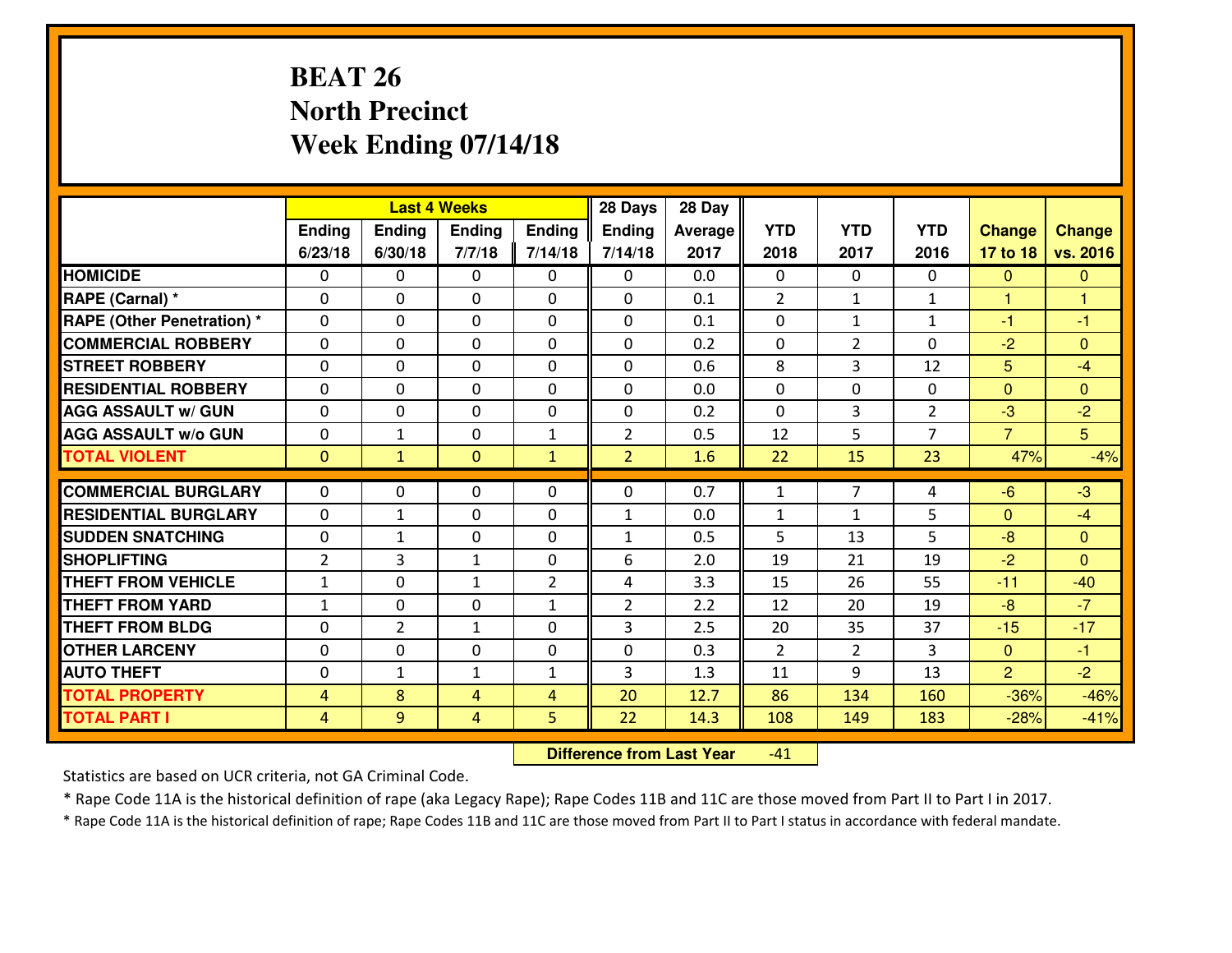## **BEAT 27 North PrecinctWeek Ending 06/30/18**

|                                   | <b>Last 4 Weeks</b><br>Ending<br><b>Ending</b><br>Ending<br>6/30/18<br>7/14/18<br>7/7/18<br>$\Omega$<br>0<br>$\Omega$<br>0<br>$\Omega$<br>0<br>$\mathbf{0}$<br>$\Omega$<br>0<br>0<br>$\mathbf 0$<br>0<br>0<br>0<br>$\mathbf 0$<br>0 |                |                 |                | 28 Days        | 28 Day  |                |                |                |                |                |
|-----------------------------------|-------------------------------------------------------------------------------------------------------------------------------------------------------------------------------------------------------------------------------------|----------------|-----------------|----------------|----------------|---------|----------------|----------------|----------------|----------------|----------------|
|                                   |                                                                                                                                                                                                                                     |                |                 | Ending         | <b>Ending</b>  | Average | <b>YTD</b>     | <b>YTD</b>     | <b>YTD</b>     | <b>Change</b>  | <b>Change</b>  |
|                                   |                                                                                                                                                                                                                                     |                |                 | 7/14/18        | 7/14/18        | 2017    | 2018           | 2017           | 2016           | 17 to 18       | vs. 2016       |
| <b>HOMICIDE</b>                   |                                                                                                                                                                                                                                     |                |                 |                | $\Omega$       | 0.2     | $\Omega$       | $\overline{2}$ | 0              | $-2$           | $\mathbf{0}$   |
| RAPE (Carnal) *                   |                                                                                                                                                                                                                                     |                |                 |                | $\Omega$       | 0.6     | $\Omega$       | 4              | $\mathbf{1}$   | $-4$           | -1             |
| <b>RAPE (Other Penetration) *</b> |                                                                                                                                                                                                                                     |                |                 |                | 0              | 0.2     | 0              | $\overline{2}$ | 0              | $-2$           | $\mathbf{0}$   |
| <b>COMMERCIAL ROBBERY</b>         |                                                                                                                                                                                                                                     |                |                 |                | 0              | 0.0     | 2              | $\mathbf 0$    | 0              | $\overline{2}$ | $\overline{2}$ |
| <b>STREET ROBBERY</b>             | 0                                                                                                                                                                                                                                   | 0              | $\mathbf 0$     | 0              | $\mathbf 0$    | 1.0     | $\overline{3}$ | 4              | 12             | $-1$           | $-9$           |
| <b>RESIDENTIAL ROBBERY</b>        | 0                                                                                                                                                                                                                                   | 0              | $\mathbf 0$     | 0              | 0              | 0.0     | $\mathbf{1}$   | $\mathbf 0$    | $\mathbf{1}$   | $\mathbf{1}$   | $\overline{0}$ |
| <b>AGG ASSAULT W/ GUN</b>         | $\mathbf{1}$                                                                                                                                                                                                                        | 0              | $\mathbf 0$     | $\mathbf{1}$   | $\overline{2}$ | 0.5     | 6              | 4              | $\overline{2}$ | $\overline{2}$ | $\overline{4}$ |
| <b>AGG ASSAULT W/o GUN</b>        | $\mathbf{1}$                                                                                                                                                                                                                        | 0              | 1               | 0              | $\overline{2}$ | 2.1     | 6              | 8              | $\overline{7}$ | $-2$           | $-1$           |
| <b>TOTAL VIOLENT</b>              | $\overline{2}$                                                                                                                                                                                                                      | $\overline{0}$ | $\mathbf{1}$    | $\mathbf{1}$   | $\overline{4}$ | 4.5     | 18             | 24             | 23             | $-25%$         | $-22%$         |
| <b>COMMERCIAL BURGLARY</b>        | $\Omega$                                                                                                                                                                                                                            |                |                 |                |                |         |                |                |                |                |                |
|                                   |                                                                                                                                                                                                                                     | 0              | $\mathbf{0}$    | 0              | $\Omega$       | 0.3     | 2              | 3              | $\overline{2}$ | $-1$           | $\Omega$       |
| <b>RESIDENTIAL BURGLARY</b>       | 0                                                                                                                                                                                                                                   | 1              | 0               | 0              | $\mathbf{1}$   | 0.5     | 6              | 3              | 6              | 3              | $\Omega$       |
| <b>SUDDEN SNATCHING</b>           | 0                                                                                                                                                                                                                                   | 0              | 1               | 0              | $\mathbf{1}$   | 2.2     | 5              | 13             | 13             | $-8$           | $-8$           |
| <b>SHOPLIFTING</b>                | $\mathbf{1}$                                                                                                                                                                                                                        | 3              | $\mathbf{1}$    | $\mathbf{1}$   | 6              | 1.6     | 29             | 14             | 16             | 15             | 13             |
| <b>THEFT FROM VEHICLE</b>         | $\mathbf{1}$                                                                                                                                                                                                                        | 0              | $\mathbf{1}$    | 0              | $\overline{2}$ | 3.9     | 12             | 30             | 38             | $-18$          | $-26$          |
| <b>THEFT FROM YARD</b>            | $\mathbf 1$                                                                                                                                                                                                                         | 0              | $\mathbf 0$     | $\mathbf{1}$   | $\overline{2}$ | 1.5     | 11             | 11             | 9              | $\mathbf{0}$   | $\overline{2}$ |
| <b>THEFT FROM BLDG</b>            | 0                                                                                                                                                                                                                                   | $\overline{2}$ | $\mathbf{1}$    | $\mathbf{1}$   | 4              | 4.3     | 21             | 26             | 33             | $-5$           | $-12$          |
| <b>OTHER LARCENY</b>              | 0                                                                                                                                                                                                                                   | 0              | $\mathbf 0$     | $\mathbf{1}$   | $\mathbf{1}$   | 0.2     | $\mathbf 1$    | $\mathbf{1}$   | 0              | $\overline{0}$ | $\mathbf{1}$   |
| <b>AUTO THEFT</b>                 | 0                                                                                                                                                                                                                                   | 0              | $\mathbf{1}$    | 0              | $\mathbf{1}$   | 1.1     | 9              | $\overline{7}$ | 17             | $\overline{2}$ | $-8$           |
| <b>TOTAL PROPERTY</b>             | $\overline{3}$                                                                                                                                                                                                                      | 6              | 5               | $\overline{4}$ | 18             | 15.7    | 96             | 108            | 134            | $-11%$         | $-28%$         |
| <b>TOTAL PART I</b>               | 5 <sup>1</sup>                                                                                                                                                                                                                      | 6              | $6\overline{6}$ | 5              | 22             | 20.3    | 114            | 132            | 157            | $-14%$         | $-27%$         |

 **Difference from Last Year**-18

Statistics are based on UCR criteria, not GA Criminal Code.

\* Rape Code 11A is the historical definition of rape (aka Legacy Rape); Rape Codes 11B and 11C are those moved from Part II to Part I in 2017.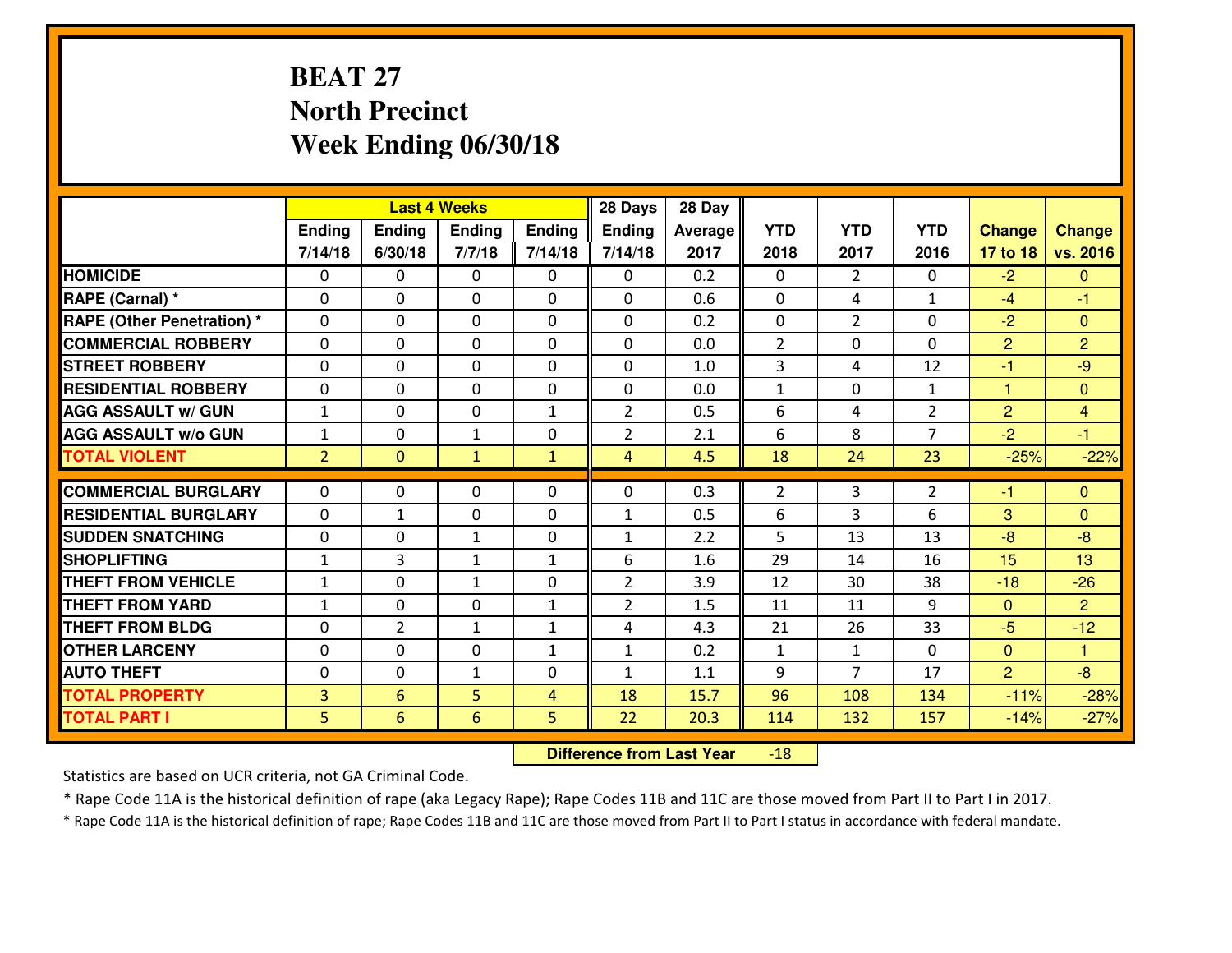

#### **COMPSTAT PRECINCT COMMANDER: CENTRAL PRECINCTWeek Ending 07/14/18**

**CAPT. BEN HERRON**



|                                                                                                  | Week<br><b>Ending</b><br>7/14/18 | <b>Week</b><br><b>Ending</b><br>7/7/18 | Weekly<br>Avg<br>2017 | $28-Day$<br><b>Ending</b><br>7/14/18 | $28-Day$<br><b>Ending</b><br>6/16/18 | Avg<br>$28-Dav$<br>2017                  | <b>YTD</b><br>2018 | <b>YTD</b><br>2017                           | <b>YTD</b><br>2016 | <b>Change</b><br>17 to 18 | <b>Change</b><br>vs. 2016 |
|--------------------------------------------------------------------------------------------------|----------------------------------|----------------------------------------|-----------------------|--------------------------------------|--------------------------------------|------------------------------------------|--------------------|----------------------------------------------|--------------------|---------------------------|---------------------------|
| <b>HOMICIDE</b>                                                                                  | 0                                | $\Omega$                               | 0                     | 0                                    | $\Omega$                             | 1                                        | $\mathbf{0}$       | 5                                            | 15                 | $-5$                      | $-15$                     |
| RAPE (Carnal) *                                                                                  | 0                                | 0                                      | 0                     | 0                                    | 1                                    | 1                                        | 8                  | 10                                           | 7                  | $-2$                      | H                         |
| <b>RAPE (Other Penetration)*</b>                                                                 | $\mathbf{0}$                     | 0                                      | $\Omega$              | $\mathbf 0$                          | 1                                    | $\mathbf{1}$                             | 6                  | $\overline{5}$                               | $\overline{5}$     | $\mathbf{1}$              | -1                        |
| <b>COMMERCIAL ROBBERY</b>                                                                        | 0                                | $\mathbf 0$                            | $\mathbf 0$           | $\mathbf{0}$                         | $\mathbf{0}$                         | $\overline{c}$                           | $\mathbf{3}$       | 8                                            | 11                 | $-5$                      | $-8$                      |
| <b>STREET ROBBERY</b>                                                                            | $\overline{2}$                   | 1                                      | $\overline{1}$        | $\overline{7}$                       | $\overline{5}$                       | $\overline{5}$                           | 28                 | $\overline{29}$                              | 41                 | $-1$                      | $-13$                     |
| <b>RESIDENTIAL ROBBERY</b>                                                                       | 1                                | $\mathbf{1}$                           | $\Omega$              | $\overline{2}$                       | $\overline{c}$                       | $\mathbf{1}$                             | 5                  | $\overline{4}$                               | 8                  | $\mathbf{1}$              | $\overline{\omega}$       |
| <b>AGG ASSAULT w/ GUN</b>                                                                        | $\overline{2}$                   | $\overline{0}$                         | $\overline{c}$        | 8                                    | $\overline{7}$                       | $\overline{7}$                           | 37                 | 60                                           | 33                 | $-23$                     | $\overline{4}$            |
| <b>AGG ASSAULT w/o GUN</b>                                                                       | $\overline{\mathbf{3}}$          | 1                                      | $\overline{2}$        | $\overline{7}$                       | 8                                    | 6                                        | $\overline{44}$    | $\overline{44}$                              | 29                 | $\Omega$                  | 15                        |
| <b>TOTAL VIOLENT</b>                                                                             | 8                                | $\overline{3}$                         | 6                     | 24                                   | $\overline{24}$                      | $\overline{23}$                          | 131                | 165                                          | 149                | $-21%$                    | $-12%$                    |
| <b>COMMERCIAL BURGLARY</b>                                                                       | 0                                | 2                                      | -1                    | 4                                    | 1                                    | $\overline{4}$                           | $\overline{23}$    | $\overline{20}$                              | 48                 | 3                         | $-25$                     |
| <b>RESIDENTIAL BURGLARY</b>                                                                      | 5                                | 0                                      | 4                     | 14                                   | 21                                   | 17                                       | 104                | 118                                          | 128                | $-14$                     | $-24$                     |
| <b>SUDDEN SNATCHING</b>                                                                          | $\mathbf{0}$                     | $\mathbf{1}$                           | $\overline{0}$        | $\overline{2}$                       | $\Omega$                             | $\overline{2}$                           | 6                  | 16                                           | $\overline{13}$    | $-10$                     | $-7$                      |
| <b>SHOPLIFTING</b>                                                                               | 8                                | 9                                      | 5                     | 29                                   | $\overline{17}$                      | $\overline{18}$                          | 101                | 139                                          | $\overline{86}$    | $-38$                     | $\overline{15}$           |
| <b>THEFT FROM VEHICLE</b>                                                                        | 4                                | $\overline{9}$                         | 8                     | $\overline{22}$                      | $\overline{15}$                      | $\overline{32}$                          | 160                | $\overline{241}$                             | $\overline{226}$   | $-81$                     | $-66$                     |
| <b>THEFT FROM YARD</b>                                                                           | $\mathbf 2$                      | $\overline{7}$                         | 4                     | $\overline{17}$                      | 15                                   | 16                                       | 84                 | 132                                          | 114                | $-48$                     | $-30$                     |
| <b>THEFT FROM BLDG</b>                                                                           | 3                                | $\overline{7}$                         | 4                     | 18                                   | 10                                   | 16                                       | 99                 | 101                                          | 147                | $-2$                      | $-48$                     |
| <b>OTHER LARCENY</b>                                                                             | $\bf{0}$                         | 0                                      | $\overline{1}$        | 2 <sup>1</sup>                       | $\overline{c}$                       | 3                                        | $\overline{23}$    | $\overline{26}$                              | $\overline{11}$    | $\overline{3}$            | 12                        |
| <b>AUTO THEFT</b>                                                                                | 3                                | $\overline{4}$                         | 4                     | 16                                   | $\overline{15}$                      | $\overline{16}$                          | $\overline{112}$   | $\overline{122}$                             | 106                | $-10$                     | 6                         |
| <b>TOTAL PROPERTY</b>                                                                            | $\overline{25}$                  | 39                                     | 31                    | 124                                  | 96                                   | 124                                      | 712                | 915                                          | 879                | $-22%$                    | $-19%$                    |
| <b>TOTAL PART I</b>                                                                              | 33                               | 42                                     | $\overline{37}$       | 148                                  | 120                                  | 147                                      | 843                | 1080                                         | 1028               | $-22%$                    | $-18%$                    |
| Statistics are based on UCR criteria, not GA Criminal Code, and are                              |                                  |                                        |                       |                                      | <b>Difference from Last Year</b>     |                                          | -237               |                                              |                    | <b>Last Week</b>          | <b>Year-to-Date</b>       |
| preliminary, based on RMS data at the time prepared, and are subject to change.                  |                                  |                                        |                       |                                      |                                      | <b>At-Fault Police Vehicle Accidents</b> |                    |                                              |                    | $\Omega$                  | 11                        |
| Cell Shading: white is within 0.6 standard deviation of the mean; red is above; green is below.  |                                  |                                        |                       |                                      |                                      |                                          |                    | <b>Not At-Fault Police Vehicle Accidents</b> |                    | $\mathbf 0$               | $\overline{9}$            |
| * Code 11A is the pre-2016 definition of rape; Codes 11B and 11C are by federal mandate in 2016. |                                  |                                        |                       |                                      |                                      | <b>Total Police Vehicle Accidents</b>    |                    |                                              |                    | $\mathbf 0$               | 20                        |
|                                                                                                  | Week                             | Week                                   | Weekly                | $28-Day$                             | 28-Day                               | Avg                                      |                    |                                              |                    |                           |                           |
| <b>Citizen Initiated Calls</b>                                                                   | <b>Ending</b>                    | <b>Ending</b>                          | Avg                   | <b>Ending</b>                        | <b>Ending</b>                        | 28-Day                                   | <b>YTD</b>         | YTD                                          | <b>YTD</b>         | <b>Change</b>             | <b>Change</b>             |
|                                                                                                  | 07/14/18                         | 07/07/18                               | 2017                  | 07/14/18                             | 06/16/18                             | 2017                                     | 2018               | 2017                                         | 2016               | 17 to 18                  | vs. 2016                  |
| <b>Midnight Shift</b>                                                                            | 68                               | 139                                    | 126                   | 419                                  | 462                                  | 503                                      | 2885               | 3017                                         | 3091               | $-132$                    | $-206$                    |
| <b>Day Shift</b>                                                                                 | $\overline{276}$                 | $\overline{223}$                       | $\overline{271}$      | $\overline{978}$                     | 1040                                 | 1085                                     | 6780               | 7062                                         | 7162               | $-282$                    | $-382$                    |
| <b>Afternoon Shift</b>                                                                           | 255                              | 311                                    | 294                   | 1028                                 | 977                                  | 1176                                     | 6750               | 7575                                         | 7391               | $-825$                    | $-641$                    |
| <b>TOTAL CITIZEN CFS</b>                                                                         | 599                              | 673                                    | 691                   | 2425                                 | 2479                                 | 2764                                     | 16415              | 17654                                        | 17643              | $-7.0%$                   | $-7.0%$                   |
| <b>53S ShotSpotter Calls</b>                                                                     | 3                                | 14                                     | 9                     | 25                                   | 10                                   | $\overline{37}$                          | 116                | 267                                          | 283                | $-151$                    | $-167$                    |
| <b>Sig 53 Shots Fired Calls</b>                                                                  | 9                                | $\overline{21}$                        | $\overline{15}$       | 46                                   | $\overline{43}$                      | 62                                       | 283                | 483                                          | 494                | $-200$                    | $-211$                    |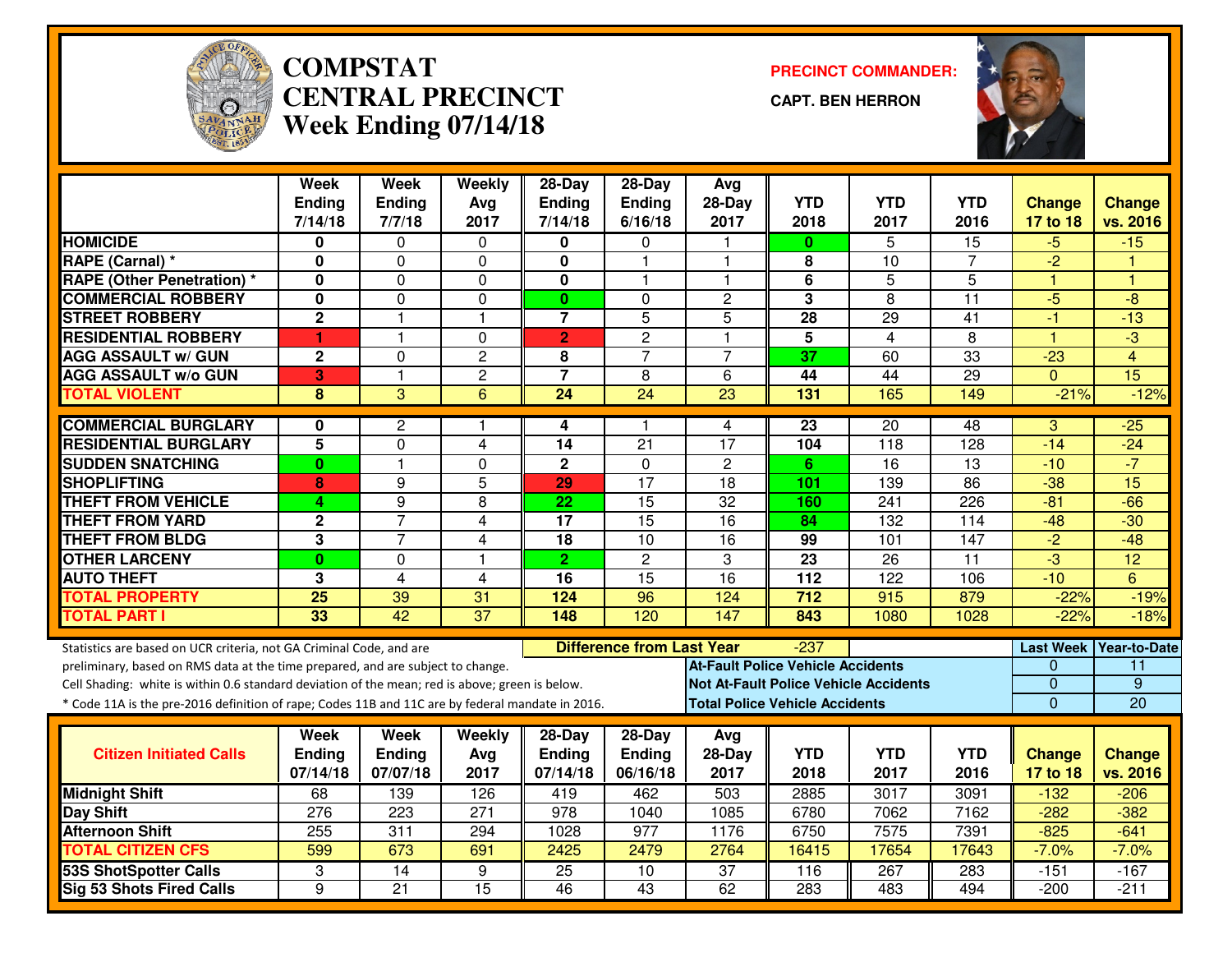## **BEAT 31 Central PrecinctWeek Ending 07/14/18**

|                                   |                   |                | <b>Last 4 Weeks</b> |                              | 28 Days             | 28 Day     |                                |                      |                |                |                |
|-----------------------------------|-------------------|----------------|---------------------|------------------------------|---------------------|------------|--------------------------------|----------------------|----------------|----------------|----------------|
|                                   | Ending            | Ending         | Ending              | Ending                       | <b>Ending</b>       | Average    | <b>YTD</b>                     | <b>YTD</b>           | <b>YTD</b>     | <b>Change</b>  | <b>Change</b>  |
|                                   | 6/23/18           | 6/30/18        | 7/7/18              | 7/14/18                      | 7/14/18             | 2017       | 2018                           | 2017                 | 2016           | 17 to 18       | vs. 2016       |
| <b>HOMICIDE</b>                   | 0                 | $\Omega$       | $\Omega$            | 0                            | $\Omega$            | 0.1        | $\Omega$                       | $\Omega$             | $\overline{7}$ | $\mathbf{0}$   | $-7$           |
| RAPE (Carnal) *                   | $\Omega$          | 0              | $\mathbf{0}$        | 0                            | 0                   | 0.2        | $\mathbf{0}$                   | $\mathbf{1}$         | $\mathbf{1}$   | $-1$           | -1             |
| <b>RAPE (Other Penetration) *</b> | $\Omega$          | 0              | $\mathbf{0}$        | $\Omega$                     | 0                   | 0.3        | $\mathbf{1}$                   | 3                    | $\Omega$       | $-2$           | 1              |
| <b>COMMERCIAL ROBBERY</b>         | 0                 | 0              | 0                   | $\Omega$                     | $\mathbf{0}$        | 0.0        | $\mathbf{1}$                   | $\mathbf{0}$         | $\Omega$       | 1              | 1              |
| <b>STREET ROBBERY</b>             | 0                 | 0              | $\mathbf 0$         | 0                            | 0                   | 1.1        | 6                              | 6                    | $\overline{7}$ | $\overline{0}$ | $-1$           |
| <b>RESIDENTIAL ROBBERY</b>        | $\Omega$          | $\Omega$       | $\mathbf 0$         | $\Omega$                     | 0                   | 0.2        | $\mathbf 0$                    | $\overline{2}$       | $\overline{2}$ | $-2$           | $-2$           |
| <b>AGG ASSAULT w/ GUN</b>         | 0                 | $\mathbf{1}$   | $\mathbf 0$         | $\mathbf{1}$                 | $\overline{2}$      | 1.0        | 6                              | 10                   | 5              | $-4$           | $\mathbf{1}$   |
| <b>AGG ASSAULT W/o GUN</b>        | $\mathbf 1$       | 0              | $\mathbf 0$         | 0                            | $\mathbf{1}$        | 1.1        | $\overline{7}$                 | 8                    | $\overline{7}$ | $-1$           | $\overline{0}$ |
| <b>TOTAL VIOLENT</b>              | $\mathbf{1}$      | $\mathbf{1}$   | $\mathbf{0}$        | $\mathbf{1}$                 | 3                   | 3.8        | 21                             | 30                   | 29             | $-30%$         | $-28%$         |
| <b>COMMERCIAL BURGLARY</b>        | $\Omega$          | $\Omega$       | $\Omega$            | $\Omega$                     | 0                   | 0.5        | $\overline{7}$                 | $\mathbf{1}$         | 8              | 6              | $-1$           |
| <b>RESIDENTIAL BURGLARY</b>       | $\mathbf{1}$      | 0              | $\mathbf 0$         | $\mathbf{1}$                 | $\overline{2}$      | 2.3        | 12                             | 13                   | 26             | $-1$           | $-14$          |
| <b>SUDDEN SNATCHING</b>           |                   |                |                     |                              |                     |            |                                |                      |                |                |                |
| <b>SHOPLIFTING</b>                | 0<br>$\mathbf{1}$ | 0<br>0         | 0<br>$\mathbf 0$    | $\Omega$<br>$\mathbf{1}$     | 0<br>$\overline{2}$ | 0.4<br>1.5 | $\mathbf{1}$<br>$\overline{2}$ | $\overline{2}$<br>11 | 3<br>10        | $-1$<br>$-9$   | $-2$<br>$-8$   |
| <b>THEFT FROM VEHICLE</b>         | 0                 | 0              | 3                   | $\mathbf{1}$                 | 4                   | 7.0        | 29                             | 51                   | 46             | $-22$          | $-17$          |
| <b>THEFT FROM YARD</b>            | $\mathbf{1}$      | $\mathbf{1}$   | $\overline{2}$      |                              | 5                   | 4.9        | 21                             | 34                   | 30             | $-13$          | $-9$           |
| <b>THEFT FROM BLDG</b>            | 0                 | 0              | $\mathbf{1}$        | $\mathbf{1}$<br>$\mathbf{1}$ | $\overline{2}$      | 2.8        | 18                             | 15                   | 33             | 3              | $-15$          |
|                                   |                   |                |                     |                              |                     |            |                                |                      |                |                |                |
| <b>OTHER LARCENY</b>              | 0                 | 0              | $\mathbf 0$         | 0                            | 0                   | 0.7        | $\mathbf 0$                    | 5                    | $\mathbf{1}$   | $-5$           | $-1$           |
| <b>AUTO THEFT</b>                 | $\Omega$          | $\overline{2}$ | $\mathbf{0}$        | $\Omega$                     | $\overline{2}$      | 3.0        | 10                             | 28                   | 22             | $-18$          | $-12$          |
| <b>TOTAL PROPERTY</b>             | 3                 | $\overline{3}$ | 6                   | 5                            | 17                  | 22.9       | 100                            | 160                  | 179            | $-38%$         | $-44%$         |
| <b>TOTAL PART I</b>               | $\overline{4}$    | $\overline{4}$ | $6\phantom{1}$      | $6\phantom{1}$               | 20                  | 26.8       | 121                            | 190                  | 208            | $-36%$         | $-42%$         |

 **Difference from Last Year**-69

Statistics are based on UCR criteria, not GA Criminal Code.

\* Rape Code 11A is the historical definition of rape (aka Legacy Rape); Rape Codes 11B and 11C are those moved from Part II to Part I in 2017.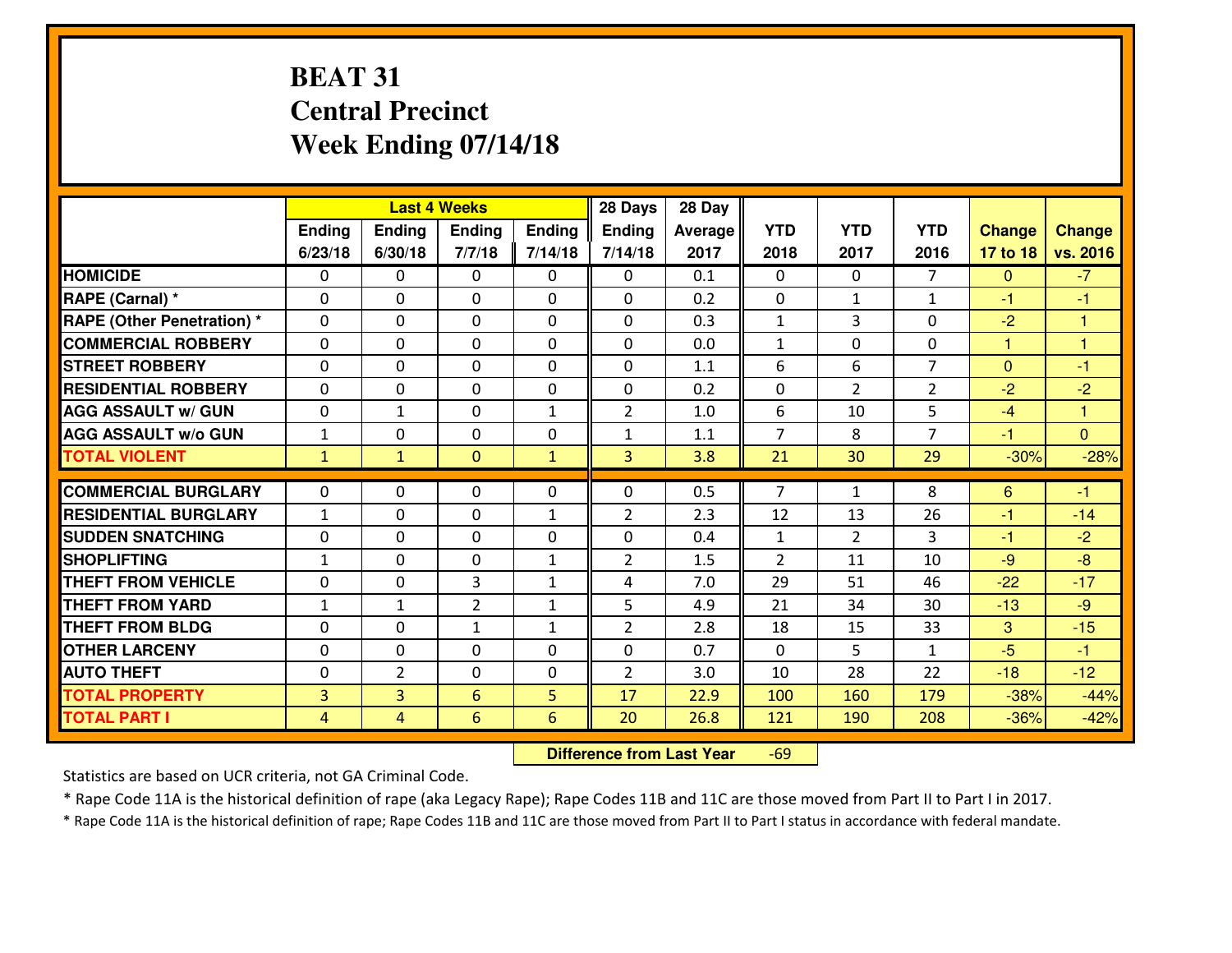## **BEAT 32 Central PrecinctWeek Ending 07/14/18**

|                                  |                |                | <b>Last 4 Weeks</b> |                | 28 Days        | 28 Day         |                |                |                |                      |                |
|----------------------------------|----------------|----------------|---------------------|----------------|----------------|----------------|----------------|----------------|----------------|----------------------|----------------|
|                                  | Ending         | <b>Ending</b>  | <b>Ending</b>       | <b>Ending</b>  | <b>Ending</b>  | <b>Average</b> | <b>YTD</b>     | <b>YTD</b>     | <b>YTD</b>     | <b>Change</b>        | <b>Change</b>  |
|                                  | 6/23/18        | 6/30/18        | 7/7/18              | 7/14/18        | 7/14/18        | 2017           | 2018           | 2017           | 2016           | 17 to 18             | vs. 2016       |
| <b>HOMICIDE</b>                  | $\Omega$       | 0              | $\Omega$            | $\Omega$       | 0              | 0.0            | $\Omega$       | $\Omega$       | $\Omega$       | $\mathbf{0}$         | $\Omega$       |
| RAPE (Carnal) *                  | $\Omega$       | 0              | $\mathbf{0}$        | $\Omega$       | $\Omega$       | 0.4            | $\mathbf{1}$   | $\overline{2}$ | $\mathbf{1}$   | $-1$                 | $\Omega$       |
| <b>RAPE (Other Penetration)*</b> | 0              | 0              | $\mathbf 0$         | 0              | 0              | 0.2            | $\mathbf{1}$   | $\overline{2}$ | 0              | -1                   | 1              |
| <b>COMMERCIAL ROBBERY</b>        | 0              | 0              | $\mathbf 0$         | 0              | 0              | 0.5            | $\overline{2}$ | 3              | $\overline{2}$ | $-1$                 | $\overline{0}$ |
| <b>STREET ROBBERY</b>            | $\mathbf{0}$   | 0              | $\mathbf 0$         | 0              | 0              | 0.5            | $\overline{2}$ | $\overline{2}$ | 4              | $\mathbf 0$          | $-2$           |
| <b>RESIDENTIAL ROBBERY</b>       | 0              | 0              | $\mathbf 0$         | 0              | 0              | 0.0            | $\mathbf 0$    | $\Omega$       | 0              | $\mathbf{0}$         | $\mathbf{0}$   |
| <b>AGG ASSAULT w/ GUN</b>        | 0              | 0              | 0                   | 0              | 0              | 0.4            | 3              | 4              | $\mathbf{1}$   | $-1$                 | $\overline{2}$ |
| <b>AGG ASSAULT W/o GUN</b>       | 0              | 0              | 1                   | 0              | $\mathbf{1}$   | 0.5            | 4              | 3              | 3              | $\blacktriangleleft$ | 1              |
| <b>TOTAL VIOLENT</b>             | $\mathbf{0}$   | $\overline{0}$ | $\mathbf{1}$        | $\overline{0}$ | $\mathbf{1}$   | 2.5            | 13             | 16             | 11             | $-19%$               | 18%            |
| <b>COMMERCIAL BURGLARY</b>       | $\Omega$       | 1              | $\mathbf{0}$        | $\mathbf{0}$   | $\mathbf{1}$   | 0.3            | $\mathbf{1}$   | $\overline{2}$ | 9              | $-1$                 | $-8$           |
| <b>RESIDENTIAL BURGLARY</b>      | $\mathbf{0}$   | 0              | 0                   | $\mathbf{1}$   | $\mathbf{1}$   | 2.1            | 14             | 6              | 20             | 8                    | $-6$           |
| <b>SUDDEN SNATCHING</b>          | $\mathbf{0}$   | 0              | 0                   | 0              | 0              | 0.2            | $\mathbf{0}$   | $\overline{2}$ | $\mathbf{1}$   | $-2$                 | $-1$           |
| <b>SHOPLIFTING</b>               | 3              | 3              | 6                   | 4              | 16             | 3.8            | 44             | 23             | 20             | 21                   | 24             |
| <b>THEFT FROM VEHICLE</b>        | 0              | $\mathbf{1}$   | $\mathbf{1}$        | 0              | $\overline{2}$ | 8.7            | 32             | 73             | 55             | $-41$                | $-23$          |
| <b>THEFT FROM YARD</b>           | $\overline{2}$ | $\overline{2}$ | 1                   | 0              | 5              | 2.8            | 23             | 28             | 16             | $-5$                 | $\overline{7}$ |
| <b>THEFT FROM BLDG</b>           | 0              | $\overline{2}$ | $\mathbf{1}$        | $\mathbf{1}$   | 4              | 4.1            | 20             | 28             | 36             | $-8$                 | $-16$          |
| <b>OTHER LARCENY</b>             | $1\,$          | $\mathbf{1}$   | 0                   | 0              | $\overline{2}$ | 1.0            | 12             | $\overline{7}$ | 0              | 5                    | 12             |
| <b>AUTO THEFT</b>                | 0              | $\mathbf{1}$   | $\mathbf 0$         | $\mathbf{1}$   | $\overline{2}$ | 2.3            | 16             | 17             | 15             | $-1$                 | $\mathbf{1}$   |
| <b>TOTAL PROPERTY</b>            | 6              | 11             | 9                   | $\overline{7}$ | 33             | 25.4           | 162            | 186            | 172            | $-13%$               | $-6%$          |
| <b>TOTAL PART I</b>              | 6              | 11             | 10                  | $\overline{7}$ | 34             | 27.8           | 175            | 202            | 183            | $-13%$               | $-4%$          |
|                                  |                |                |                     |                |                |                |                |                |                |                      |                |

 **Difference from Last Year**-27

Statistics are based on UCR criteria, not GA Criminal Code.

\* Rape Code 11A is the historical definition of rape (aka Legacy Rape); Rape Codes 11B and 11C are those moved from Part II to Part I in 2017.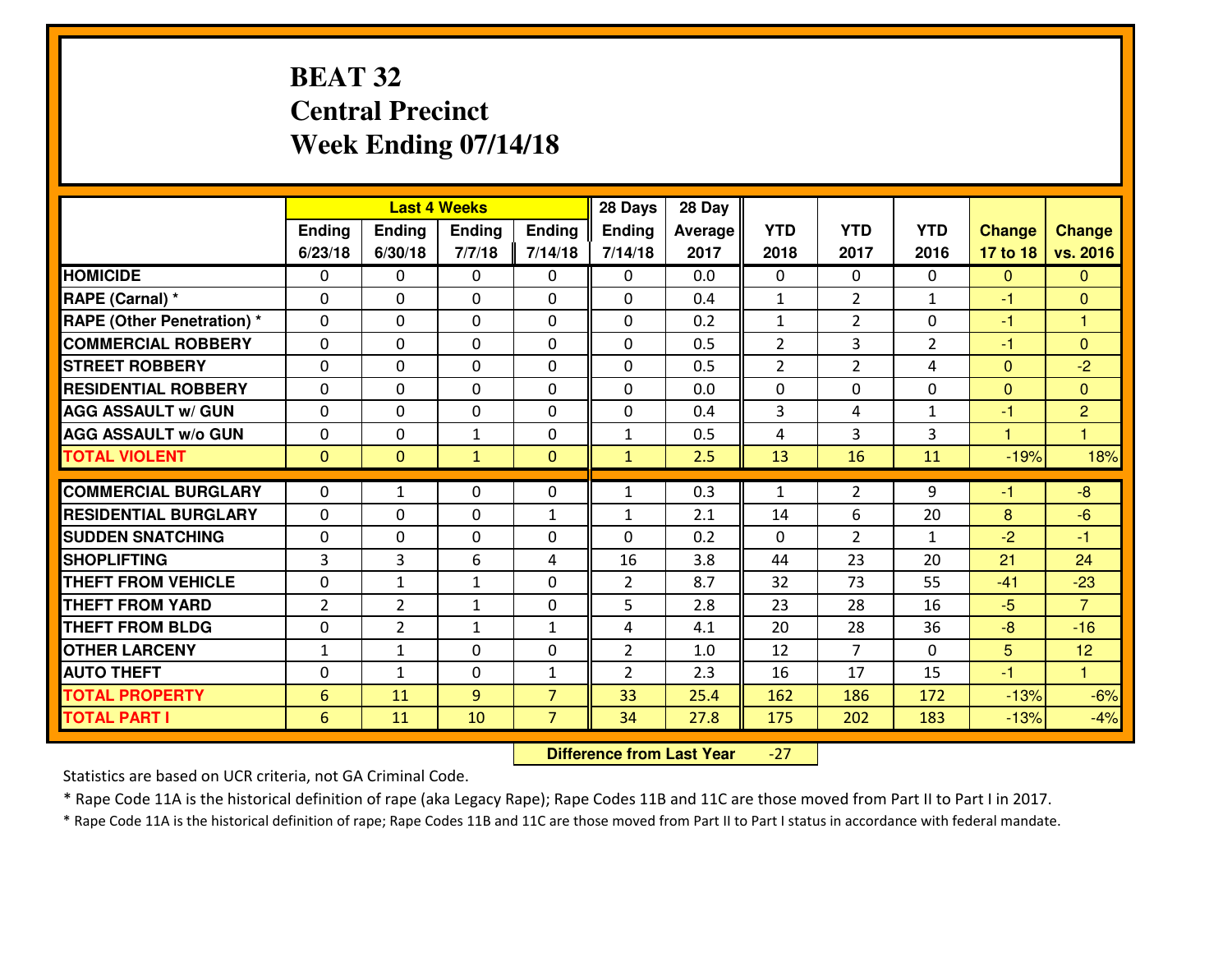## **BEAT 33 Central PrecinctWeek Ending 07/14/18**

|                             |                |                | <b>Last 4 Weeks</b> |                | 28 Days        | 28 Day         |                |                |                |                |                      |
|-----------------------------|----------------|----------------|---------------------|----------------|----------------|----------------|----------------|----------------|----------------|----------------|----------------------|
|                             | <b>Ending</b>  | <b>Ending</b>  | <b>Ending</b>       | <b>Ending</b>  | Ending         | <b>Average</b> | <b>YTD</b>     | <b>YTD</b>     | <b>YTD</b>     | <b>Change</b>  | <b>Change</b>        |
|                             | 6/23/18        | 6/30/18        | 7/7/18              | 7/14/18        | 7/14/18        | 2017           | 2018           | 2017           | 2016           | 17 to 18       | vs. 2016             |
| <b>HOMICIDE</b>             | $\Omega$       | 0              | $\Omega$            | $\Omega$       | $\Omega$       | 0.2            | $\Omega$       | $\mathbf{1}$   | 4              | $-1$           | $-4$                 |
| RAPE (Carnal) *             | $\Omega$       | 0              | $\mathbf{0}$        | $\Omega$       | $\Omega$       | 0.2            | $\overline{2}$ | $\mathbf{1}$   | $\overline{2}$ | $\mathbf{1}$   | $\Omega$             |
| RAPE (Other Penetration) *  | $\Omega$       | 0              | $\mathbf{0}$        | 0              | 0              | 0.1            | 1              | $\Omega$       | $\mathbf{1}$   | 1              | $\mathbf{0}$         |
| <b>COMMERCIAL ROBBERY</b>   | 0              | 0              | $\mathbf 0$         | 0              | 0              | 0.5            | $\mathbf{0}$   | 4              | 3              | $-4$           | $-3$                 |
| <b>STREET ROBBERY</b>       | 0              | $\overline{2}$ | $\mathbf{1}$        | 2              | 5              | 1.5            | 13             | 12             | 13             | $\mathbf{1}$   | $\overline{0}$       |
| <b>RESIDENTIAL ROBBERY</b>  | $\Omega$       | 0              | 0                   | 0              | 0              | 0.1            | $\mathbf{0}$   | $\Omega$       | 0              | $\mathbf{0}$   | $\overline{0}$       |
| <b>AGG ASSAULT w/ GUN</b>   | 0              | 0              | 0                   | 0              | 0              | 1.4            | 5              | 12             | 5              | $-7$           | $\overline{0}$       |
| <b>AGG ASSAULT W/o GUN</b>  | 0              | 0              | $\mathbf 0$         | 0              | 0              | 1.1            | 3              | 9              | $\overline{7}$ | $-6$           | $-4$                 |
| <b>TOTAL VIOLENT</b>        | $\mathbf{0}$   | $\overline{2}$ | $\mathbf{1}$        | $\overline{2}$ | 5              | 4.9            | 24             | 39             | 35             | $-38%$         | $-31%$               |
| <b>COMMERCIAL BURGLARY</b>  | $\Omega$       | $\mathbf{1}$   | $\mathbf{1}$        | 0              | $\overline{2}$ | 0.6            | 6              | 3              | 11             | 3              | $-5$                 |
| <b>RESIDENTIAL BURGLARY</b> | $\mathbf{1}$   |                |                     |                | $\overline{2}$ | 1.7            | 11             | 8              | 13             |                |                      |
|                             |                | 0              | $\mathbf 0$         | $\mathbf{1}$   |                |                |                |                |                | 3              | $-2$                 |
| <b>SUDDEN SNATCHING</b>     | $\Omega$       | $\Omega$       | 1                   | $\Omega$       | $\mathbf{1}$   | 0.3            | 3              | $\overline{3}$ | $\overline{2}$ | $\Omega$       | $\mathbf{1}$         |
| <b>SHOPLIFTING</b>          | $\overline{2}$ | $\mathbf{1}$   | $\mathbf{1}$        | 0              | 4              | 5.4            | 17             | 61             | 21             | $-44$          | $-4$                 |
| <b>THEFT FROM VEHICLE</b>   | $\mathbf{1}$   | $\overline{2}$ | $\mathbf{1}$        | $\mathbf{1}$   | 5              | 5.6            | 26             | 54             | 40             | $-28$          | $-14$                |
| <b>THEFT FROM YARD</b>      | 0              | 0              | $\mathbf 0$         | 0              | 0              | 3.2            | 17             | 25             | 37             | $-8$           | $-20$                |
| <b>THEFT FROM BLDG</b>      | $\mathbf{1}$   | $\mathbf{1}$   | $\overline{2}$      | 0              | 4              | 2.5            | 17             | 16             | 35             | $\mathbf{1}$   | $-18$                |
| <b>OTHER LARCENY</b>        | 0              | 0              | $\mathbf 0$         | 0              | 0              | 0.8            | 5              | 6              | 5              | $-1$           | $\overline{0}$       |
| <b>AUTO THEFT</b>           | $\overline{2}$ | $\mathbf{1}$   | $\mathbf{0}$        | $\Omega$       | 3              | 3.0            | 27             | 25             | 26             | $\overline{2}$ | $\blacktriangleleft$ |
| <b>TOTAL PROPERTY</b>       | $\overline{7}$ | 6              | 6                   | $\overline{2}$ | 21             | 23.1           | 129            | 201            | 190            | $-36%$         | $-32%$               |
| <b>TOTAL PART I</b>         | $\overline{7}$ | 8              | $\overline{7}$      | $\overline{4}$ | 26             | 28.0           | 153            | 240            | 225            | $-36%$         | $-32%$               |

 **Difference from Last Year**-87

Statistics are based on UCR criteria, not GA Criminal Code.

\* Rape Code 11A is the historical definition of rape (aka Legacy Rape); Rape Codes 11B and 11C are those moved from Part II to Part I in 2017.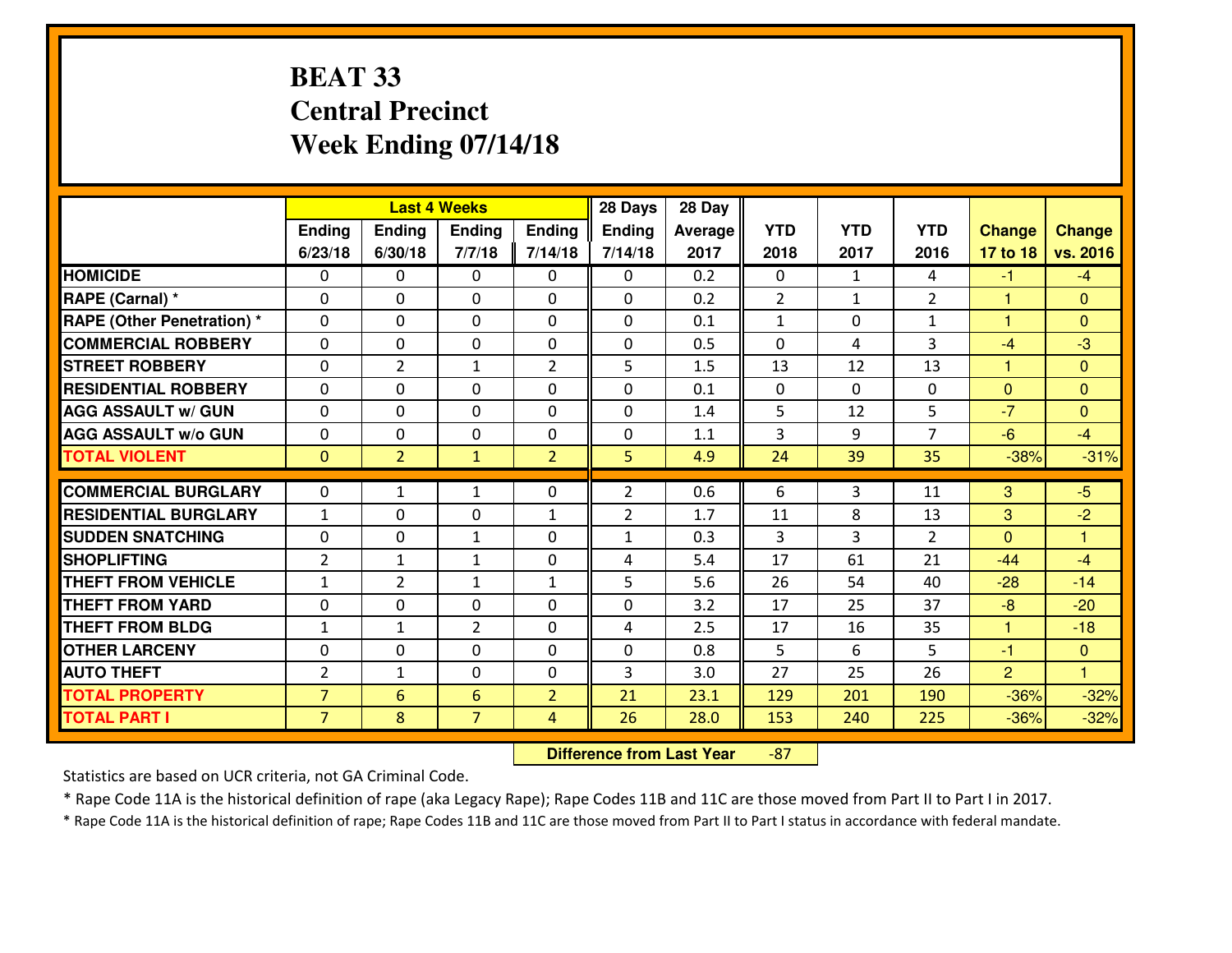## **BEAT 34 Central PrecinctWeek Ending 07/14/18**

|                                              |                      |                   | <b>Last 4 Weeks</b> |                | 28 Days        | 28 Day       |              |                |                |                  |                |
|----------------------------------------------|----------------------|-------------------|---------------------|----------------|----------------|--------------|--------------|----------------|----------------|------------------|----------------|
|                                              | Ending               | Ending            | <b>Ending</b>       | Ending         | <b>Ending</b>  | Average      | <b>YTD</b>   | <b>YTD</b>     | <b>YTD</b>     | <b>Change</b>    | <b>Change</b>  |
|                                              | 6/23/18              | 6/30/18           | 7/7/18              | 7/14/18        | 7/14/18        | 2017         | 2018         | 2017           | 2016           | 17 to 18         | vs. 2016       |
| <b>HOMICIDE</b>                              | $\Omega$             | 0                 | $\Omega$            | 0              | $\Omega$       | 0.3          | 0            | 3              | $\mathfrak{D}$ | $-3$             | $-2$           |
| RAPE (Carnal) *                              | $\mathbf{0}$         | 0                 | $\mathbf{0}$        | 0              | $\Omega$       | 0.5          | $\mathbf{1}$ | 4              | 0              | $-3$             | 1              |
| <b>RAPE (Other Penetration) *</b>            | $\Omega$             | 0                 | $\mathbf{0}$        | $\Omega$       | $\Omega$       | 0.0          | $\Omega$     | 0              | $\overline{2}$ | $\mathbf{0}$     | $-2$           |
| <b>COMMERCIAL ROBBERY</b>                    | 0                    | 0                 | $\mathbf 0$         | 0              | 0              | 0.1          | $\Omega$     | 0              | $\overline{2}$ | $\mathbf{0}$     | $-2$           |
| <b>STREET ROBBERY</b>                        | 0                    | $\mathbf{1}$      | $\mathbf 0$         | 0              | $\mathbf{1}$   | 0.7          | 4            | $\overline{3}$ | $\overline{2}$ | $\mathbf{1}$     | $\overline{2}$ |
| <b>RESIDENTIAL ROBBERY</b>                   | $\Omega$             | 0                 | $\mathbf 0$         | $\Omega$       | 0              | 0.3          | $\mathbf{1}$ | $\overline{2}$ | $\overline{2}$ | $-1$             | $-1$           |
| <b>AGG ASSAULT W/ GUN</b>                    | $\mathbf{1}$         | $\overline{2}$    | $\mathbf 0$         | $\mathbf{1}$   | 4              | 2.4          | 11           | 20             | 10             | $-9$             | $\overline{1}$ |
| <b>AGG ASSAULT W/o GUN</b>                   | 0                    | $\mathbf{1}$      | $\mathbf 0$         | $\mathbf{1}$   | $\overline{2}$ | 1.8          | 18           | 13             | $\overline{7}$ | 5                | 11             |
| <b>TOTAL VIOLENT</b>                         | $\mathbf{1}$         | $\overline{4}$    | $\overline{0}$      | $\overline{2}$ | $\overline{7}$ | 6.1          | 35           | 45             | 27             | $-22%$           | 30%            |
| <b>COMMERCIAL BURGLARY</b>                   | $\Omega$             | 0                 | $\mathbf{0}$        | $\Omega$       | $\Omega$       | 0.4          | 2            | 4              | 3              | $-2$             | $-1$           |
| <b>RESIDENTIAL BURGLARY</b>                  | $\mathbf{1}$         | 0                 | 0                   | $\mathbf{1}$   | $\overline{2}$ | 5.4          | 33           | 47             | 29             | $-14$            | $\overline{4}$ |
| <b>SUDDEN SNATCHING</b>                      | $\mathbf{1}$         | 0                 | $\mathbf 0$         | 0              | $\mathbf{1}$   | 0.5          | $\mathbf{1}$ | 5              | 3              |                  | $-2$           |
| <b>SHOPLIFTING</b>                           |                      |                   |                     |                |                |              |              |                |                |                  |                |
|                                              |                      |                   |                     |                |                |              |              |                |                | $-4$             |                |
|                                              | 0                    | 0                 | $\mathbf 0$         | 0              | 0              | 2.8          | 4            | 11             | $\overline{3}$ | $-7$             | 1              |
| <b>THEFT FROM VEHICLE</b>                    | $\overline{2}$       | 0                 | $\overline{2}$      | $\mathbf{1}$   | 5              | 3.3          | 23           | 22             | 24             | $\mathbf{1}$     | $-1$           |
| <b>THEFT FROM YARD</b>                       | 0                    | 0                 | $\mathbf 0$         | 0              | 0              | 1.6          | 6            | 12             | 13             | $-6$             | $-7$           |
| <b>THEFT FROM BLDG</b>                       | 0                    | $\mathbf{1}$      | 1                   | $\mathbf{1}$   | 3              | 2.3          | 18           | 11             | 12             | $\overline{7}$   | 6              |
| <b>OTHER LARCENY</b>                         | 0                    | 0                 | $\mathbf 0$         | 0              | 0              | 0.2          | $\mathbf{1}$ | $\mathbf{1}$   | $\overline{2}$ | $\overline{0}$   | $-1$           |
| <b>AUTO THEFT</b>                            | $\mathbf{1}$         | 0                 | $\overline{2}$      | 0              | 3              | 3.2          | 18           | 26             | 23             | $-8$             | $-5$           |
| <b>TOTAL PROPERTY</b><br><b>TOTAL PART I</b> | 5<br>$6\phantom{1}6$ | $\mathbf{1}$<br>5 | 5<br>5              | 3<br>5         | 14<br>21       | 19.7<br>25.8 | 106<br>141   | 139<br>184     | 112<br>139     | $-24%$<br>$-23%$ | $-5%$<br>1%    |

 **Difference from Last Year**-43

Statistics are based on UCR criteria, not GA Criminal Code.

\* Rape Code 11A is the historical definition of rape (aka Legacy Rape); Rape Codes 11B and 11C are those moved from Part II to Part I in 2017.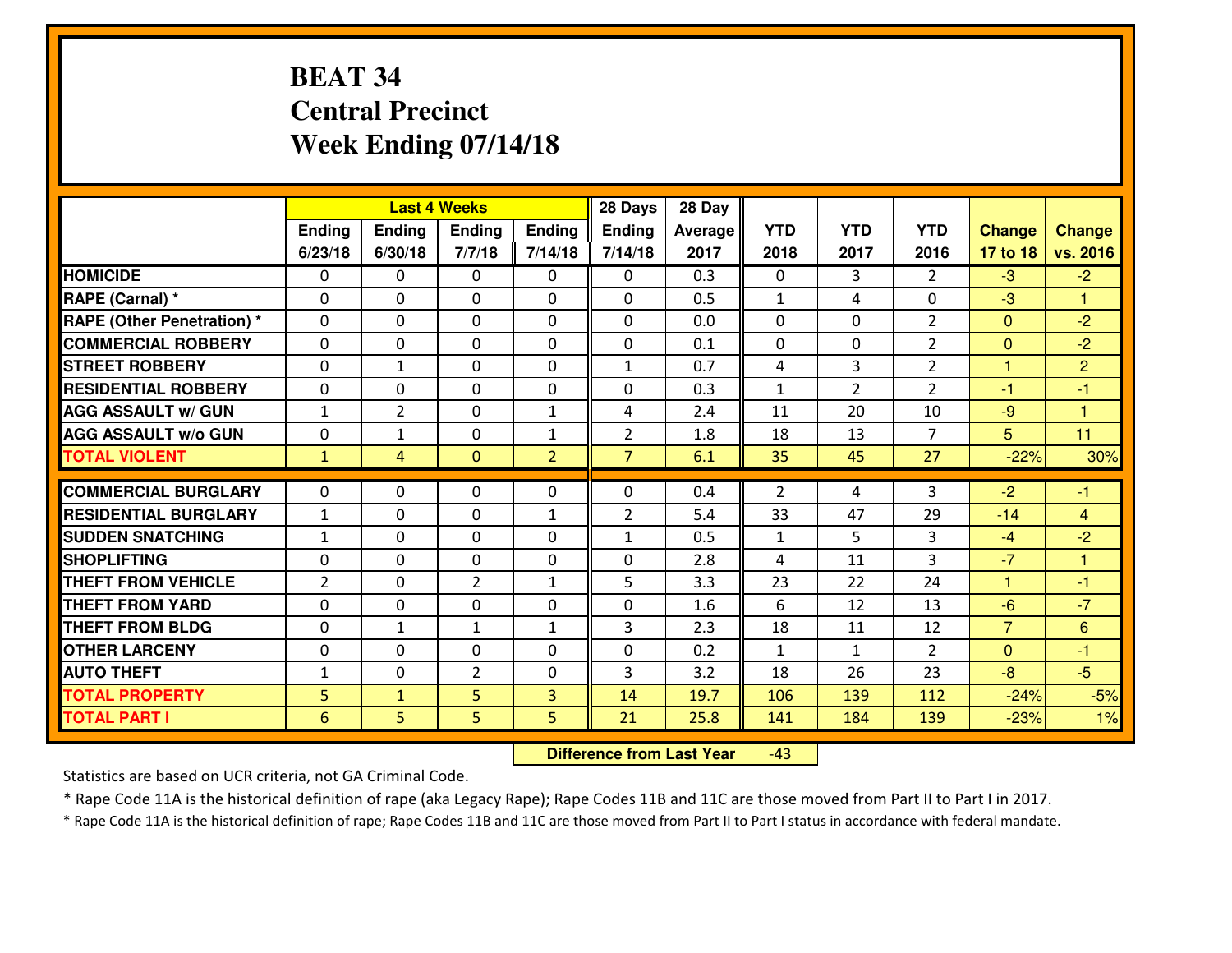#### **BEAT 35 Central PrecinctWeek Ending 06/07/18**

|                             |              |                | <b>Last 4 Weeks</b> |                | 28 Days        | 28 Day  |              |              |                |               |                |
|-----------------------------|--------------|----------------|---------------------|----------------|----------------|---------|--------------|--------------|----------------|---------------|----------------|
|                             | Ending       | <b>Ending</b>  | <b>Ending</b>       | Ending         | <b>Ending</b>  | Average | <b>YTD</b>   | <b>YTD</b>   | <b>YTD</b>     | <b>Change</b> | <b>Change</b>  |
|                             | 6/23/18      | 6/30/18        | 7/7/18              | 7/14/18        | 7/14/18        | 2017    | 2018         | 2017         | 2016           | 17 to 18      | vs. 2016       |
| <b>HOMICIDE</b>             | $\Omega$     | 0              | $\Omega$            | 0              | $\Omega$       | 0.1     | 0            | $\mathbf{1}$ | $\mathfrak{D}$ | $-1$          | $-2$           |
| RAPE (Carnal) *             | $\mathbf{0}$ | 0              | $\mathbf{0}$        | 0              | $\Omega$       | 0.0     | 2            | $\mathbf{0}$ | $\overline{2}$ | 2             | $\mathbf{0}$   |
| RAPE (Other Penetration) *  | $\Omega$     | 0              | $\mathbf{0}$        | $\Omega$       | $\Omega$       | 0.0     | 3            | 0            | $\mathbf{1}$   | 3             | $\overline{2}$ |
| <b>COMMERCIAL ROBBERY</b>   | $\mathbf{0}$ | 0              | 0                   | 0              | $\Omega$       | 0.4     | $\mathbf{0}$ | $\mathbf{1}$ | 3              | $-1$          | $-3$           |
| <b>STREET ROBBERY</b>       | 0            | 0              | $\mathbf 0$         | $\Omega$       | 0              | 0.6     | $\mathbf{1}$ | 4            | 13             | $-3$          | $-12$          |
| <b>RESIDENTIAL ROBBERY</b>  | $\Omega$     | $\Omega$       | $\mathbf 0$         | $\Omega$       | 0              | 0.1     | $\Omega$     | $\Omega$     | 3              | $\mathbf{0}$  | $-3$           |
| <b>AGG ASSAULT w/ GUN</b>   | $\Omega$     | 0              | $\mathbf 0$         | $\Omega$       | 0              | 1.3     | 10           | 11           | 8              | $-1$          | $\overline{2}$ |
| <b>AGG ASSAULT W/o GUN</b>  | 0            | $\mathbf{1}$   | $\mathbf 0$         | $\overline{2}$ | 3              | 1.2     | 9            | 6            | 3              | 3             | $6^{\circ}$    |
| <b>TOTAL VIOLENT</b>        | $\mathbf{0}$ | $\mathbf{1}$   | $\overline{0}$      | $\overline{2}$ | 3              | 3.6     | 25           | 23           | 35             | 9%            | $-29%$         |
| <b>COMMERCIAL BURGLARY</b>  | $\Omega$     | 0              | 1                   | $\Omega$       | 1              | 1.0     | 3            | 6            | 13             | -3            | $-10$          |
| <b>RESIDENTIAL BURGLARY</b> | 4            | $\mathbf{1}$   | 0                   | $\mathbf{1}$   | 6              | 3.7     | 22           | 30           | 28             | $-8$          | $-6$           |
| <b>SUDDEN SNATCHING</b>     | 0            | 0              | 0                   | 0              | 0              | 0.2     | $\mathbf{1}$ | 3            | 3              | $-2$          | $-2$           |
| <b>SHOPLIFTING</b>          | 0            | 1              | $\mathbf 0$         | $\overline{2}$ | 3              | 2.2     | 15           | 14           | 20             | 1             | $-5$           |
| <b>THEFT FROM VEHICLE</b>   | 0            | 1              | $\overline{2}$      | 0              | 3              | 3.6     | 26           | 25           | 32             | $\mathbf{1}$  | $-6$           |
| <b>THEFT FROM YARD</b>      | $1\,$        | $\mathbf{1}$   | 4                   | $\mathbf{1}$   | $\overline{7}$ | 2.2     | 13           | 20           | 14             | $-7$          | $-1$           |
| <b>THEFT FROM BLDG</b>      | 0            | $\mathbf{1}$   | $\overline{2}$      | 0              | 3              | 2.6     | 10           | 19           | 22             | $-9$          | $-12$          |
| <b>OTHER LARCENY</b>        | 0            | 0              | $\mathbf 0$         | 0              | 0              | 0.5     | 4            | 6            | $\overline{2}$ | $-2$          | $\overline{2}$ |
| <b>AUTO THEFT</b>           | $\mathbf{0}$ | $\mathbf{1}$   | $\overline{2}$      | $\mathbf{1}$   | 4              | 2.5     | 30           | 19           | 16             | 11            | 14             |
| <b>TOTAL PROPERTY</b>       | 5            | 6              | 11                  | 5              | 27             | 18.6    | 124          | 142          | 150            | $-13%$        | $-17%$         |
| <b>TOTAL PART I</b>         | 5            | $\overline{7}$ | 11                  | $\overline{7}$ | 30             | 22.2    | 149          | 165          | 185            | $-10%$        | $-19%$         |

 **Difference from Last Year** $-16$ 

Statistics are based on UCR criteria, not GA Criminal Code.

\* Rape Code 11A is the historical definition of rape (aka Legacy Rape); Rape Codes 11B and 11C are those moved from Part II to Part I in 2017.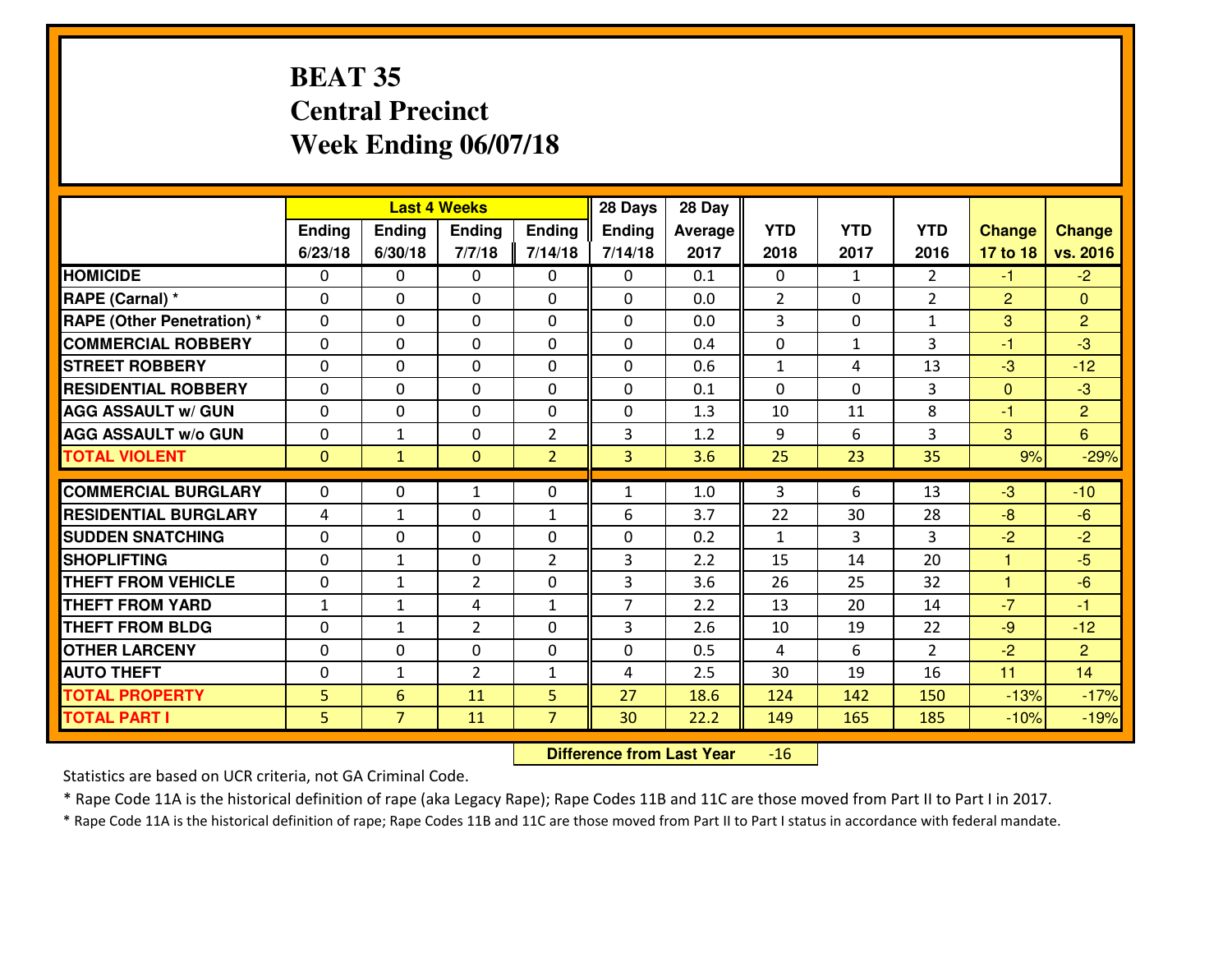#### **BEAT 36 Central PrecinctWeek Ending 06/30/18**

|                                                  |                              |                              | <b>Last 4 Weeks</b>            |                              | 28 Days        | 28 Day     |              |                |                |                |                        |
|--------------------------------------------------|------------------------------|------------------------------|--------------------------------|------------------------------|----------------|------------|--------------|----------------|----------------|----------------|------------------------|
|                                                  | Ending                       | Ending                       | <b>Ending</b>                  | <b>Ending</b>                | <b>Ending</b>  | Average    | <b>YTD</b>   | <b>YTD</b>     | <b>YTD</b>     | <b>Change</b>  | <b>Change</b>          |
|                                                  | 7/14/18                      | 6/30/18                      | 7/7/18                         | 7/14/18                      | 7/14/18        | 2017       | 2018         | 2017           | 2016           | 17 to 18       | vs. 2016               |
| <b>HOMICIDE</b>                                  | 0                            | 0                            | $\mathbf{0}$                   | 0                            | 0              | 0.0        | $\mathbf{0}$ | $\Omega$       | $\Omega$       | $\mathbf{0}$   | $\mathbf{0}$           |
| RAPE (Carnal) *                                  | $\Omega$                     | 0                            | $\mathbf{0}$                   | 0                            | $\Omega$       | 0.2        | 2            | $\overline{2}$ | $\mathbf{1}$   | $\Omega$       | 1                      |
| <b>RAPE (Other Penetration)*</b>                 | $\Omega$                     | $\Omega$                     | $\Omega$                       | $\Omega$                     | $\Omega$       | 0.0        | $\Omega$     | $\Omega$       | $\mathbf{1}$   | $\Omega$       | $-1$                   |
| <b>COMMERCIAL ROBBERY</b>                        | 0                            | 0                            | $\mathbf 0$                    | 0                            | 0              | 0.2        | 0            | $\mathbf{0}$   | $\mathbf{1}$   | $\mathbf{0}$   | $-1$                   |
| <b>STREET ROBBERY</b>                            | $\mathbf{0}$                 | $\mathbf{1}$                 | $\mathbf{0}$                   | $\Omega$                     | $\mathbf{1}$   | 0.4        | 2            | $\overline{2}$ | $\overline{2}$ | $\mathbf{0}$   | $\mathbf{0}$           |
| <b>RESIDENTIAL ROBBERY</b>                       | $\Omega$                     | $\Omega$                     | 1                              | $\mathbf{1}$                 | $\overline{2}$ | 0.1        | 4            | $\Omega$       | $\mathbf{1}$   | $\overline{4}$ | 3                      |
| <b>AGG ASSAULT W/ GUN</b>                        | 2                            | $\Omega$                     | $\mathbf 0$                    | $\Omega$                     | $\overline{2}$ | 0.6        | 2            | 3              | 4              | $-1$           | $-2$                   |
| <b>AGG ASSAULT W/o GUN</b>                       | 0                            | 0                            | $\mathbf 0$                    | 0                            | 0              | 0.7        | 3            | 5              | $\overline{2}$ | $-2$           | $\mathbf{1}$           |
| <b>TOTAL VIOLENT</b>                             | $\overline{2}$               | $\mathbf{1}$                 | $\mathbf{1}$                   | $\mathbf{1}$                 | 5              | 2.1        | 13           | 12             | 12             | 8%             | 8%                     |
|                                                  |                              |                              |                                |                              |                |            |              |                |                |                |                        |
|                                                  |                              |                              |                                |                              |                |            |              |                |                |                |                        |
| <b>COMMERCIAL BURGLARY</b>                       | $\mathbf{0}$                 | 0                            | 0                              | 0                            | 0              | 0.8        | 4            | 4              | 4              | $\Omega$       | $\mathbf{0}$           |
| <b>RESIDENTIAL BURGLARY</b>                      | $\mathbf{0}$                 | $\mathbf{1}$                 | $\mathbf{0}$                   | 0                            | $\mathbf{1}$   | 1.7        | 12           | 14             | 12             | $-2$           | $\mathbf{0}$           |
| <b>SUDDEN SNATCHING</b>                          | $\Omega$                     | 0                            | $\mathbf{0}$                   | $\Omega$                     | $\Omega$       | 0.2        | $\Omega$     | $\mathbf{1}$   | $\mathbf{1}$   | -1             | -1                     |
| <b>SHOPLIFTING</b>                               | $\mathbf{0}$<br>$\mathbf{1}$ | $\mathbf{1}$<br>$\mathbf{1}$ | $\overline{2}$<br>$\mathbf{0}$ | $\mathbf{1}$<br>$\mathbf{1}$ | 4              | 2.6        | 19           | 19             | 12             | $\Omega$       | $\overline{7}$         |
| <b>THEFT FROM VEHICLE</b>                        | 0                            | 0                            | $\mathbf 0$                    | 0                            | 3<br>0         | 3.3        | 24<br>4      | 16             | 29<br>4        | 8<br>$-9$      | $-5$<br>$\overline{0}$ |
| <b>THEFT FROM YARD</b><br><b>THEFT FROM BLDG</b> | $\overline{2}$               | 0                            | $\mathbf 0$                    | 0                            | $\overline{2}$ | 1.5<br>1.5 | 16           | 13<br>12       | 9              | $\overline{4}$ | $\overline{7}$         |
| <b>OTHER LARCENY</b>                             | 0                            | 0                            | $\mathbf 0$                    | 0                            | 0              | 0.3        | $\mathbf{1}$ | $\mathbf{1}$   | $\mathbf{1}$   | $\overline{0}$ | $\overline{0}$         |
| <b>AUTO THEFT</b>                                | $\mathbf{0}$                 | $\mathbf{1}$                 | $\mathbf 0$                    | $\mathbf{1}$                 | $\overline{2}$ | 2.0        | 11           | $\overline{7}$ | 4              | $\overline{4}$ | $\overline{7}$         |
| <b>TOTAL PROPERTY</b>                            | $\overline{3}$               | 4                            | $\overline{2}$                 | 3                            | 12             | 13.8       | 91           | 87             | 76             | 5%             | 20%                    |
| <b>TOTAL PART I</b>                              | 5                            | 5                            | 3                              | 4                            | 17             | 16.0       | 104          | 99             | 88             | 5%             | 18%                    |

**Difference from Last Year** 5

Statistics are based on UCR criteria, not GA Criminal Code.

\* Rape Code 11A is the historical definition of rape (aka Legacy Rape); Rape Codes 11B and 11C are those moved from Part II to Part I in 2017.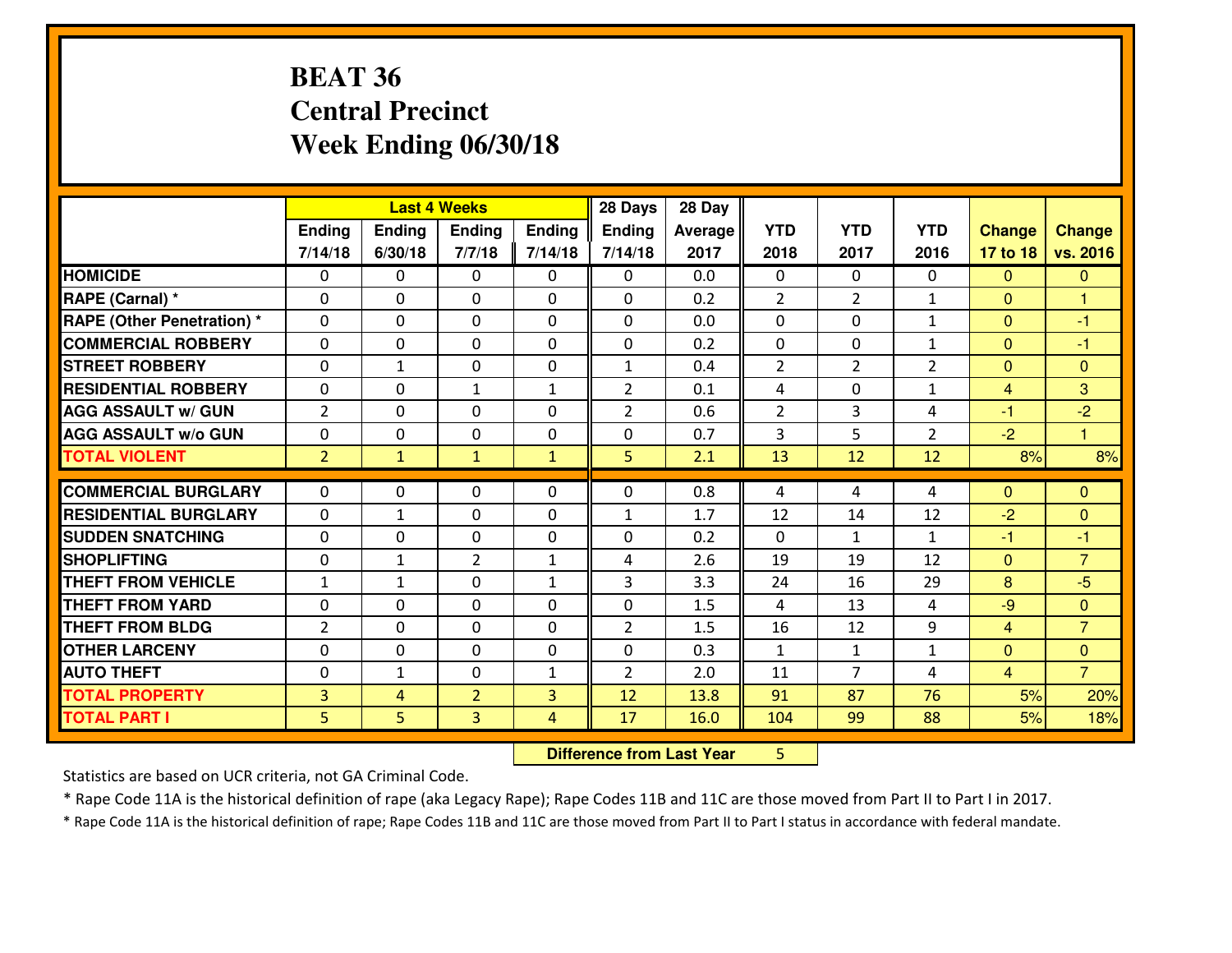

# **COMPSTAT PRECINCT COMMANDER: SOUTH PRECINCT CAPT. JOY GELLATLYWeek Ending 07/14/18**



|                                                                                                  | Week<br>Ending<br>7/14/18 | <b>Week</b><br>Ending<br>7/7/18 | Weekly<br>Avg<br>2017 | $28-Day$<br>Ending<br>7/14/18 | 28-Day<br>Ending<br>6/16/18      | Avg<br>28-Day<br>2017                        | <b>YTD</b><br>2018 | <b>YTD</b><br>2017 | <b>YTD</b><br>2016 | <b>Change</b><br>17 to 18 | <b>Change</b><br>vs. 2016 |
|--------------------------------------------------------------------------------------------------|---------------------------|---------------------------------|-----------------------|-------------------------------|----------------------------------|----------------------------------------------|--------------------|--------------------|--------------------|---------------------------|---------------------------|
| <b>HOMICIDE</b>                                                                                  | 0                         | 0                               | $\Omega$              | 1                             | $\Omega$                         | 0                                            | $\overline{2}$     | $\overline{2}$     | 3                  | $\Omega$                  | -1                        |
| <b>RAPE (Carnal)*</b>                                                                            | 0                         | $\Omega$                        | $\Omega$              | $\overline{2}$                | $\Omega$                         | $\overline{1}$                               | $\overline{7}$     | $\overline{2}$     | 8                  | 5                         | $-1$                      |
| <b>RAPE (Other Penetration) *</b>                                                                | 0                         | 0                               | 0                     | $\mathbf{0}$                  | 3                                | 0                                            | 12                 | 3                  | 5                  | 9                         | $\overline{7}$            |
| <b>COMMERCIAL ROBBERY</b>                                                                        | 1                         | $\Omega$                        | $\overline{1}$        | 1                             | $\Omega$                         | $\overline{2}$                               | 6.                 | 16                 | $\overline{21}$    | $-10$                     | $-15$                     |
| <b>STREET ROBBERY</b>                                                                            | 1                         | 0                               | $\mathbf{1}$          | 6                             | 3                                | $\overline{c}$                               | 20                 | 13                 | 17                 | $\overline{7}$            | 3                         |
| <b>RESIDENTIAL ROBBERY</b>                                                                       | 3                         | 0                               | 0                     | 3                             | $\Omega$                         | $\Omega$                                     | 5                  | $\mathbf{1}$       | $\overline{2}$     | $\overline{4}$            | 3                         |
| <b>AGG ASSAULT w/ GUN</b>                                                                        | $\bf{0}$                  | $\overline{\mathbf{1}}$         | $\mathbf{1}$          | 1                             | $\mathbf{1}$                     | 3                                            | 8                  | 22                 | 13                 | $-14$                     | $-5$                      |
| <b>AGG ASSAULT w/o GUN</b>                                                                       | $\bf{0}$                  | 1                               | $\mathbf{1}$          | 4                             | $\overline{c}$                   | 3                                            | 19                 | $\overline{21}$    | 25                 | $\overline{-2}$           | $-6$                      |
| <b>TOTAL VIOLENT</b>                                                                             | $\overline{5}$            | $\overline{2}$                  | 3                     | $\overline{18}$               | 9                                | $\overline{12}$                              | $\overline{79}$    | $\overline{80}$    | 94                 | $-1%$                     | $-16%$                    |
| <b>COMMERCIAL BURGLARY</b>                                                                       | 5                         | $\Omega$                        | $\mathbf{1}$          | 6                             | 3                                | 4                                            | $\overline{26}$    | $\overline{31}$    | $\overline{27}$    | $-5$                      | -1                        |
| <b>RESIDENTIAL BURGLARY</b>                                                                      | 8                         | $\overline{c}$                  | 4                     | 15                            | 21                               | 14                                           | 111                | 91                 | 108                | 20                        | 3                         |
| <b>SUDDEN SNATCHING</b>                                                                          | $\mathbf 0$               | $\Omega$                        | $\Omega$              | 0                             | $\Omega$                         | $\mathbf 1$                                  | 5                  | 3                  | 6                  | $\overline{2}$            | $-1$                      |
| <b>SHOPLIFTING</b>                                                                               | 10                        | 15                              | $\overline{7}$        | 62                            | 50                               | 28                                           | 337                | 392                | 355                | $-55$                     | $-18$                     |
| <b>THEFT FROM VEHICLE</b>                                                                        | 9                         | 9                               | $\overline{7}$        | 32                            | $\overline{21}$                  | $\overline{30}$                              | 183                | 250                | 152                | $-67$                     | 31                        |
| <b>THEFT FROM YARD</b>                                                                           | 3                         | 4                               | 2                     | $\overline{10}$               | 9                                | 8                                            | $\overline{51}$    | 45                 | $\overline{58}$    | 6                         | $-7$                      |
| <b>THEFT FROM BLDG</b>                                                                           | $\overline{2}$            | 5                               | 3                     | $\overline{14}$               | $\overline{12}$                  | $\overline{13}$                              | 72                 | 135                | 89                 | $-63$                     | $-17$                     |
| <b>OTHER LARCENY</b>                                                                             | 1                         | $\Omega$                        | $\mathbf{1}$          | 3                             | $\mathbf{1}$                     | 3                                            | 15                 | 22                 | $\overline{11}$    | $-7$                      | 4                         |
| <b>AUTO THEFT</b>                                                                                | $\overline{2}$            | 4                               | 3                     | $\overline{13}$               | $\overline{12}$                  | 13                                           | 83                 | 87                 | $\overline{72}$    | $-4$                      | $\overline{11}$           |
| <b>TOTAL PROPERTY</b>                                                                            | 40                        | 39                              | 28                    | 155                           | 129                              | 113                                          | 883                | 1056               | 878                | $-16%$                    | 1%                        |
| <b>TOTAL PART I</b>                                                                              | 45                        | 41                              | 31                    | 173                           | 138                              | 125                                          | 962                | 1136               | 972                | $-15%$                    | $-1%$                     |
| Statistics are based on UCR criteria, not GA Criminal Code, and are                              |                           |                                 |                       |                               | <b>Difference from Last Year</b> |                                              | $-174$             |                    |                    |                           | Last Week Year-to-Date    |
| preliminary, based on RMS data at the time prepared, and are subject to change.                  |                           |                                 |                       |                               |                                  | <b>At-Fault Police Vehicle Accidents</b>     |                    |                    |                    | 0                         | 5                         |
| Cell Shading: white is within 0.6 standard deviation of the mean; red is above; green is below.  |                           |                                 |                       |                               |                                  | <b>Not At-Fault Police Vehicle Accidents</b> |                    |                    |                    | $\overline{0}$            | $\overline{10}$           |
| * Code 11A is the pre-2016 definition of rape; Codes 11B and 11C are by federal mandate in 2016. |                           |                                 |                       |                               |                                  | <b>Total Police Vehicle Accidents</b>        |                    |                    |                    | $\overline{0}$            | 15                        |
|                                                                                                  | Week                      | Week                            | Weekly                | 28-Day                        | $28$ -Day                        | Avg                                          |                    |                    |                    |                           |                           |
| <b>Citizen Initiated Calls</b>                                                                   | <b>Ending</b>             | <b>Ending</b>                   | Avg                   | <b>Ending</b>                 | Ending                           | $28-Day$                                     | <b>YTD</b>         | <b>YTD</b>         | <b>YTD</b>         | <b>Change</b>             | <b>Change</b>             |
|                                                                                                  | 07/14/18                  | 07/07/18                        | 2017                  | 07/14/18                      | 06/16/18                         | 2017                                         | 2018               | 2017               | 2016               | 17 to 18                  | vs. 2016                  |
| <b>Midnight Shift</b>                                                                            | 94                        | 94                              | 91                    | 356                           | 326                              | 364                                          | 2396               | 2656               | 2592               | $-260$                    | $-196$                    |
| <b>Day Shift</b>                                                                                 | 302                       | 255                             | 247                   | 1061                          | 965                              | 986                                          | 6905               | 7204               | 7162               | $-299$                    | $-257$                    |
| <b>Afternoon Shift</b>                                                                           | 238                       | 260                             | 246                   | 1051                          | 958                              | 982                                          | 6699               | 7187               | 7058               | $-488$                    | $-359$                    |
| <b>TOTAL CITIZEN CFS</b>                                                                         | 634                       | 609                             | 583                   | 2468                          | 2249                             | 2332                                         | 16000              | 17047              | 16811              | $-6.1%$                   | $-4.8%$                   |
| <b>53S ShotSpotter Calls</b>                                                                     | 0                         | 0                               | 0                     | $\Omega$                      | $\Omega$                         | $\mathbf{0}$                                 | $\Omega$           | $\Omega$           | $\Omega$           | 0                         | $\Omega$                  |
| <b>Sig 53 Shots Fired Calls</b>                                                                  | $\overline{7}$            | $\overline{7}$                  | 8                     | 35                            | 29                               | 33                                           | 243                | 251                | 273                | -8                        | $-30$                     |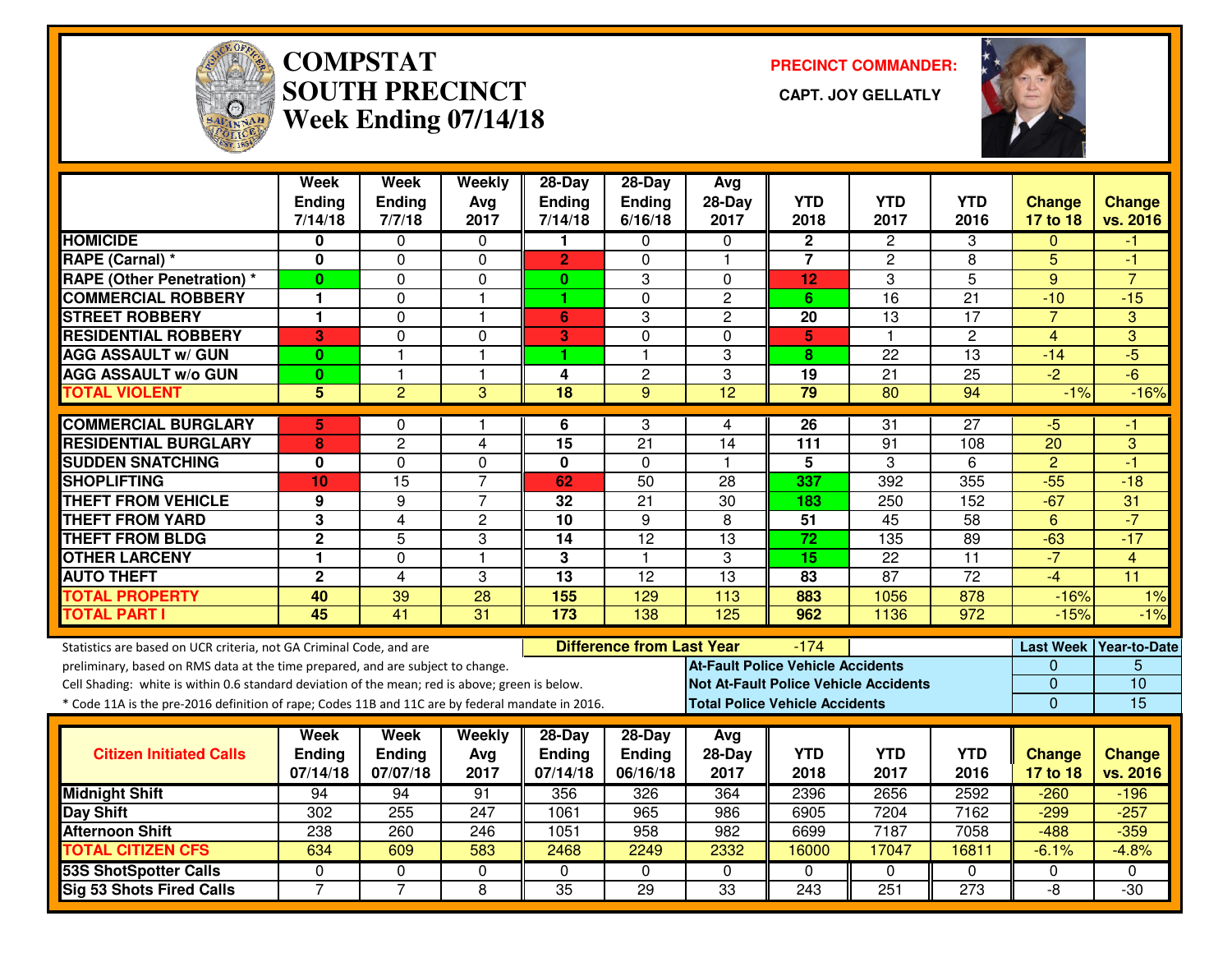## **BEAT 41 South PrecinctWeek Ending 07/14/18**

|                                              |                      |                                  | <b>Last 4 Weeks</b> |                | 28 Days        | 28 Day      |                |                |                |                      |                |
|----------------------------------------------|----------------------|----------------------------------|---------------------|----------------|----------------|-------------|----------------|----------------|----------------|----------------------|----------------|
|                                              | Ending               | Ending                           | Ending              | <b>Ending</b>  | <b>Ending</b>  | Average     | <b>YTD</b>     | <b>YTD</b>     | <b>YTD</b>     | <b>Change</b>        | <b>Change</b>  |
|                                              | 6/23/18              | 6/30/18                          | 7/7/18              | 7/14/18        | 7/14/18        | 2017        | 2018           | 2017           | 2016           | 17 to 18             | vs. 2016       |
| <b>HOMICIDE</b>                              | $\Omega$             | 0                                | 0                   | 0              | 0              | 0.0         | 0              | $\Omega$       | $\Omega$       | $\Omega$             | $\mathbf{0}$   |
| RAPE (Carnal) *                              | $\mathbf{0}$         | 0                                | $\mathbf 0$         | 0              | 0              | 0.1         | $\mathbf{0}$   | $\mathbf{0}$   | $\overline{2}$ | $\Omega$             | $-2$           |
| <b>RAPE (Other Penetration) *</b>            | $\mathbf{0}$         | 0                                | $\mathbf{0}$        | $\Omega$       | $\Omega$       | 0.0         | $\mathbf{1}$   | 0              | 0              | $\mathbf{1}$         | 1              |
| <b>COMMERCIAL ROBBERY</b>                    | $\mathbf{0}$         | 0                                | 0                   | $\Omega$       | $\Omega$       | 1.2         | $\mathbf{0}$   | 6              | 5              | $-6$                 | $-5$           |
| <b>STREET ROBBERY</b>                        | $\mathbf{1}$         | 1                                | $\mathbf{0}$        | 0              | $\overline{2}$ | 0.3         | 3              | $\mathbf{1}$   | 4              | $\overline{2}$       | $-1$           |
| <b>RESIDENTIAL ROBBERY</b>                   | $\Omega$             | 0                                | $\mathbf 0$         | 0              | 0              | 0.1         | 0              | 0              | 0              | $\mathbf{0}$         | $\overline{0}$ |
| <b>AGG ASSAULT W/ GUN</b>                    | 0                    | 0                                | $\mathbf 0$         | 0              | 0              | 0.2         | 0              | $\mathbf{1}$   | $\mathbf{1}$   | $-1$                 | $-1$           |
| <b>AGG ASSAULT W/o GUN</b>                   | 0                    | 0                                | $\mathbf 0$         | 0              | 0              | 0.3         | $\overline{2}$ | $\overline{2}$ | 4              | $\mathbf{0}$         | $-2$           |
| <b>TOTAL VIOLENT</b>                         | $\mathbf{1}$         | $\mathbf{1}$                     | $\mathbf{0}$        | $\mathbf{0}$   | $\overline{2}$ | 2.1         | 6              | 10             | 16             | $-40%$               | $-63%$         |
| <b>COMMERCIAL BURGLARY</b>                   | $\mathbf{0}$         | 0                                | 0                   | $\overline{2}$ | $\overline{2}$ | 1.4         | 3              | 7              | 10             | $-4$                 | $-7$           |
| <b>RESIDENTIAL BURGLARY</b>                  | $\Omega$             | 1                                | 1                   | 1              | 3              | 2.1         | 10             | 12             | 15             | $-2$                 | $-5$           |
| <b>SUDDEN SNATCHING</b>                      | $\mathbf{0}$         | 0                                | 0                   | $\Omega$       | 0              | 0.2         | $\mathcal{P}$  | $\mathbf{1}$   | $\mathbf{1}$   | $\blacktriangleleft$ | 1              |
| <b>SHOPLIFTING</b>                           | $\overline{2}$       | $\mathbf{1}$                     | $\mathbf 0$         | 0              | 3              | 4.4         | 14             | 39             | 23             | $-25$                | $-9$           |
| <b>THEFT FROM VEHICLE</b>                    | 2                    | $\mathbf{1}$                     | $\overline{2}$      | $\mathbf{1}$   | 6              | 3.5         | 20             | 24             | 38             | $-4$                 | $-18$          |
| <b>THEFT FROM YARD</b>                       | 0                    | 0                                | $\mathbf 0$         | 0              | 0              | 1.8         | $\overline{7}$ | 10             | 9              | $-3$                 | $-2$           |
| <b>THEFT FROM BLDG</b>                       | $\mathbf{1}$         | 0                                | 3                   | 0              | 4              | 3.1         | 12             | 21             | 14             | $-9$                 | $-2$           |
| <b>OTHER LARCENY</b>                         | 0                    | 0                                | $\mathbf 0$         | 0              | 0              | 0.4         | $\overline{2}$ | 3              | 0              | $-1$                 | $\overline{2}$ |
| <b>AUTO THEFT</b>                            |                      |                                  |                     |                |                |             |                |                |                | $-7$                 | $-12$          |
|                                              | $\mathbf{0}$         | 0                                | 0                   | 0              | 0<br>18        | 1.7<br>18.6 | 5<br>75        | 12<br>129      | 17<br>127      | $-42%$               | $-41%$         |
|                                              |                      |                                  |                     |                |                |             |                |                |                |                      |                |
| <b>TOTAL PROPERTY</b><br><b>TOTAL PART I</b> | 5<br>$6\phantom{1}6$ | $\overline{3}$<br>$\overline{4}$ | 6<br>6              | 4<br>4         | 20             | 20.8        | 81             | 139            | 143            | $-42%$               | $-43%$         |

 **Difference from Last Year**-58

Statistics are based on UCR criteria, not GA Criminal Code.

\* Rape Code 11A is the historical definition of rape (aka Legacy Rape); Rape Codes 11B and 11C are those moved from Part II to Part I in 2017.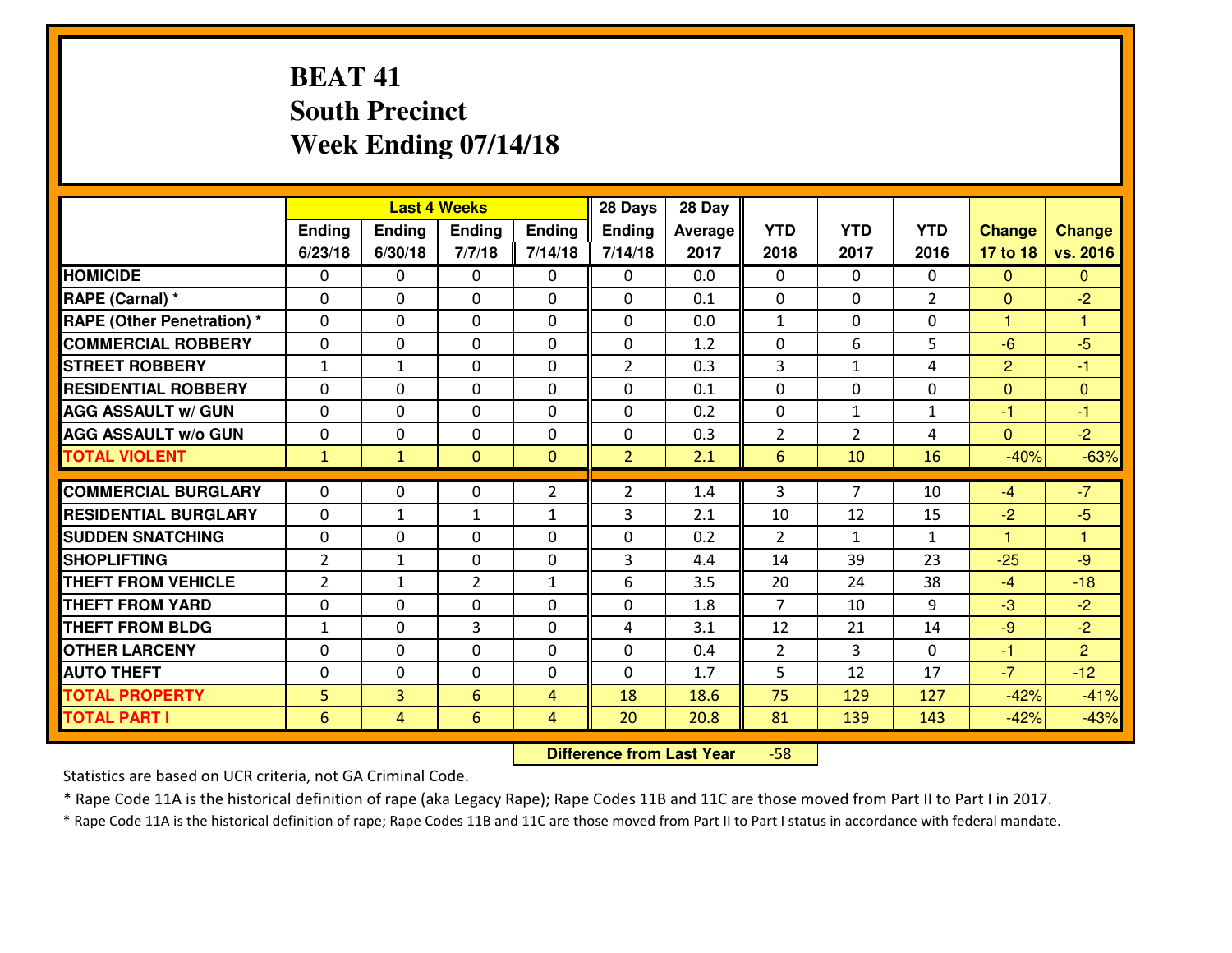## **BEAT 42 South PrecinctWeek Ending 07/14/18**

|                                              |              |                | <b>Last 4 Weeks</b> |                | 28 Days        | 28 Day     |                |                |                |                  |                  |
|----------------------------------------------|--------------|----------------|---------------------|----------------|----------------|------------|----------------|----------------|----------------|------------------|------------------|
|                                              | Ending       | Ending         | <b>Ending</b>       | <b>Ending</b>  | <b>Ending</b>  | Average    | <b>YTD</b>     | <b>YTD</b>     | <b>YTD</b>     | <b>Change</b>    | <b>Change</b>    |
|                                              | 6/23/18      | 6/30/18        | 7/7/18              | 7/14/18        | 7/14/18        | 2017       | 2018           | 2017           | 2016           | 17 to 18         | vs. 2016         |
| <b>HOMICIDE</b>                              | 0            | 0              | $\mathbf{0}$        | 0              | 0              | 0.0        | $\mathbf{0}$   | $\Omega$       | $\Omega$       | $\Omega$         | $\mathbf{0}$     |
| RAPE (Carnal) *                              | 1            | 0              | $\mathbf{0}$        | 0              | $\mathbf{1}$   | 0.0        | 1              | $\Omega$       | $\mathbf{1}$   | 1                | $\mathbf{0}$     |
| <b>RAPE (Other Penetration)*</b>             | $\Omega$     | 0              | $\mathbf 0$         | $\Omega$       | $\Omega$       | 0.0        | 3              | 0              | 0              | 3                | 3                |
| <b>COMMERCIAL ROBBERY</b>                    | $\Omega$     | $\Omega$       | $\mathbf 0$         | $\Omega$       | 0              | 0.0        | $\mathbf{1}$   | 3              | 4              | $-2$             | $-3$             |
| <b>ISTREET ROBBERY</b>                       | 0            | 0              | $\mathbf 0$         | 0              | 0              | 0.0        | 3              | 3              | $\overline{2}$ | $\overline{0}$   | $\overline{1}$   |
| <b>RESIDENTIAL ROBBERY</b>                   | $\mathbf{0}$ | 0              | $\mathbf 0$         | 0              | 0              | 0.0        | 0              | $\mathbf{0}$   | $\mathbf{1}$   | $\mathbf{0}$     | $-1$             |
| <b>AGG ASSAULT W/ GUN</b>                    | 0            | 0              | $\mathbf 0$         | 0              | 0              | 0.0        | $\mathbf{1}$   | $\overline{2}$ | 3              | $-1$             | $-2$             |
| <b>AGG ASSAULT W/o GUN</b>                   | 0            | 0              | 1                   | 0              | $\mathbf{1}$   | 0.0        | $\overline{2}$ | $\mathbf{1}$   | 4              | $\mathbf{1}$     | $-2$             |
| <b>TOTAL VIOLENT</b>                         | $\mathbf{1}$ | $\overline{0}$ | $\mathbf{1}$        | $\mathbf{0}$   | $\overline{2}$ | 0.0        | 11             | 9              | 15             | 22%              | $-27%$           |
| <b>COMMERCIAL BURGLARY</b>                   | $\Omega$     | 0              | $\mathbf{0}$        |                |                |            |                |                |                |                  |                  |
|                                              |              |                |                     |                |                |            |                |                |                |                  |                  |
|                                              |              |                |                     | 3              | 3              | 0.0        | $\overline{7}$ | 7              | $\overline{7}$ | $\Omega$         | $\mathbf{0}$     |
| <b>RESIDENTIAL BURGLARY</b>                  | $\Omega$     | 0              | $\mathbf{0}$        | $\Omega$       | $\Omega$       | 0.0        | $\overline{2}$ | 4              | 3              | $-2$             | -1               |
| <b>SUDDEN SNATCHING</b>                      | $\Omega$     | 0              | $\mathbf 0$         | $\Omega$       | $\Omega$       | 0.0        | $\Omega$       | 0              | $\mathbf{1}$   | $\Omega$         | $-1$             |
| <b>SHOPLIFTING</b>                           | 9            | 11             | 9                   | 4              | 33             | 0.0        | 169            | 183            | 190            | $-14$            | $-21$            |
| <b>THEFT FROM VEHICLE</b>                    | $\mathbf{1}$ | $\overline{2}$ | 1                   | $\overline{2}$ | 6              | 0.0        | 24             | 33             | 25             | $-9$             | -1               |
| <b>THEFT FROM YARD</b>                       | 0            | 0              | 1                   | 0              | $\mathbf{1}$   | 0.0        | 9              | $\overline{7}$ | 11             | $\overline{2}$   | $-2$             |
| <b>THEFT FROM BLDG</b>                       | $\mathbf{1}$ | $\mathbf{1}$   | $\mathbf 0$         | $\mathbf{1}$   | 3              | 0.0        | $\overline{7}$ | 28             | 18             | $-21$            | $-11$            |
| <b>OTHER LARCENY</b>                         | 0            | 0              | $\mathbf 0$         | 0              | 0              | 0.0        | $\mathbf{1}$   | 3              | $\overline{2}$ | $-2$             | $-1$             |
| <b>AUTO THEFT</b>                            | $\mathbf{1}$ | 0              | $\mathbf 0$         | $\Omega$       | $\mathbf{1}$   | 0.0        | 13             | 9              | 9              | $\overline{4}$   | $\overline{4}$   |
| <b>TOTAL PROPERTY</b><br><b>TOTAL PART I</b> | 12<br>13     | 14<br>14       | 11<br>12            | 10<br>10       | 47<br>49       | 0.0<br>0.0 | 232<br>243     | 274<br>283     | 266<br>281     | $-15%$<br>$-14%$ | $-13%$<br>$-14%$ |

 **Difference from Last Year**-40

Statistics are based on UCR criteria, not GA Criminal Code.

\* Rape Code 11A is the historical definition of rape (aka Legacy Rape); Rape Codes 11B and 11C are those moved from Part II to Part I in 2017.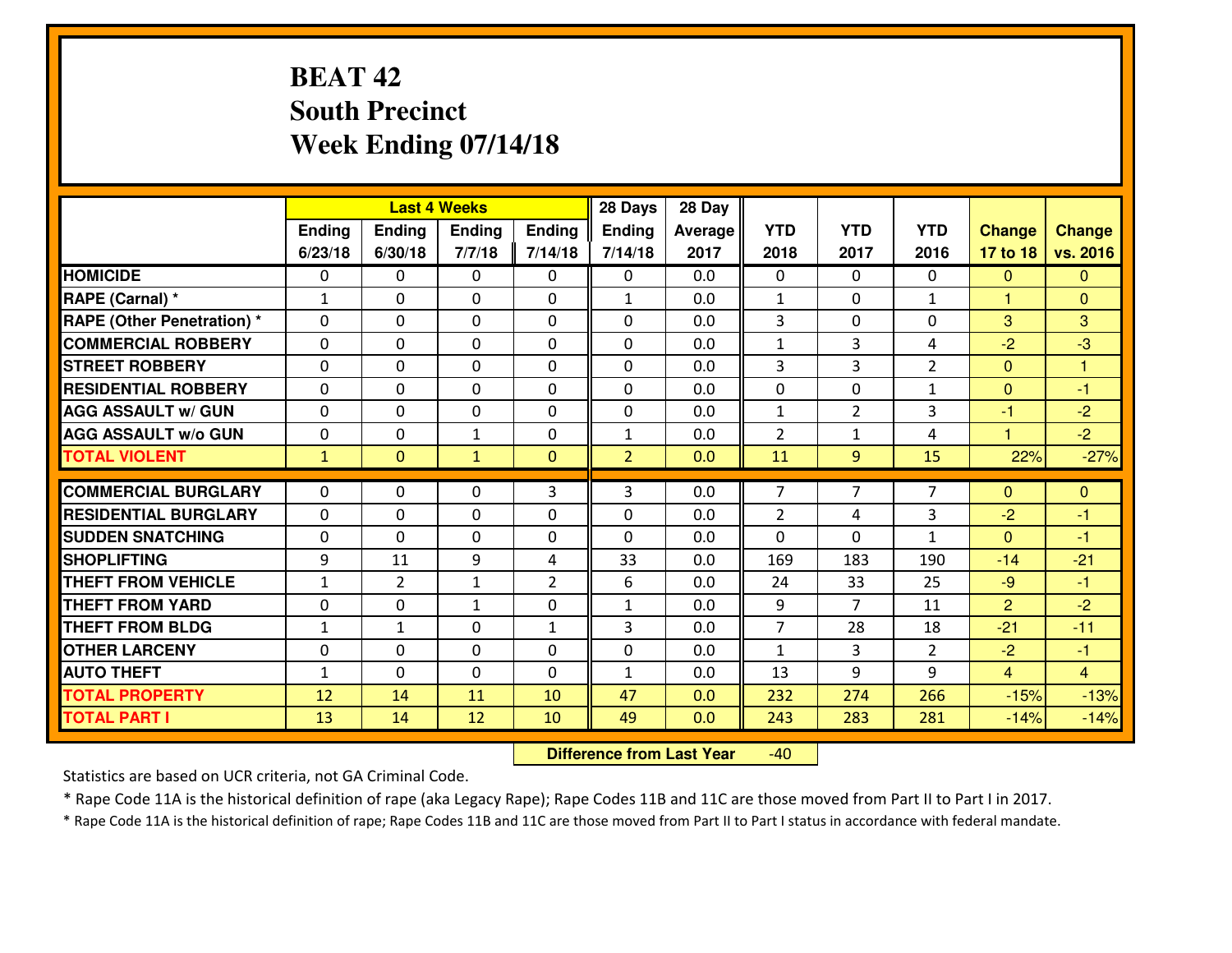## **BEAT 43 South PrecinctWeek Ending 07/14/18**

|                                                        |                |                     | <b>Last 4 Weeks</b> |                | 28 Days        | 28 Day     |                |                |                    |                                  |                     |
|--------------------------------------------------------|----------------|---------------------|---------------------|----------------|----------------|------------|----------------|----------------|--------------------|----------------------------------|---------------------|
|                                                        | Ending         | Ending              | <b>Ending</b>       | Ending         | <b>Ending</b>  | Average    | <b>YTD</b>     | <b>YTD</b>     | <b>YTD</b>         | <b>Change</b>                    | <b>Change</b>       |
|                                                        | 6/23/18        | 6/30/18             | 7/7/18              | 7/14/18        | 7/14/18        | 2017       | 2018           | 2017           | 2016               | 17 to 18                         | vs. 2016            |
| <b>HOMICIDE</b>                                        | $\Omega$       | 0                   | $\Omega$            | 0              | $\Omega$       | 0.0        | 1              | $\Omega$       | $\mathfrak{D}$     | 1                                | -1                  |
| RAPE (Carnal) *                                        | $\mathbf{0}$   | 0                   | $\mathbf{0}$        | 0              | $\Omega$       | 0.0        | 2              | $\mathbf{0}$   | 0                  | 2                                | $\overline{2}$      |
| <b>RAPE (Other Penetration) *</b>                      | $\Omega$       | 0                   | $\mathbf{0}$        | $\Omega$       | $\Omega$       | 0.1        | $\Omega$       | $\mathbf{1}$   | 0                  | $-1$                             | $\Omega$            |
| <b>COMMERCIAL ROBBERY</b>                              | $\mathbf{0}$   | 0                   | $\mathbf 0$         | 0              | 0              | 0.4        | $\Omega$       | $\overline{2}$ | 5                  | $-2$                             | $-5$                |
| <b>STREET ROBBERY</b>                                  | 0              | 0                   | $\mathbf 0$         | $\mathbf{1}$   | $\mathbf{1}$   | 0.5        | 4              | $\overline{2}$ | 4                  | $\overline{2}$                   | $\mathbf{0}$        |
| <b>RESIDENTIAL ROBBERY</b>                             | $\Omega$       | $\Omega$            | $\mathbf 0$         | $\overline{2}$ | $\overline{2}$ | 0.1        | $\overline{2}$ | $\Omega$       | 0                  | $\overline{2}$                   | $\overline{2}$      |
| <b>AGG ASSAULT w/ GUN</b>                              | $\Omega$       | 0                   | $\mathbf 0$         | 0              | 0              | 0.5        | $\overline{2}$ | $\overline{2}$ | 0                  | $\overline{0}$                   | $\overline{2}$      |
| <b>AGG ASSAULT W/o GUN</b>                             | 0              | 0                   | $\mathbf 0$         | $\mathbf 0$    | 0              | 0.6        | 2              | 4              | 6                  | $-2$                             | $-4$                |
| <b>TOTAL VIOLENT</b>                                   | $\mathbf{0}$   | $\overline{0}$      | $\mathbf{O}$        | 3              | 3              | 2.1        | 13             | 11             | 17                 | 18%                              | $-24%$              |
| <b>COMMERCIAL BURGLARY</b>                             | $\Omega$       | $\mathbf{1}$        | $\mathbf{0}$        | $\Omega$       | 1              | 1.2        | $\overline{7}$ | 6              | 6                  | 1                                | 1                   |
|                                                        |                |                     |                     |                |                |            |                |                |                    |                                  |                     |
| <b>RESIDENTIAL BURGLARY</b><br><b>SUDDEN SNATCHING</b> | 0              | 3                   | 0                   | 3              | 6              | 2.6        | 24             | 22             | 20                 | $\overline{2}$<br>$\overline{1}$ | 4<br>$\overline{1}$ |
| <b>SHOPLIFTING</b>                                     | 0              | 0<br>$\overline{2}$ | 0                   | 0              | 0<br>5         | 0.2<br>3.5 | 2<br>22        | $\mathbf{1}$   | $\mathbf{1}$<br>64 |                                  | $-42$               |
|                                                        | $\overline{2}$ |                     | $\mathbf 0$         | $\mathbf{1}$   |                |            |                | 34             |                    | $-12$                            |                     |
| <b>THEFT FROM VEHICLE</b>                              | 0              | 0                   | $\mathbf 0$         | $\overline{2}$ | $\overline{2}$ | 4.6        | 26             | 47             | 13                 | $-21$                            | 13                  |
| <b>THEFT FROM YARD</b>                                 | $\mathbf 1$    | 0                   | 1                   | $\overline{2}$ | 4              | 1.2        | 9              | 6              | 9                  | 3                                | $\overline{0}$      |
| <b>THEFT FROM BLDG</b>                                 | $\mathbf{1}$   | 0                   | $\mathbf 0$         | $\mathbf{1}$   | $\overline{2}$ | 2.8        | 20             | 26             | 17                 | $-6$                             | 3                   |
| <b>OTHER LARCENY</b>                                   | $\mathbf{1}$   | 0                   | $\mathbf 0$         | 0              | $\mathbf{1}$   | 0.2        | 2              | $\overline{2}$ | $\mathbf{1}$       | $\overline{0}$                   | $\mathbf{1}$        |
| <b>AUTO THEFT</b>                                      | $\mathbf{0}$   | $\overline{2}$      | $\mathbf{0}$        | 0              | $\overline{2}$ | 2.1        | 12             | 16             | 13                 | $-4$                             | $-1$                |
| <b>TOTAL PROPERTY</b>                                  | 5              | 8                   | $\mathbf{1}$        | 9              | 23             | 18.3       | 124            | 160            | 144                | $-23%$                           | $-14%$              |
| <b>TOTAL PART I</b>                                    | 5              | 8                   | $\mathbf{1}$        | 12             | 26             | 20.5       | 137            | 171            | 161                | $-20%$                           | $-15%$              |

 **Difference from Last Year**-34

Statistics are based on UCR criteria, not GA Criminal Code.

\* Rape Code 11A is the historical definition of rape (aka Legacy Rape); Rape Codes 11B and 11C are those moved from Part II to Part I in 2017.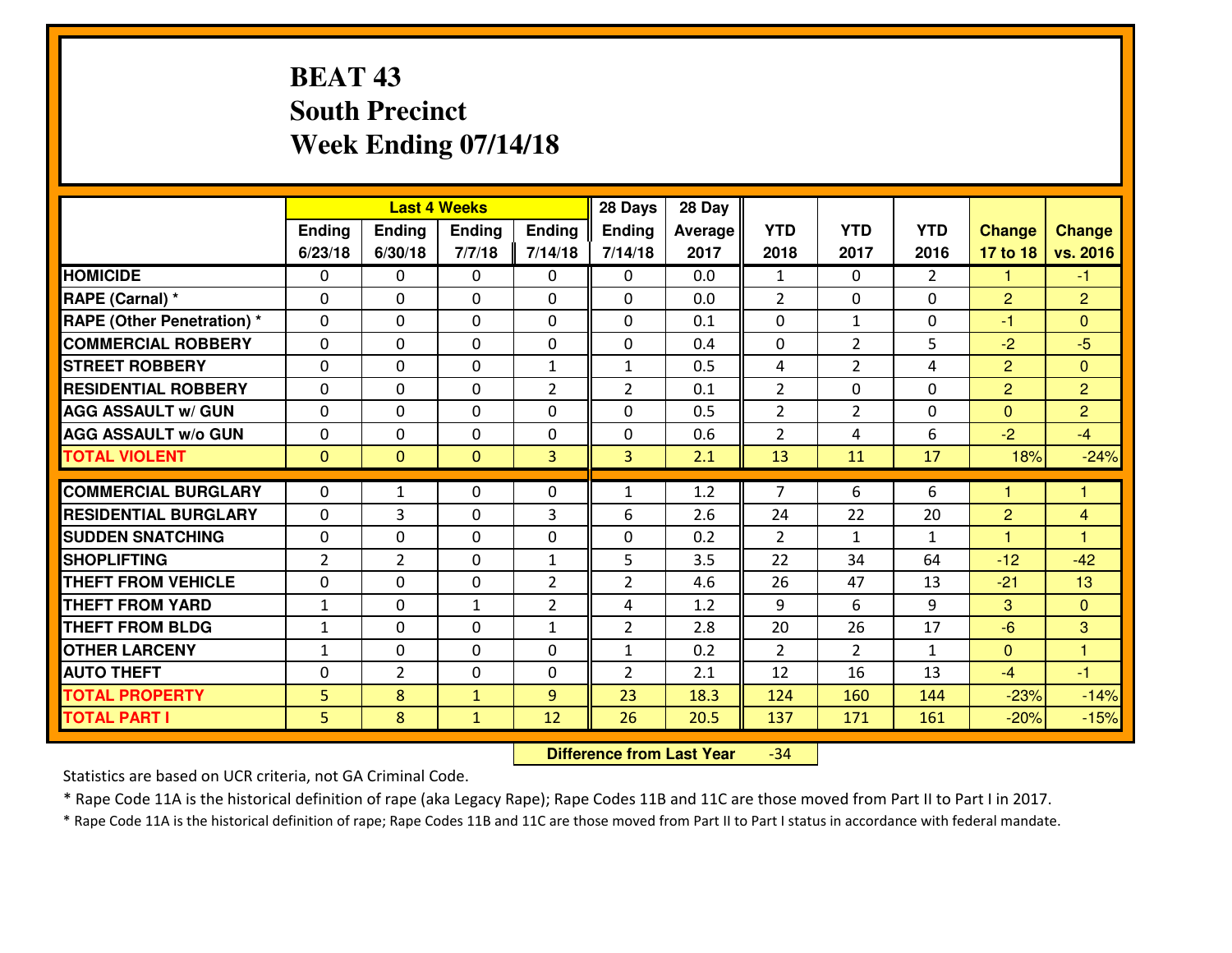## **BEAT 44 South PrecinctWeek Ending 07/14/18**

|                                   |                |                | <b>Last 4 Weeks</b> |                | 28 Days        | 28 Day  |                |                |                |                |                |
|-----------------------------------|----------------|----------------|---------------------|----------------|----------------|---------|----------------|----------------|----------------|----------------|----------------|
|                                   | Ending         | Ending         | <b>Ending</b>       | Ending         | <b>Ending</b>  | Average | <b>YTD</b>     | <b>YTD</b>     | <b>YTD</b>     | <b>Change</b>  | <b>Change</b>  |
|                                   | 6/23/18        | 6/30/18        | 7/7/18              | 7/14/18        | 7/14/18        | 2017    | 2018           | 2017           | 2016           | 17 to 18       | vs. 2016       |
| <b>HOMICIDE</b>                   | $\Omega$       | $\mathbf{1}$   | $\Omega$            | 0              | $\mathbf{1}$   | 0.1     | 1              | $\mathbf{1}$   | $\mathbf{1}$   | $\Omega$       | $\Omega$       |
| RAPE (Carnal) *                   | $\mathbf{0}$   | $\mathbf{1}$   | $\mathbf{0}$        | 0              | $\mathbf{1}$   | 0.1     | $\mathbf{1}$   | $\mathbf{0}$   | 3              | $\mathbf{1}$   | $-2$           |
| <b>RAPE (Other Penetration) *</b> | $\Omega$       | 0              | $\mathbf{0}$        | $\Omega$       | $\Omega$       | 0.0     | $\overline{2}$ | 0              | $\mathbf{1}$   | $\overline{2}$ | 1              |
| <b>COMMERCIAL ROBBERY</b>         | 0              | 0              | $\mathbf 0$         | 0              | 0              | 0.2     | $\mathbf{1}$   | 0              | 0              | $\mathbf{1}$   | $\overline{1}$ |
| <b>STREET ROBBERY</b>             | $\mathbf{1}$   | 0              | $\mathbf 0$         | 0              | $\mathbf{1}$   | 0.6     | 3              | $\mathbf{1}$   | $\overline{2}$ | $\overline{2}$ | $\overline{1}$ |
| <b>RESIDENTIAL ROBBERY</b>        | $\Omega$       | $\Omega$       | $\mathbf 0$         | $\mathbf{1}$   | $\mathbf{1}$   | 0.0     | $\overline{3}$ | $\Omega$       | 0              | 3              | 3              |
| <b>AGG ASSAULT w/ GUN</b>         | 0              | 0              | $\mathbf{1}$        | 0              | $\mathbf{1}$   | 0.7     | $\overline{4}$ | 8              | $\overline{2}$ | $-4$           | $\overline{2}$ |
| <b>AGG ASSAULT W/o GUN</b>        | $\overline{2}$ | 0              | $\mathbf 0$         | $\mathbf 0$    | $\overline{2}$ | 0.5     | 5              | 3              | 5              | 2              | $\overline{0}$ |
| <b>TOTAL VIOLENT</b>              | 3              | $\overline{2}$ | $\mathbf{1}$        | $\mathbf{1}$   | $\overline{7}$ | 2.1     | 20             | 13             | 14             | 54%            | 43%            |
| <b>COMMERCIAL BURGLARY</b>        | $\Omega$       | 0              | $\mathbf{0}$        | $\Omega$       | $\Omega$       | 0.5     | $\mathbf{1}$   | $\mathbf{1}$   | $\mathbf{1}$   | $\Omega$       | $\mathbf{0}$   |
| <b>RESIDENTIAL BURGLARY</b>       | $\mathbf{1}$   | 0              | $\mathbf{1}$        | 0              | $\overline{2}$ | 3.9     | 18             | 17             | 29             | $\mathbf{1}$   | $-11$          |
| <b>SUDDEN SNATCHING</b>           | 0              | 0              | 0                   | 0              | 0              | 0.0     | 0              | $\mathbf{0}$   | $\mathbf{1}$   | $\overline{0}$ | $-1$           |
| <b>SHOPLIFTING</b>                | 0              | $\mathbf{1}$   | 1                   | $\mathbf{1}$   | 3              | 3.4     | 37             | 13             | 4              | 24             | 33             |
| <b>THEFT FROM VEHICLE</b>         | $\Omega$       | 0              | $\mathbf 0$         | $\overline{2}$ | $\overline{2}$ | 8.6     | 40             | 47             | 29             | $-7$           | 11             |
| <b>THEFT FROM YARD</b>            | 0              | 0              | 1                   | 0              | $\mathbf{1}$   | 1.7     | $\overline{7}$ | $\overline{7}$ | 8              | $\overline{0}$ | $-1$           |
| <b>THEFT FROM BLDG</b>            | $\mathbf{1}$   | 0              | $\mathbf 0$         | 0              | $\mathbf{1}$   | 2.7     | $\overline{7}$ | 17             | 18             | $-10$          | $-11$          |
| <b>OTHER LARCENY</b>              | 0              | 0              | $\mathbf 0$         | 0              | 0              | 0.5     | 3              | 3              | 4              | $\mathbf{0}$   | $-1$           |
| <b>AUTO THEFT</b>                 | $\overline{2}$ | 0              | $\overline{2}$      | $\mathbf{1}$   | 5              | 3.0     | 15             | 11             | 15             | $\overline{4}$ | $\overline{0}$ |
| <b>TOTAL PROPERTY</b>             | 4              | $\mathbf{1}$   | 5                   | 4              | 14             | 24.2    | 128            | 116            | 109            | 10%            | 17%            |
| <b>TOTAL PART I</b>               | $\overline{7}$ | $\overline{3}$ | 6                   | 5              | 21             | 26.4    | 148            | 129            | 123            | 15%            | 20%            |

 **Difference from Last Year**<sup>19</sup>

Statistics are based on UCR criteria, not GA Criminal Code.

\* Rape Code 11A is the historical definition of rape (aka Legacy Rape); Rape Codes 11B and 11C are those moved from Part II to Part I in 2017.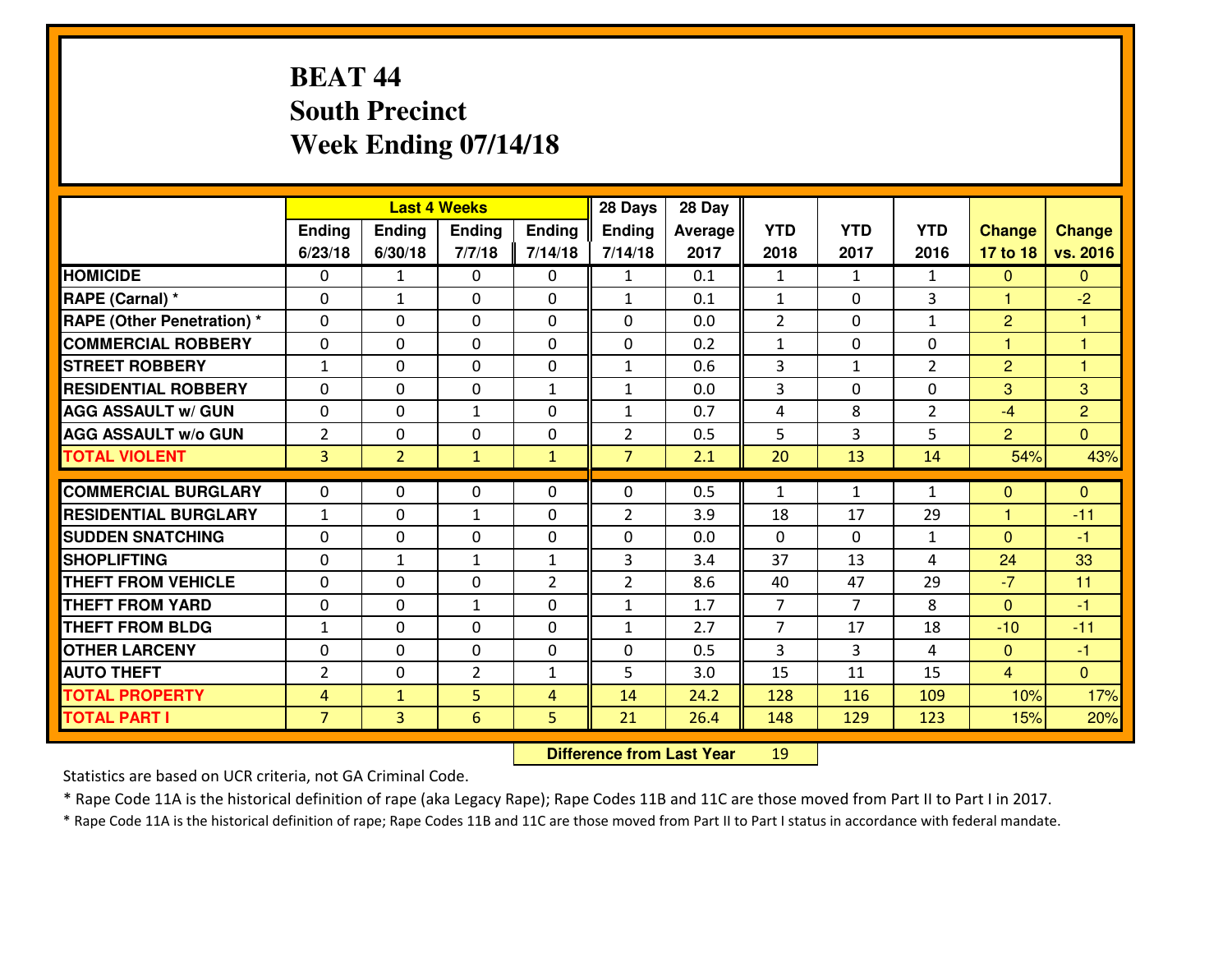## **BEAT 45 South PrecinctWeek Ending 07/14/18**

|                                  |                |                | <b>Last 4 Weeks</b> |               | 28 Days        | 28 Day  |                |                |                |                |                |
|----------------------------------|----------------|----------------|---------------------|---------------|----------------|---------|----------------|----------------|----------------|----------------|----------------|
|                                  | Ending         | Ending         | <b>Ending</b>       | <b>Ending</b> | <b>Ending</b>  | Average | <b>YTD</b>     | <b>YTD</b>     | <b>YTD</b>     | <b>Change</b>  | <b>Change</b>  |
|                                  | 6/23/18        | 6/30/18        | 7/7/18              | 7/14/18       | 7/14/18        | 2017    | 2018           | 2017           | 2016           | 17 to 18       | vs. 2016       |
| <b>HOMICIDE</b>                  | $\Omega$       | 0              | 0                   | 0             | $\Omega$       | 0.1     | 0              | $\mathbf{1}$   | 0              | $-1$           | $\mathbf{0}$   |
| RAPE (Carnal) *                  | $\Omega$       | 0              | $\mathbf{0}$        | $\Omega$      | $\Omega$       | 0.1     | 2              | $\Omega$       | $\mathbf{1}$   | $\overline{2}$ | 1              |
| <b>RAPE (Other Penetration)*</b> | $\Omega$       | $\Omega$       | $\mathbf 0$         | $\Omega$      | 0              | 0.1     | $\mathbf{1}$   | $\mathbf{1}$   | $\mathbf{1}$   | $\Omega$       | $\Omega$       |
| <b>COMMERCIAL ROBBERY</b>        | $\Omega$       | 0              | $\mathbf 0$         | $\mathbf{1}$  | $\mathbf{1}$   | 0.2     | $\overline{2}$ | $\overline{2}$ | $\overline{2}$ | $\mathbf{0}$   | $\Omega$       |
| <b>STREET ROBBERY</b>            | 0              | $\mathbf{1}$   | $\mathbf 0$         | 0             | $\mathbf{1}$   | 0.5     | 2              | $\overline{2}$ | 0              | $\mathbf{0}$   | $\overline{2}$ |
| <b>RESIDENTIAL ROBBERY</b>       | $\Omega$       | $\Omega$       | $\mathbf 0$         | $\Omega$      | 0              | 0.1     | 0              | $\Omega$       | 0              | $\mathbf{0}$   | $\Omega$       |
| <b>AGG ASSAULT w/ GUN</b>        | $\Omega$       | $\Omega$       | $\mathbf 0$         | $\Omega$      | $\Omega$       | 0.6     | 0              | $\overline{7}$ | $\mathbf{1}$   | $-7$           | $-1$           |
| <b>AGG ASSAULT W/o GUN</b>       | 0              | 0              | $\mathbf 0$         | 0             | 0              | 0.2     | 4              | $\overline{2}$ | 3              | $\overline{2}$ | $\overline{1}$ |
| <b>TOTAL VIOLENT</b>             | $\mathbf{0}$   | $\mathbf{1}$   | $\mathbf{0}$        | $\mathbf{1}$  | $\overline{2}$ | 1.8     | 11             | 15             | 8              | $-27%$         | 38%            |
| <b>COMMERCIAL BURGLARY</b>       | $\Omega$       | 0              | 0                   | $\Omega$      | 0              | 0.3     | 1              | 3              | $\overline{2}$ | $-2$           | $-1$           |
| <b>RESIDENTIAL BURGLARY</b>      | 0              | 0              | $\mathbf 0$         | $\mathbf{1}$  | $\mathbf{1}$   | 2.8     | 20             | 24             | 19             | $-4$           | $\overline{1}$ |
| <b>SUDDEN SNATCHING</b>          | 0              | 0              | $\mathbf 0$         | $\Omega$      | 0              | 0.0     | 0              | $\Omega$       | $\mathbf{1}$   | $\Omega$       | $-1$           |
| <b>SHOPLIFTING</b>               | $\overline{3}$ | $\mathbf{1}$   | $\mathbf{1}$        | 0             | 5              | 5.8     | 28             | 50             | 42             | $-22$          | $-14$          |
| <b>THEFT FROM VEHICLE</b>        | $\overline{2}$ | $\overline{2}$ | $\mathbf 0$         | $\mathbf{1}$  | 5              | 4.4     | 30             | 46             | 20             | $-16$          | 10             |
| <b>THEFT FROM YARD</b>           | $\overline{2}$ | 0              | $\mathbf{1}$        | $\mathbf{1}$  | 4              | 1.1     | 11             | 6              | 8              | 5 <sup>5</sup> | 3              |
| <b>THEFT FROM BLDG</b>           | 0              | 1              | $\mathbf{1}$        | 0             | $\overline{2}$ | 1.2     | $\overline{7}$ | 14             | $\overline{7}$ | $-7$           | $\overline{0}$ |
| <b>OTHER LARCENY</b>             | 0              | 0              | $\mathbf 0$         | $\mathbf{1}$  | $\mathbf{1}$   | 0.6     | 3              | 4              | $\mathbf{1}$   | $-1$           | 2              |
| <b>AUTO THEFT</b>                | $\mathbf{1}$   | 0              | $\mathbf 0$         | $\mathbf{1}$  | $\overline{2}$ | 1.8     | 11             | 11             | 9              | $\mathbf{0}$   | $\overline{2}$ |
| <b>TOTAL PROPERTY</b>            | 8              | 4              | 3                   | 5             | 20             | 18.0    | 111            | 158            | 109            | $-30%$         | 2%             |
| <b>TOTAL PART I</b>              | 8              | 5              | 3                   | 6             | 22             | 19.8    | 122            | 173            | 117            | $-29%$         | 4%             |
|                                  |                |                |                     |               |                |         |                |                |                |                |                |

 **Difference from Last Year**-51

Statistics are based on UCR criteria, not GA Criminal Code.

\* Rape Code 11A is the historical definition of rape (aka Legacy Rape); Rape Codes 11B and 11C are those moved from Part II to Part I in 2017.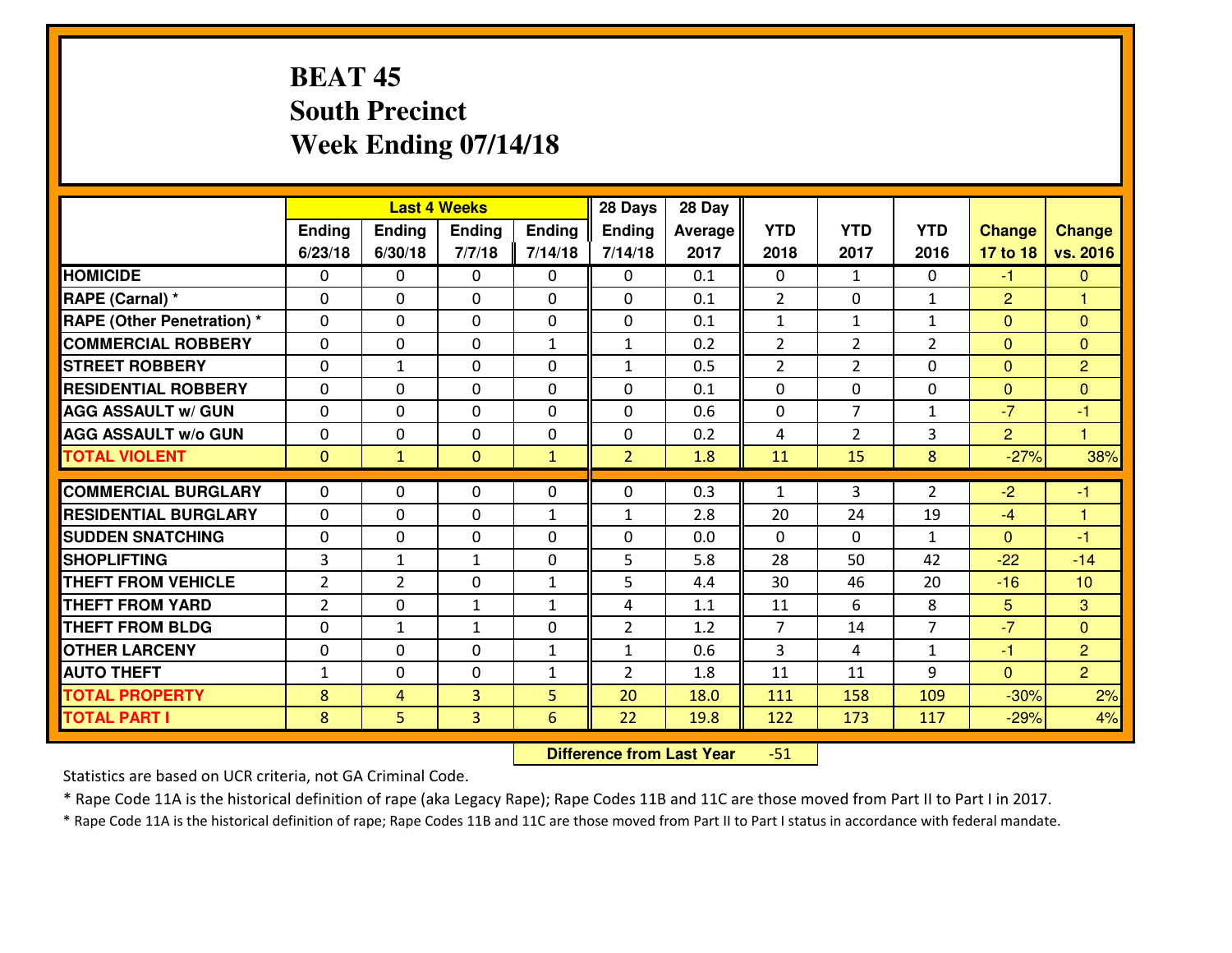## **BEAT 46 South PrecinctWeek Ending 07/14/18**

|                                              |                      |                | <b>Last 4 Weeks</b> |                | 28 Days        | 28 Day       |                |                |                |                |                         |
|----------------------------------------------|----------------------|----------------|---------------------|----------------|----------------|--------------|----------------|----------------|----------------|----------------|-------------------------|
|                                              | Ending               | Ending         | Ending              | <b>Ending</b>  | <b>Ending</b>  | Average      | <b>YTD</b>     | <b>YTD</b>     | <b>YTD</b>     | <b>Change</b>  | <b>Change</b>           |
|                                              | 6/23/18              | 6/30/18        | 7/7/18              | 7/14/18        | 7/14/18        | 2017         | 2018           | 2017           | 2016           | 17 to 18       | vs. 2016                |
| <b>HOMICIDE</b>                              | $\Omega$             | 0              | 0                   | 0              | 0              | 0.2          | $\Omega$       | $\Omega$       | $\Omega$       | $\Omega$       | $\mathbf{0}$            |
| RAPE (Carnal) *                              | $\mathbf{0}$         | 0              | $\mathbf 0$         | 0              | 0              | 0.2          | $\mathbf{1}$   | $\mathbf{1}$   | $\mathbf{1}$   | $\Omega$       | $\mathbf{0}$            |
| <b>RAPE (Other Penetration) *</b>            | $\mathbf{0}$         | 0              | $\mathbf{0}$        | $\Omega$       | $\Omega$       | 0.2          | 3              | $\mathbf{1}$   | $\overline{2}$ | $\overline{2}$ | $\overline{\mathbf{1}}$ |
| <b>COMMERCIAL ROBBERY</b>                    | $\mathbf{0}$         | 0              | 0                   | $\Omega$       | $\Omega$       | 0.4          | $\overline{2}$ | 3              | 5              | $-1$           | $-3$                    |
| <b>STREET ROBBERY</b>                        | $\mathbf{0}$         | 1              | $\mathbf{0}$        | 0              | 1              | 0.5          | 5              | 4              | 5              | 1              | $\mathbf{0}$            |
| <b>RESIDENTIAL ROBBERY</b>                   | $\Omega$             | 0              | $\mathbf 0$         | 0              | 0              | 0.1          | 0              | $\mathbf{1}$   | $\mathbf{1}$   | $-1$           | $-1$                    |
| <b>AGG ASSAULT W/ GUN</b>                    | 0                    | 0              | $\mathbf 0$         | 0              | 0              | 0.5          | $\mathbf{1}$   | $\overline{2}$ | 5              | $-1$           | $-4$                    |
| <b>AGG ASSAULT W/o GUN</b>                   | $1\,$                | 0              | $\mathbf 0$         | 0              | $\mathbf{1}$   | 1.2          | 4              | 7              | $\overline{3}$ | $-3$           | $\mathbf{1}$            |
| <b>TOTAL VIOLENT</b>                         | $\mathbf{1}$         | $\mathbf{1}$   | $\overline{0}$      | $\overline{0}$ | $\overline{2}$ | 3.2          | 16             | 19             | 22             | $-16%$         | $-27%$                  |
| <b>COMMERCIAL BURGLARY</b>                   | $\mathbf{0}$         | 0              | 0                   | 0              | $\Omega$       | 0.5          | $\overline{7}$ | 6              | $\mathbf{1}$   | 1              | 6                       |
| <b>RESIDENTIAL BURGLARY</b>                  | $\Omega$             | 0              | $\mathbf{0}$        | $\mathbf{1}$   | 1              | 2.4          | 29             | 10             | 14             | 19             | 15                      |
|                                              |                      |                |                     |                |                |              |                |                |                |                |                         |
|                                              |                      |                |                     |                |                |              |                |                |                |                |                         |
| <b>SUDDEN SNATCHING</b>                      | $\mathbf{0}$         | 0              | 0                   | 0              | $\Omega$       | 0.2          | $\mathbf{1}$   | $\mathbf{1}$   | $\mathbf{1}$   | $\Omega$       | $\Omega$                |
| <b>SHOPLIFTING</b>                           | $\overline{2}$       | 3              | 4                   | 4              | 13             | 10.0         | 66             | 72             | 32             | $-6$           | 34                      |
| <b>THEFT FROM VEHICLE</b>                    | $\mathbf{1}$         | $\overline{2}$ | 6                   | $\mathbf{1}$   | 10             | 6.2          | 30             | 51             | 22             | $-21$          | 8                       |
| <b>THEFT FROM YARD</b>                       | 0                    | 0              | $\mathbf 0$         | 0              | 0              | 1.1          | 6              | 5              | 12             | $\mathbf{1}$   | $-6$                    |
| <b>THEFT FROM BLDG</b>                       | $\mathbf{1}$         | 0              | 1                   | 0              | $\overline{2}$ | 2.5          | 16             | 21             | 14             | $-5$           | $\overline{2}$          |
| <b>OTHER LARCENY</b>                         | $\mathbf{1}$         | 0              | $\mathbf 0$         | 0              | $\mathbf{1}$   | 0.5          | 4              | 5              | $\overline{2}$ | $-1$           | $\overline{2}$          |
| <b>AUTO THEFT</b>                            | $\mathbf{0}$         | 0              | $\overline{2}$      | 0              | $\overline{2}$ | 3.0          | 23             | 27             | $\overline{7}$ | $-4$           | 16                      |
| <b>TOTAL PROPERTY</b><br><b>TOTAL PART I</b> | 5<br>$6\phantom{1}6$ | 5<br>6         | 13<br>13            | 6<br>6         | 29<br>31       | 26.3<br>29.5 | 182<br>198     | 198<br>217     | 105<br>127     | $-8%$<br>$-9%$ | 73%<br>56%              |

 **Difference from Last Year**-19

Statistics are based on UCR criteria, not GA Criminal Code.

\* Rape Code 11A is the historical definition of rape (aka Legacy Rape); Rape Codes 11B and 11C are those moved from Part II to Part I in 2017.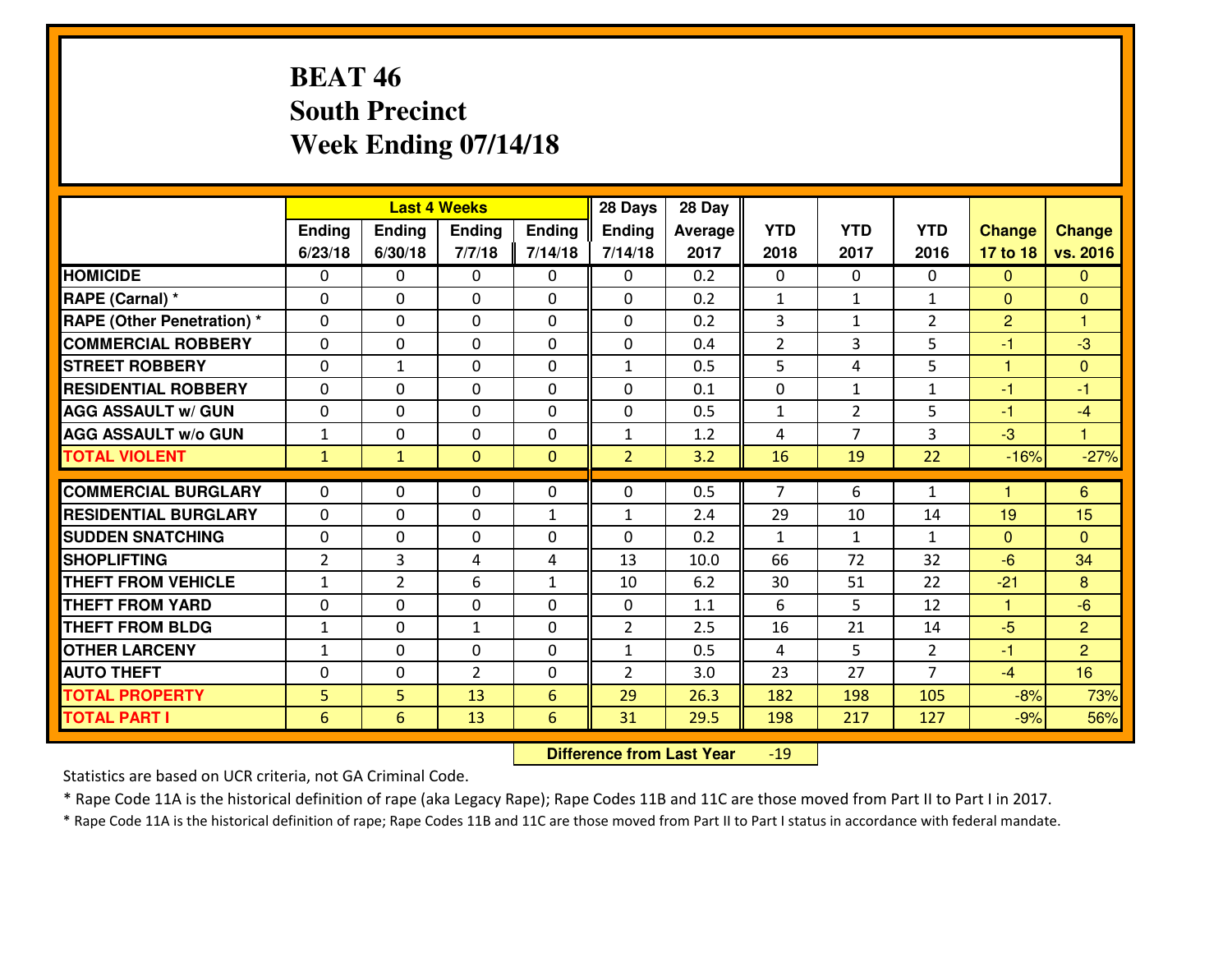## **BEAT 47 South PrecinctWeek Ending 07/14/18**

|                                              |                          |                                  | <b>Last 4 Weeks</b>          |                                  | 28 Days        | 28 Day     |                |                |                |                |                |
|----------------------------------------------|--------------------------|----------------------------------|------------------------------|----------------------------------|----------------|------------|----------------|----------------|----------------|----------------|----------------|
|                                              | Ending                   | Ending                           | Ending                       | Ending                           | Ending         | Average    | <b>YTD</b>     | <b>YTD</b>     | <b>YTD</b>     | <b>Change</b>  | <b>Change</b>  |
|                                              | 6/23/18                  | 6/30/18                          | 7/7/18                       | 7/14/18                          | 7/14/18        | 2017       | 2018           | 2017           | 2016           | 17 to 18       | vs. 2016       |
| <b>HOMICIDE</b>                              | 0                        | 0                                | 0                            | 0                                | 0              | 0.0        | $\Omega$       | $\Omega$       | 0              | $\mathbf{0}$   | $\mathbf{0}$   |
| RAPE (Carnal) *                              | $\Omega$                 | 0                                | $\mathbf 0$                  | $\Omega$                         | 0              | 0.2        | $\mathbf 0$    | $\mathbf{1}$   | $\Omega$       | $-1$           | $\mathbf{0}$   |
| <b>RAPE (Other Penetration) *</b>            | $\Omega$                 | $\Omega$                         | $\mathbf{0}$                 | 0                                | 0              | 0.0        | $\overline{2}$ | $\Omega$       | $\mathbf{1}$   | $\overline{2}$ | 1              |
| <b>COMMERCIAL ROBBERY</b>                    | $\Omega$                 | $\Omega$                         | $\mathbf{0}$                 | 0                                | 0              | 0.1        | $\Omega$       | $\Omega$       | $\Omega$       | $\mathbf{0}$   | $\Omega$       |
| <b>STREET ROBBERY</b>                        | $\Omega$                 | $\Omega$                         | $\mathbf{0}$                 | $\Omega$                         | 0              | 0.0        | $\Omega$       | $\Omega$       | $\Omega$       | $\mathbf{0}$   | $\Omega$       |
| <b>RESIDENTIAL ROBBERY</b>                   | $\Omega$                 | $\Omega$                         | $\mathbf{0}$                 | $\Omega$                         | $\Omega$       | 0.0        | $\Omega$       | $\Omega$       | $\Omega$       | $\mathbf{0}$   | $\Omega$       |
| <b>AGG ASSAULT W/ GUN</b>                    | 0                        | 0                                | $\mathbf 0$                  | 0                                | 0              | 0.2        | $\mathbf 0$    | 0              | $\mathbf{1}$   | $\mathbf{0}$   | $-1$           |
| <b>AGG ASSAULT W/o GUN</b>                   | 0                        | 0                                | 0                            | $\Omega$                         | 0              | 0.3        | 0              | $\overline{2}$ | 0              | $-2$           | $\overline{0}$ |
| <b>TOTAL VIOLENT</b>                         | $\mathbf{0}$             | $\overline{0}$                   | $\overline{0}$               | $\overline{0}$                   | $\mathbf{0}$   | 0.7        | $\overline{2}$ | 3              | $\overline{2}$ | $-33%$         | 0%             |
| <b>COMMERCIAL BURGLARY</b>                   | 0                        | 0                                | 0                            | 0                                | 0              | 0.3        | $\mathbf{0}$   | $\mathbf{1}$   | $\Omega$       | $-1$           | $\mathbf{0}$   |
| <b>RESIDENTIAL BURGLARY</b>                  | 0                        | 0                                | $\mathbf 0$                  | $\overline{2}$                   | $\overline{2}$ | 0.7        | 8              | $\overline{2}$ | 8              |                |                |
| <b>SUDDEN SNATCHING</b>                      | $\Omega$                 |                                  |                              |                                  |                |            |                |                |                | 6              | $\mathbf{0}$   |
|                                              |                          |                                  |                              |                                  |                |            |                |                |                |                |                |
|                                              |                          | 0                                | $\mathbf{0}$                 | $\Omega$                         | 0              | 0.0        | $\mathbf{0}$   | $\Omega$       | $\Omega$       | $\mathbf{0}$   | $\mathbf{0}$   |
| <b>SHOPLIFTING</b>                           | $\Omega$                 | 0                                | $\Omega$                     | 0                                | 0              | 0.9        | $\mathbf{1}$   | $\mathbf{1}$   | $\Omega$       | $\mathbf{0}$   | 1              |
| <b>THEFT FROM VEHICLE</b>                    | 0                        | $\mathbf{1}$                     | $\mathbf 0$                  | $\Omega$                         | $\mathbf{1}$   | 2.7        | 13             | $\overline{2}$ | 5              | 11             | 8              |
| <b>THEFT FROM YARD</b>                       | $\Omega$                 | 0                                | $\mathbf{0}$                 | 0                                | 0              | 0.7        | 2              | 4              | $\mathbf{1}$   | $-2$           | $\mathbf{1}$   |
| <b>THEFT FROM BLDG</b>                       | $\Omega$                 | $\Omega$                         | $\Omega$                     | $\Omega$                         | $\Omega$       | 0.9        | 3              | 8              | $\mathbf{1}$   | $-5$           | $\overline{2}$ |
| <b>OTHER LARCENY</b>                         | $\Omega$                 | 0                                | $\mathbf{0}$                 | $\Omega$                         | 0              | 0.3        | $\mathbf{0}$   | $\overline{2}$ | $\mathbf{1}$   | $-2$           | -1             |
| <b>AUTO THEFT</b>                            | $\Omega$                 | $\mathbf{1}$                     | $\mathbf{0}$                 | 0                                | $\mathbf{1}$   | 0.9        | 4              | $\mathbf{1}$   | $\overline{2}$ | 3              | $\overline{2}$ |
| <b>TOTAL PROPERTY</b><br><b>TOTAL PART I</b> | $\Omega$<br>$\mathbf{0}$ | $\overline{2}$<br>$\overline{2}$ | $\mathbf{0}$<br>$\mathbf{0}$ | $\overline{2}$<br>$\overline{2}$ | 4<br>4         | 7.4<br>8.1 | 31<br>33       | 21<br>24       | 18<br>20       | 48%<br>38%     | 72%<br>65%     |

 **Difference from Last Year**<sup>9</sup>

Statistics are based on UCR criteria, not GA Criminal Code.

\* Rape Code 11A is the historical definition of rape (aka Legacy Rape); Rape Codes 11B and 11C are those moved from Part II to Part I in 2017.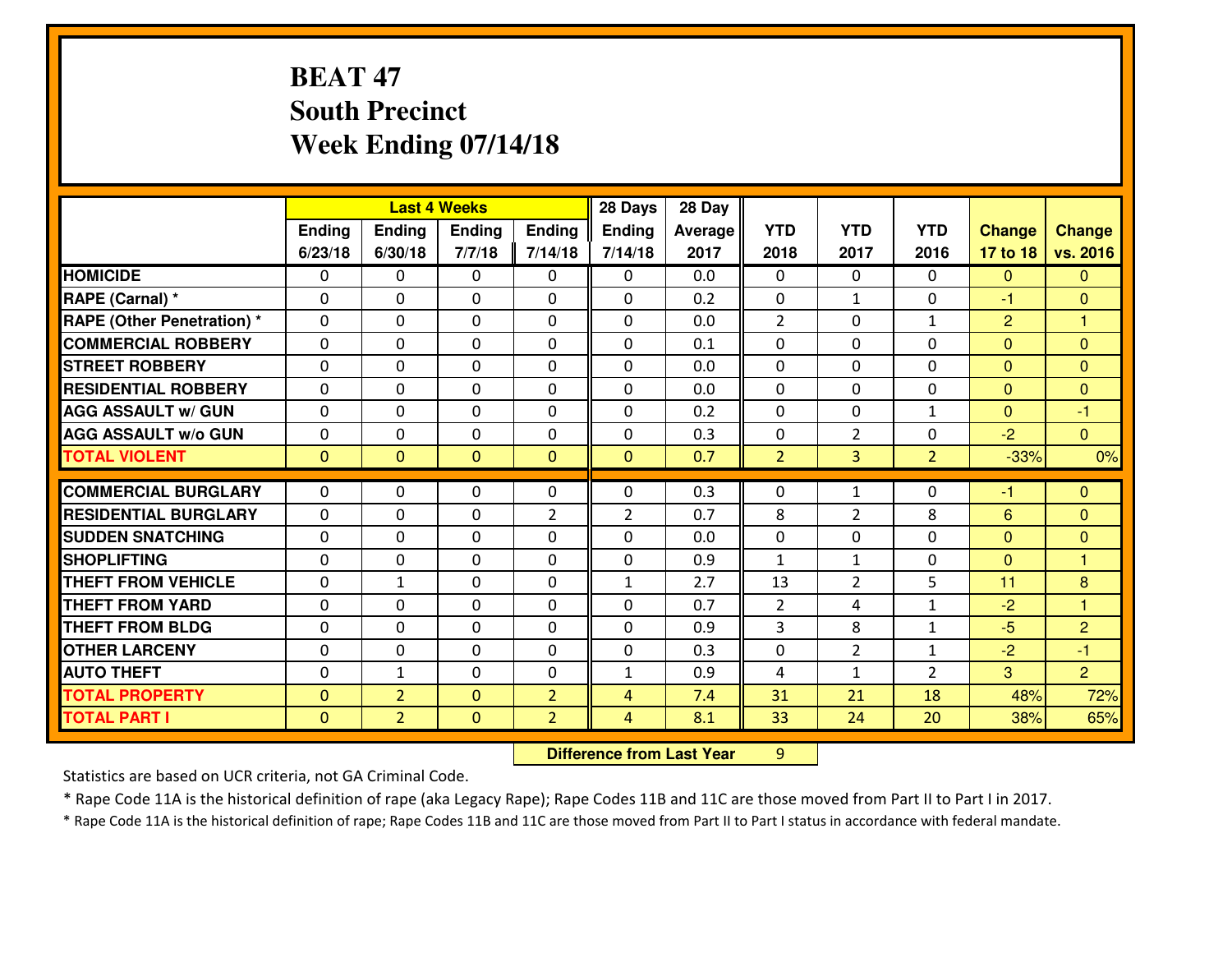

#### **COMPSTATEAST PRECINCTWeek Ending 07/14/18**

**PRECINCT COMMANDER:**

**CAPT. GEORGE GUNDICH**



|                                                                                                  | <b>Week</b><br>Ending   | Week<br><b>Ending</b>   | Weekly<br>Avg   | $28-Day$<br><b>Ending</b> | $28-Day$<br>Ending               | Avg<br>28-Day           | <b>YTD</b>                                   | <b>YTD</b>      | <b>YTD</b>      | <b>Change</b>  | <b>Change</b>          |
|--------------------------------------------------------------------------------------------------|-------------------------|-------------------------|-----------------|---------------------------|----------------------------------|-------------------------|----------------------------------------------|-----------------|-----------------|----------------|------------------------|
|                                                                                                  | 7/14/18                 | 7/7/18                  | 2017            | 7/14/18                   | 6/16/18                          | 2017                    | 2018                                         | 2017            | 2016            | 17 to 18       | vs. 2016               |
| <b>HOMICIDE</b>                                                                                  | 0                       | 0                       | $\mathbf{0}$    | 0                         |                                  | -1                      | $\overline{7}$                               | 8               | 7               | -1             | $\Omega$               |
| RAPE (Carnal) *                                                                                  | 0                       | 0                       | 0               | 1                         | 1                                | 0                       | 7                                            | $\overline{c}$  | 4               | 5              | 3                      |
| <b>RAPE (Other Penetration)*</b>                                                                 | $\bf{0}$                | $\mathbf{0}$            | 0               | 0                         | $\Omega$                         | $\overline{1}$          | 3                                            | 9               | $\overline{5}$  | $-6$           | $-2$                   |
| <b>COMMERCIAL ROBBERY</b>                                                                        | $\mathbf{0}$            | 0                       | $\mathbf{1}$    | $\mathbf{0}$              | 0                                | $\overline{2}$          | $\overline{2}$                               | 21              | 5               | $-19$          | $-3$                   |
| <b>STREET ROBBERY</b>                                                                            | 0                       | 0                       | 1               | $\mathbf 2$               | 5                                | 3                       | 23                                           | 25              | $\overline{47}$ | $-2$           | $-24$                  |
| <b>RESIDENTIAL ROBBERY</b>                                                                       | 0                       | $\mathbf{0}$            | $\Omega$        | 1                         | $\Omega$                         | $\overline{\mathbf{1}}$ | 1.                                           | $\overline{5}$  | 6               | $-4$           | $-5$                   |
| <b>AGG ASSAULT w/ GUN</b>                                                                        | 3                       | 0                       | $\mathbf{1}$    | 5                         | 3                                | 4                       | 28                                           | 45              | 59              | $-17$          | $-31$                  |
| <b>AGG ASSAULT w/o GUN</b>                                                                       | $\overline{\mathbf{3}}$ | 0                       | $\mathbf{1}$    | 14                        | 6                                | $\overline{5}$          | 50                                           | 45              | $\overline{26}$ | $\overline{5}$ | $\overline{24}$        |
| <b>TOTAL VIOLENT</b>                                                                             | 6                       | $\Omega$                | $\overline{4}$  | $\overline{23}$           | 16                               | 17                      | 121                                          | 160             | 159             | $-24%$         | $-24%$                 |
| <b>COMMERCIAL BURGLARY</b>                                                                       | 1                       | 0                       | $\mathbf 0$     | $\mathbf{2}$              | 1                                | 2                       | 14                                           | 8               | $\overline{31}$ | 6              | -17                    |
| <b>RESIDENTIAL BURGLARY</b>                                                                      | $\overline{2}$          | $\overline{0}$          | $\overline{5}$  | 11                        | 18                               | 18                      | $\overline{122}$                             | 138             | 224             | $-16$          | $-102$                 |
| <b>SUDDEN SNATCHING</b>                                                                          | 0                       | 0                       | 0               | $\bf{0}$                  | 0                                | $\overline{\mathbf{1}}$ | $\overline{6}$                               | 8               | 5               | $-2$           | К                      |
| <b>SHOPLIFTING</b>                                                                               | $\overline{2}$          | 5                       | 5               | 28                        | 23                               | 22                      | 182                                          | 159             | 139             | 23             | 43                     |
| <b>THEFT FROM VEHICLE</b>                                                                        | 6                       | 4                       | $\overline{7}$  | $\overline{20}$           | $\overline{26}$                  | $\overline{27}$         | 151                                          | 194             | 171             | $-43$          | $-20$                  |
| <b>THEFT FROM YARD</b>                                                                           | 5                       | 4                       | 3               | $\overline{11}$           | $\overline{22}$                  | $\overline{10}$         | $\overline{83}$                              | $\overline{77}$ | 62              | 6              | $\overline{21}$        |
| <b>THEFT FROM BLDG</b>                                                                           | 4                       | 4                       | 3               | 15                        | 14                               | $\overline{12}$         | 93                                           | 96              | 131             | $-3$           | $-38$                  |
| <b>OTHER LARCENY</b>                                                                             | $\bf{0}$                | $\overline{\mathbf{1}}$ | $\mathbf{1}$    | $\overline{2}$            | 3                                | $\overline{2}$          | $\overline{31}$                              | 23              | $\overline{10}$ | $\overline{8}$ | $\overline{21}$        |
| <b>AUTO THEFT</b>                                                                                | 6                       | $\overline{2}$          | 3               | 9                         | $\overline{7}$                   | 11                      | 87                                           | 90              | 105             | $\overline{3}$ | $-18$                  |
| <b>TOTAL PROPERTY</b>                                                                            | 26                      | 20                      | $\overline{27}$ | 98                        | 114                              | 106                     | 769                                          | 793             | 878             | $-3%$          | $-12%$                 |
| <b>TOTAL PART I</b>                                                                              | $\overline{32}$         | $\overline{20}$         | 31              | 121                       | 130                              | 123                     | 890                                          | 953             | 1037            | $-7%$          | $-14%$                 |
| Statistics are based on UCR criteria, not GA Criminal Code, and are                              |                         |                         |                 |                           | <b>Difference from Last Year</b> |                         | -63                                          |                 |                 |                | Last Week Year-to-Date |
| preliminary, based on RMS data at the time prepared, and are subject to change.                  |                         |                         |                 |                           |                                  |                         | <b>At-Fault Police Vehicle Accidents</b>     |                 |                 | 0              | 6                      |
| Cell Shading: white is within 0.6 standard deviation of the mean; red is above; green is below.  |                         |                         |                 |                           |                                  |                         | <b>Not At-Fault Police Vehicle Accidents</b> |                 |                 | 0              | $\overline{2}$         |
| * Code 11A is the pre-2016 definition of rape; Codes 11B and 11C are by federal mandate in 2016. |                         |                         |                 |                           |                                  |                         | <b>Total Police Vehicle Accidents</b>        |                 |                 | $\overline{0}$ | 8                      |
|                                                                                                  | Week                    | Week                    | Weekly          | $28$ -Day                 | $28-Day$                         | Avg                     |                                              |                 |                 |                |                        |
| <b>Citizen Initiated Calls</b>                                                                   | <b>Ending</b>           | <b>Ending</b>           | Avg             | <b>Ending</b>             | Ending                           | 28-Day                  | <b>YTD</b>                                   | <b>YTD</b>      | <b>YTD</b>      | <b>Change</b>  | <b>Change</b>          |
|                                                                                                  | 07/14/18                | 07/07/18                | 2017            | 07/14/18                  | 06/16/18                         | 2017                    | 2018                                         | 2017            | 2016            | 17 to 18       | vs. 2016               |
| <b>Midnight Shift</b>                                                                            | $\overline{97}$         | 104                     | 114             | 381                       | 385                              | 455                     | 2515                                         | 2793            | 2798            | $-278$         | $-283$                 |
| <b>Day Shift</b>                                                                                 | 263                     | $\overline{202}$        | 282             | 946                       | 1037                             | 1127                    | 6984                                         | 6834            | 7013            | 150            | $-29$                  |
| <b>Afternoon Shift</b>                                                                           | 264                     | 288                     | 294             | 1083                      | 1085                             | 1177                    | 7376                                         | 7553            | 7644            | $-177$         | $-268$                 |
| <b>TOTAL CITIZEN CFS</b>                                                                         | 624                     | 624                     | 690             | 2410                      | 2507                             | 2758                    | 16875                                        | 17180           | 17455           | $-1.8%$        | $-3.3%$                |
| <b>53S ShotSpotter Calls</b>                                                                     | 8                       | $\overline{19}$         | 8               | 29                        | $\overline{14}$                  | 31                      | 169                                          | 233             | #REF!           | $-64$          | #REF!                  |
| <b>Sig 53 Shots Fired Calls</b>                                                                  | $\overline{11}$         | $\overline{34}$         | $\overline{16}$ | 69                        | $\overline{57}$                  | 64                      | $\mathbf{0}$                                 | 534             | 657             | $-534$         | $-657$                 |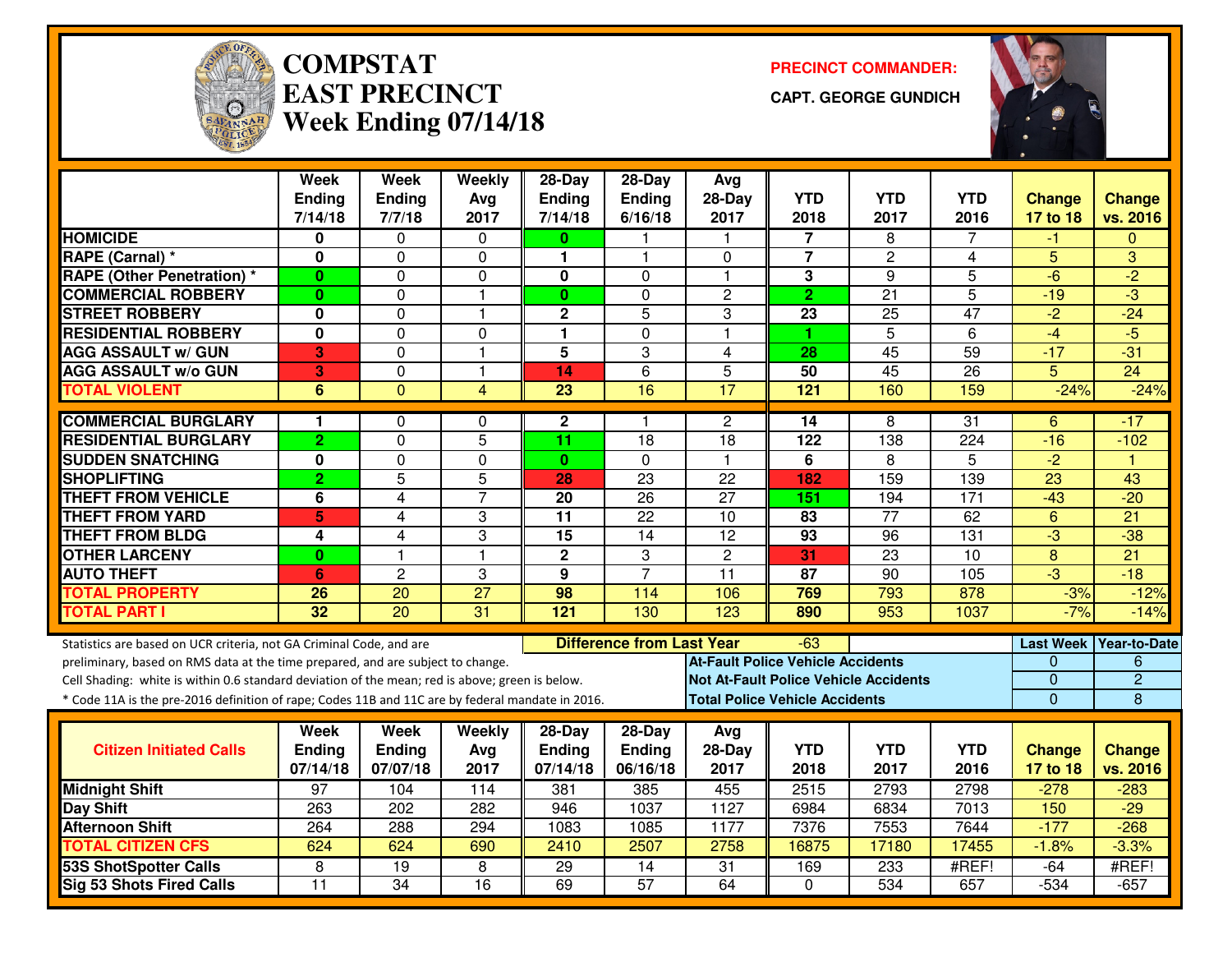#### **BEAT 51 East PrecinctWeek Ending 07/14/18**

|                                  |                | 28 Days<br><b>Last 4 Weeks</b> |                |                |                | 28 Day  |                |                |                |               |                      |
|----------------------------------|----------------|--------------------------------|----------------|----------------|----------------|---------|----------------|----------------|----------------|---------------|----------------------|
|                                  | Ending         | Ending                         | <b>Ending</b>  | <b>Ending</b>  | <b>Ending</b>  | Average | <b>YTD</b>     | <b>YTD</b>     | <b>YTD</b>     | <b>Change</b> | <b>Change</b>        |
|                                  | 6/23/18        | 6/30/18                        | 7/7/18         | 7/14/18        | 7/14/18        | 2017    | 2018           | 2017           | 2016           | 17 to 18      | vs. 2016             |
| <b>HOMICIDE</b>                  | 0              | 0                              | $\mathbf{0}$   | 0              | 0              | 0.0     | $\overline{2}$ | $\mathbf{1}$   | $\mathbf{1}$   | 1             | 1                    |
| RAPE (Carnal) *                  | $\Omega$       | 0                              | $\mathbf{0}$   | 0              | $\Omega$       | 0.0     | $\overline{2}$ | $\mathbf{1}$   | 0              | 1             | $\overline{2}$       |
| <b>RAPE (Other Penetration)*</b> | $\Omega$       | $\Omega$                       | $\Omega$       | $\Omega$       | $\Omega$       | 0.0     | $\overline{2}$ | $\overline{2}$ | 0              | $\Omega$      | $\overline{2}$       |
| <b>COMMERCIAL ROBBERY</b>        | 0              | 0                              | $\mathbf 0$    | 0              | 0              | 0.0     | 0              | $\mathbf{1}$   | $\mathbf{1}$   | $-1$          | $-1$                 |
| <b>ISTREET ROBBERY</b>           | $\mathbf{0}$   | 0                              | $\mathbf{0}$   | $\Omega$       | $\Omega$       | 0.1     | 5              | $\overline{7}$ | 4              | $-2$          | $\blacktriangleleft$ |
| <b>RESIDENTIAL ROBBERY</b>       | $\Omega$       | $\Omega$                       | $\mathbf 0$    | $\Omega$       | 0              | 0.0     | 0              | $\mathbf{1}$   | $\Omega$       | $-1$          | $\Omega$             |
| <b>AGG ASSAULT W/ GUN</b>        | $\Omega$       | $\mathbf{1}$                   | $\mathbf 0$    | $\mathbf{1}$   | $\overline{2}$ | 0.1     | 5              | 6              | 17             | $-1$          | $-12$                |
| <b>AGG ASSAULT W/o GUN</b>       | $\overline{2}$ | $\overline{2}$                 | $\mathbf 0$    | $\mathbf{1}$   | 5              | 0.2     | 17             | 12             | $\overline{7}$ | 5             | 10                   |
| <b>TOTAL VIOLENT</b>             | $\overline{2}$ | $\overline{3}$                 | $\overline{0}$ | $\overline{2}$ | $\overline{7}$ | 0.6     | 33             | 31             | 30             | 6%            | 10%                  |
| <b>COMMERCIAL BURGLARY</b>       | $\mathbf{0}$   | $\mathbf{1}$                   | 0              | 0              | 1              | 0.1     | 4              | $\mathbf{1}$   | 6              | 3             | $-2$                 |
| <b>RESIDENTIAL BURGLARY</b>      | 1              | 0                              | $\mathbf{0}$   | 0              | 1              | 0.5     | 9              | 19             | 19             | $-10$         | $-10$                |
| <b>SUDDEN SNATCHING</b>          | $\Omega$       | 0                              | $\mathbf{0}$   | $\Omega$       | $\Omega$       | 0.1     | 1              | $\overline{2}$ | 0              | $-1$          | -1                   |
| <b>SHOPLIFTING</b>               | $\mathbf{0}$   | $\mathbf{1}$                   | $\mathbf{1}$   | $\mathbf{1}$   | 3              | 0.4     | 14             | 21             | 18             | $-7$          | $-4$                 |
| <b>THEFT FROM VEHICLE</b>        | $\Omega$       | $\mathbf{1}$                   | $\mathbf{1}$   | $\mathbf{1}$   | $\mathbf{3}$   | 0.4     | 26             | 13             | 21             | 13            | 5                    |
| <b>THEFT FROM YARD</b>           | $\mathbf{0}$   | 0                              | $\mathbf 0$    | $\mathbf{1}$   | $\mathbf{1}$   | 0.2     | 11             | 10             | 16             | 1             | $-5$                 |
| <b>THEFT FROM BLDG</b>           | 0              | 0                              | $\mathbf 0$    | 0              | 0              | 0.4     | 12             | 18             | 19             | $-6$          | $-7$                 |
| <b>OTHER LARCENY</b>             | 0              | $\mathbf{1}$                   | $\mathbf 0$    | 0              | $\mathbf{1}$   | 0.1     | 9              | 3              | $\overline{2}$ | 6             | $\overline{7}$       |
| <b>AUTO THEFT</b>                | $\mathbf{0}$   | 0                              | $\mathbf 0$    | $\overline{2}$ | $\overline{2}$ | 0.3     | 14             | 15             | 13             | $-1$          | $\blacktriangleleft$ |
| <b>TOTAL PROPERTY</b>            | $\mathbf{1}$   | 4                              | $\overline{2}$ | 5              | 12             | 2.5     | 100            | 102            | 114            | $-2%$         | $-12%$               |
| <b>TOTAL PART I</b>              | $\overline{3}$ | $\overline{7}$                 | $\overline{2}$ | $\overline{7}$ | 19             | 3.1     | 133            | 133            | 144            | 0%            | $-8%$                |

 **Difference from Last Year** $\mathbf{0}$ 

Statistics are based on UCR criteria, not GA Criminal Code.

\* Rape Code 11A is the historical definition of rape (aka Legacy Rape); Rape Codes 11B and 11C are those moved from Part II to Part I in 2017.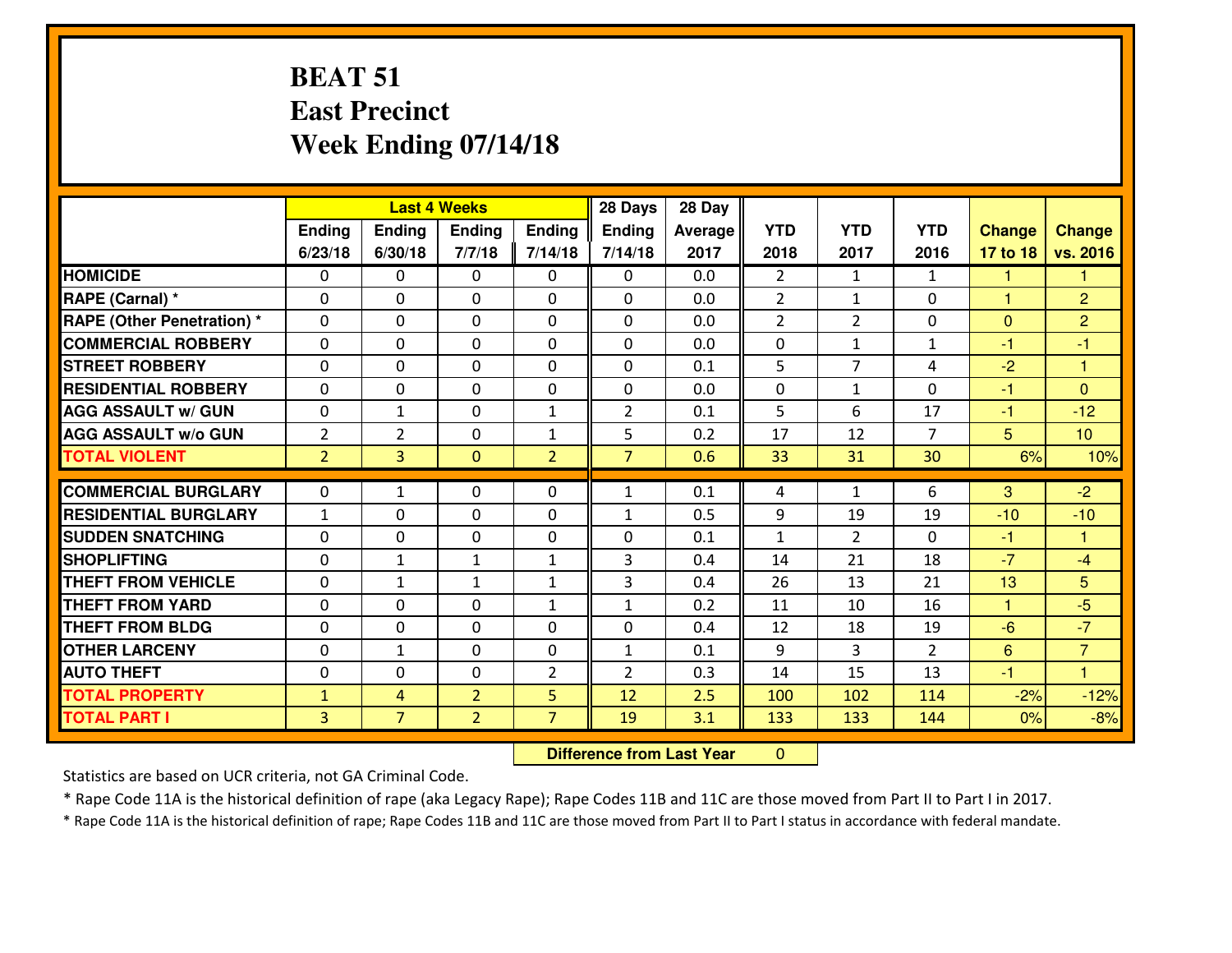#### **BEAT 52 East PrecinctWeek Ending 07/14/18**

|                                   |                |                | <b>Last 4 Weeks</b> |                | 28 Days        | 28 Day  |                |                |                |                |                |
|-----------------------------------|----------------|----------------|---------------------|----------------|----------------|---------|----------------|----------------|----------------|----------------|----------------|
|                                   | Ending         | Ending         | Ending              | <b>Ending</b>  | <b>Ending</b>  | Average | <b>YTD</b>     | <b>YTD</b>     | <b>YTD</b>     | <b>Change</b>  | <b>Change</b>  |
|                                   | 6/23/18        | 6/30/18        | 7/7/18              | 7/14/18        | 7/7/18         | 2017    | 2018           | 2017           | 2016           | 17 to 18       | vs. 2016       |
| <b>HOMICIDE</b>                   | $\Omega$       | 0              | 0                   | 0              | $\Omega$       | 0.0     | 0              | $\Omega$       | $\mathfrak{D}$ | $\Omega$       | $-2$           |
| RAPE (Carnal) *                   | $\mathbf{0}$   | 0              | $\mathbf 0$         | 0              | 0              | 0.1     | $\overline{2}$ | $\mathbf{0}$   | 0              | 2              | $\overline{2}$ |
| <b>RAPE (Other Penetration) *</b> | $\mathbf{0}$   | 0              | $\mathbf{0}$        | 0              | $\Omega$       | 0.2     | $\mathbf{0}$   | $\overline{2}$ | 0              | $-2$           | $\mathbf{0}$   |
| <b>COMMERCIAL ROBBERY</b>         | $\mathbf{0}$   | 0              | 0                   | $\Omega$       | $\Omega$       | 0.0     | 1              | 0              | 0              | $\mathbf{1}$   | 1              |
| <b>STREET ROBBERY</b>             | $\mathbf{0}$   | 0              | $\mathbf 0$         | 0              | $\Omega$       | 1.1     | $\overline{2}$ | 6              | 12             | $-4$           | $-10$          |
| <b>RESIDENTIAL ROBBERY</b>        | 0              | 0              | $\mathbf 0$         | 0              | 0              | 0.3     | 0              | $\overline{2}$ | $\mathbf{1}$   | $-2$           | $-1$           |
| <b>AGG ASSAULT W/ GUN</b>         | $\mathbf{1}$   | 0              | $\mathbf 0$         | 0              | $\mathbf{1}$   | 0.5     | 3              | 5              | 15             | $-2$           | $-12$          |
| <b>AGG ASSAULT W/o GUN</b>        | 0              | $\overline{2}$ | $\mathbf 0$         | 0              | $\overline{2}$ | 1.2     | 8              | 10             | 4              | $-2$           | $\overline{4}$ |
| <b>TOTAL VIOLENT</b>              | $\mathbf{1}$   | $\overline{2}$ | $\overline{0}$      | $\overline{0}$ | 3              | 3.4     | 16             | 25             | 34             | $-36%$         | $-53%$         |
| <b>COMMERCIAL BURGLARY</b>        | $\mathbf{0}$   | 0              | 0                   | 0              | $\Omega$       | 0.2     | 1              | $\mathbf{1}$   | $\mathbf{1}$   | $\Omega$       | $\mathbf{0}$   |
| <b>RESIDENTIAL BURGLARY</b>       | $\Omega$       | 0              | $\mathbf{0}$        | 0              | $\Omega$       | 2.6     | 27             | 17             | 35             | 10             | $-8$           |
| <b>SUDDEN SNATCHING</b>           | $\mathbf{0}$   | 0              | 0                   | $\Omega$       | 0              | 0.3     | $\mathbf{1}$   | $\overline{2}$ | 0              | -1             | 1              |
| <b>SHOPLIFTING</b>                | $\Omega$       | $\mathbf{1}$   | $\mathbf 0$         | 0              | $\mathbf{1}$   | 0.3     | $\overline{2}$ | $\overline{2}$ | $\overline{2}$ | $\overline{0}$ | $\Omega$       |
| <b>THEFT FROM VEHICLE</b>         | $\Omega$       | $\overline{2}$ | $\mathbf 0$         | $\mathbf{1}$   | 3              | 7.2     | 17             | 45             | 22             | $-28$          | $-5$           |
| <b>THEFT FROM YARD</b>            | 0              | 0              | $\mathbf{1}$        | $\mathbf{1}$   | $\overline{2}$ | 1.8     | 11             | 14             | 10             | $-3$           | $\mathbf{1}$   |
| <b>THEFT FROM BLDG</b>            | $\mathbf{1}$   | 0              | 1                   | 0              | $\overline{2}$ | 1.3     | 11             | 8              | 18             | 3              | $-7$           |
| <b>OTHER LARCENY</b>              | 0              | 0              | $\mathbf 0$         | 0              | 0              | 0.5     | 6              | 4              | 4              | $\overline{2}$ | $\overline{2}$ |
| <b>AUTO THEFT</b>                 | 0              | 0              | 0                   | 2              | $\overline{2}$ | 2.5     | 18             | 15             | 15             | 3              | 3              |
| <b>TOTAL PROPERTY</b>             | $\mathbf{1}$   | $\overline{3}$ | $\overline{2}$      | 4              | 10             | 16.6    | 94             | 108            | 107            | $-13%$         | $-12%$         |
| <b>TOTAL PART I</b>               | $\overline{2}$ | 5              | $\overline{2}$      | 4              | 13             | 20.0    | 110            | 133            | 141            | $-17%$         | $-22%$         |

 **Difference from Last Year**-23

Statistics are based on UCR criteria, not GA Criminal Code.

\* Rape Code 11A is the historical definition of rape (aka Legacy Rape); Rape Codes 11B and 11C are those moved from Part II to Part I in 2017.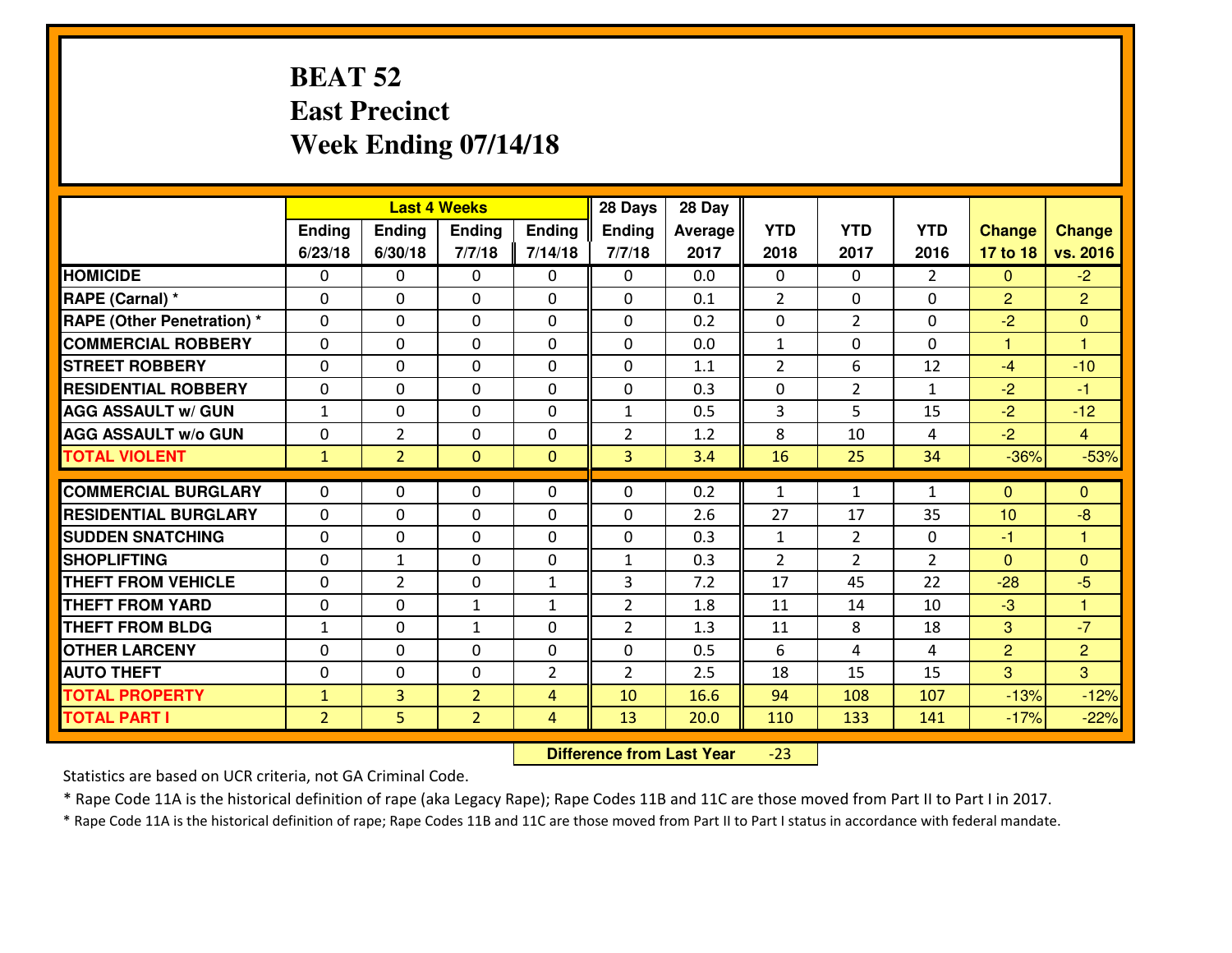#### **BEAT 53 East PrecinctWeek Ending 07/14/18**

|                                  | <b>Last 4 Weeks</b> |                 |                |                | 28 Days        | 28 Day  |                |                |                |                |                |
|----------------------------------|---------------------|-----------------|----------------|----------------|----------------|---------|----------------|----------------|----------------|----------------|----------------|
|                                  | Ending              | Ending          | <b>Ending</b>  | <b>Ending</b>  | <b>Ending</b>  | Average | <b>YTD</b>     | <b>YTD</b>     | <b>YTD</b>     | <b>Change</b>  | <b>Change</b>  |
|                                  | 6/23/18             | 6/30/18         | 7/7/18         | 7/14/18        | 7/7/18         | 2017    | 2018           | 2017           | 2016           | 17 to 18       | vs. 2016       |
| <b>HOMICIDE</b>                  | 0                   | 0               | $\mathbf{0}$   | 0              | 0              | 0.5     | $\mathbf{0}$   | 4              | $\mathbf{1}$   | $-4$           | $-1$           |
| RAPE (Carnal) *                  | $\mathbf{0}$        | $\mathbf{1}$    | $\mathbf{0}$   | 0              | $\mathbf{1}$   | 0.1     | 2              | $\Omega$       | $\overline{2}$ | $\overline{2}$ | $\mathbf{0}$   |
| <b>RAPE (Other Penetration)*</b> | $\Omega$            | $\Omega$        | $\Omega$       | $\Omega$       | $\Omega$       | 0.2     | $\Omega$       | $\overline{2}$ | $\overline{2}$ | $-2$           | $-2$           |
| <b>COMMERCIAL ROBBERY</b>        | 0                   | 0               | $\mathbf 0$    | 0              | 0              | 0.1     | 0              | $\mathbf{1}$   | 0              | $-1$           | $\Omega$       |
| <b>ISTREET ROBBERY</b>           | $\mathbf{0}$        | 0               | $\mathbf{0}$   | $\Omega$       | $\Omega$       | 0.3     | 4              | $\overline{2}$ | 8              | $\overline{2}$ | $-4$           |
| <b>RESIDENTIAL ROBBERY</b>       | $\Omega$            | $\Omega$        | $\mathbf 0$    | $\Omega$       | 0              | 0.2     | 0              | $\mathbf{1}$   | $\overline{2}$ | $-1$           | $-2$           |
| <b>AGG ASSAULT W/ GUN</b>        | $\Omega$            | $\Omega$        | $\mathbf 0$    | $\mathbf{1}$   | $\mathbf{1}$   | 1.7     | $\overline{7}$ | 16             | 5              | $-9$           | $\overline{2}$ |
| <b>AGG ASSAULT W/o GUN</b>       | 0                   | 0               | $\mathbf 0$    | 0              | 0              | 1.2     | $\overline{7}$ | 11             | 4              | $-4$           | $\overline{3}$ |
| <b>TOTAL VIOLENT</b>             | $\mathbf{0}$        | $\mathbf{1}$    | $\mathbf{0}$   | $\mathbf{1}$   | $\overline{2}$ | 4.3     | 20             | 37             | 24             | $-46%$         | $-17%$         |
| <b>COMMERCIAL BURGLARY</b>       | $\mathbf{0}$        | 0               | 0              | 0              | $\Omega$       | 0.1     | $\overline{2}$ | $\mathbf{1}$   | $\overline{2}$ |                | $\mathbf{0}$   |
| <b>RESIDENTIAL BURGLARY</b>      | $\mathbf{1}$        | 0               | $\mathbf{0}$   | 0              | $\mathbf{1}$   | 2.5     | 22             | 17             | 43             | 5              | $-21$          |
| <b>SUDDEN SNATCHING</b>          | $\Omega$            | 0               | $\mathbf{0}$   | $\Omega$       | $\Omega$       | 0.2     | 1              | $\overline{2}$ | 3              | -1             | $-2$           |
| <b>SHOPLIFTING</b>               | $\mathbf{0}$        | $\overline{2}$  | $\mathbf 0$    | 0              | $\overline{2}$ | 0.1     | 9              | 0              | $\mathbf{1}$   | 9              | 8              |
| <b>THEFT FROM VEHICLE</b>        | $\Omega$            | 4               | $\overline{2}$ | $\mathbf{1}$   | $\overline{7}$ | 6.3     | 30             | 32             | 28             | $-2$           | $\overline{2}$ |
| <b>THEFT FROM YARD</b>           | $\mathbf{0}$        | 0               | $\mathbf{1}$   | $\mathbf{1}$   | $\overline{2}$ | 2.2     | 17             | 14             | 11             | 3              | 6              |
| <b>THEFT FROM BLDG</b>           | 3                   | 0               | $\mathbf{1}$   | 4              | 8              | 4.4     | 25             | 24             | 43             | $\mathbf{1}$   | $-18$          |
| <b>OTHER LARCENY</b>             | 0                   | 0               | $\mathbf 0$    | 0              | 0              | 0.3     | 4              | 3              | 0              | $\mathbf{1}$   | $\overline{4}$ |
| <b>AUTO THEFT</b>                | $\mathbf{0}$        | 0               | $\overline{2}$ | 0              | $\overline{2}$ | 2.7     | 16             | 13             | 20             | 3              | $-4$           |
| <b>TOTAL PROPERTY</b>            | $\overline{4}$      | $6\overline{6}$ | 6              | 6              | 22             | 18.7    | 126            | 106            | 151            | 19%            | $-17%$         |
| <b>TOTAL PART I</b>              | $\overline{4}$      | $\overline{7}$  | 6              | $\overline{7}$ | 24             | 23.0    | 146            | 143            | 175            | 2%             | $-17%$         |

 **Difference from Last Year**<sup>3</sup>

Statistics are based on UCR criteria, not GA Criminal Code.

\* Rape Code 11A is the historical definition of rape (aka Legacy Rape); Rape Codes 11B and 11C are those moved from Part II to Part I in 2017.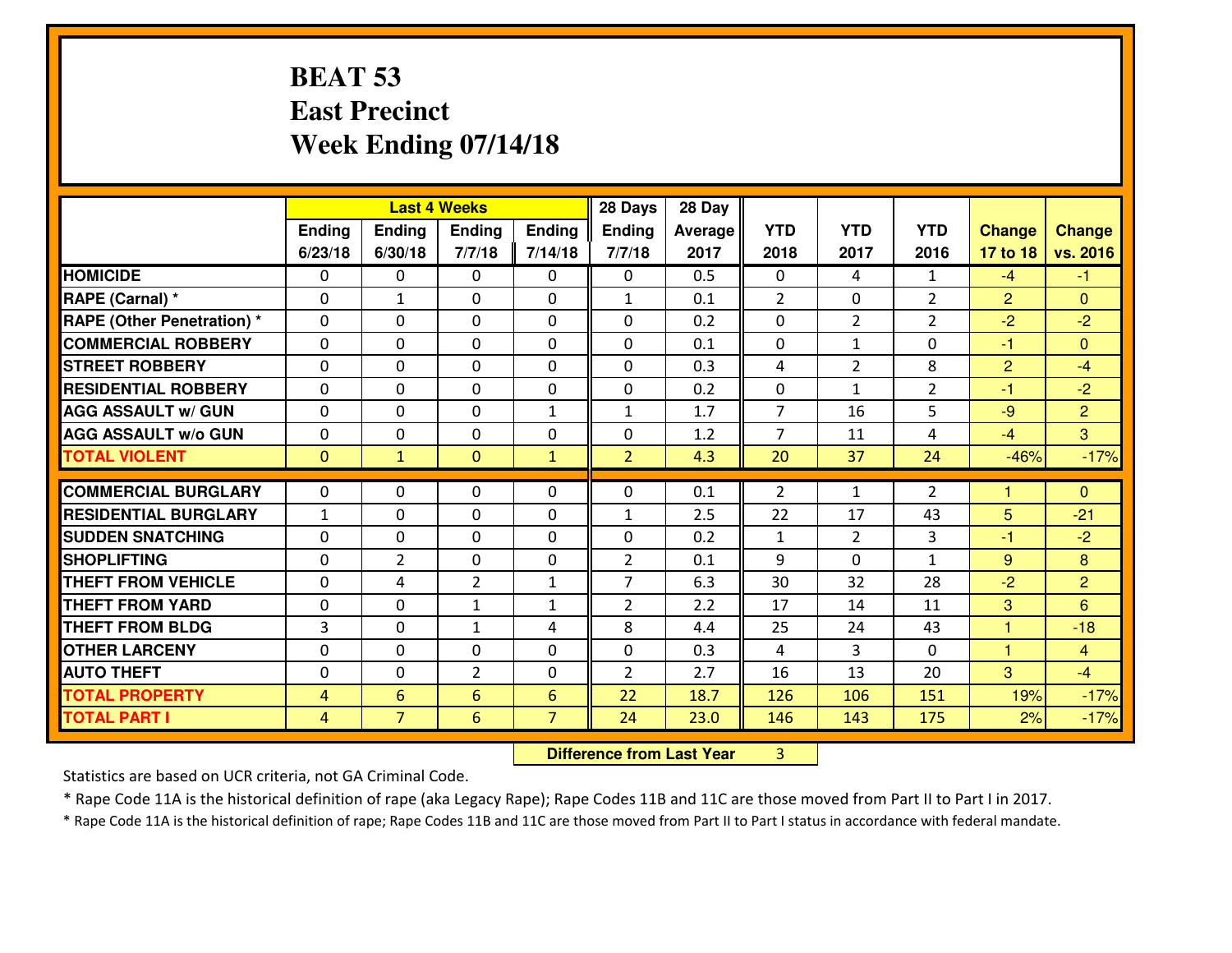#### **BEAT 54 East PrecinctWeek Ending 07/14/18**

|                                   | <b>Last 4 Weeks</b> |                |                |                | 28 Days        | 28 Day         |                |                |                |                |                      |
|-----------------------------------|---------------------|----------------|----------------|----------------|----------------|----------------|----------------|----------------|----------------|----------------|----------------------|
|                                   | Ending              | Ending         | <b>Ending</b>  | Ending         | <b>Ending</b>  | <b>Average</b> | <b>YTD</b>     | <b>YTD</b>     | <b>YTD</b>     | <b>Change</b>  | <b>Change</b>        |
|                                   | 6/23/18             | 6/30/18        | 7/7/18         | 7/14/18        | 7/7/18         | 2017           | 2018           | 2017           | 2016           | 17 to 18       | vs. 2016             |
| <b>HOMICIDE</b>                   | $\Omega$            | 0              | $\Omega$       | 0              | $\Omega$       | 0.2            | 4              | 3              | $\mathbf{1}$   | 1              | 3                    |
| RAPE (Carnal) *                   | $\mathbf{0}$        | 0              | $\mathbf{0}$   | 0              | $\Omega$       | 0.1            | $\mathbf{0}$   | 0              | 0              | $\Omega$       | $\mathbf{0}$         |
| <b>RAPE (Other Penetration) *</b> | $\Omega$            | 0              | $\mathbf{0}$   | $\Omega$       | $\Omega$       | 0.1            | $\mathbf{0}$   | 0              | $\mathbf{1}$   | $\Omega$       | $-1$                 |
| <b>COMMERCIAL ROBBERY</b>         | 0                   | 0              | 0              | 0              | 0              | 0.9            | $\mathbf{1}$   | 10             | 0              | $-9$           | $\blacktriangleleft$ |
| <b>STREET ROBBERY</b>             | $\mathbf{1}$        | 0              | $\mathbf 0$    | 0              | $\mathbf{1}$   | 0.8            | 6              | $\overline{7}$ | 13             | $-1$           | $-7$                 |
| <b>RESIDENTIAL ROBBERY</b>        | $\mathbf{1}$        | $\Omega$       | $\mathbf 0$    | $\Omega$       | $\mathbf{1}$   | 0.0            | $\mathbf{1}$   | $\Omega$       | 3              | $\mathbf{1}$   | $-2$                 |
| <b>AGG ASSAULT w/ GUN</b>         | 0                   | 0              | $\mathbf 0$    | $\Omega$       | 0              | 1.1            | 8              | 11             | 15             | $-3$           | $-7$                 |
| <b>AGG ASSAULT W/o GUN</b>        | $\overline{2}$      | $\overline{2}$ | $\mathbf 0$    | $\mathbf{1}$   | 5              | 0.8            | 10             | 8              | $\overline{2}$ | $\overline{2}$ | 8                    |
| <b>TOTAL VIOLENT</b>              | 4                   | $\overline{2}$ | $\overline{0}$ | $\mathbf{1}$   | $\overline{7}$ | 4.0            | 30             | 39             | 35             | $-23%$         | $-14%$               |
| <b>COMMERCIAL BURGLARY</b>        | $\Omega$            | 0              | $\mathbf{0}$   | $\Omega$       | $\Omega$       | 0.7            | 2              | 3              | 8              | -1             | $-6$                 |
| <b>RESIDENTIAL BURGLARY</b>       | $\mathbf{1}$        | $\overline{2}$ | 0              | $\overline{2}$ | 5              | 5.1            | 34             | 34             | 50             | $\Omega$       | $-16$                |
| <b>SUDDEN SNATCHING</b>           | 0                   | 0              | $\mathbf 0$    | 0              | 0              | 0.1            | 0              | $\mathbf{0}$   | $\Omega$       | $\overline{0}$ | $\overline{0}$       |
| <b>SHOPLIFTING</b>                | $\overline{2}$      | $\overline{2}$ | 1              | $\mathbf{1}$   | 6              | 5.0            | 44             | 19             | 39             | 25             | 5                    |
| <b>THEFT FROM VEHICLE</b>         | 0                   | 1              | $\mathbf{1}$   | $\mathbf{1}$   | 3              | 5.3            | 24             | 45             | 42             | $-21$          | $-18$                |
| <b>THEFT FROM YARD</b>            | $1\,$               | $\mathbf{1}$   | $\mathbf 0$    | $\overline{2}$ | 4              | 2.3            | 18             | 17             | 10             | $\mathbf{1}$   | 8                    |
| <b>THEFT FROM BLDG</b>            | 0                   | 3              | $\mathbf 0$    | 0              | 3              | 2.3            | 21             | 24             | 17             | $-3$           | $\overline{4}$       |
| <b>OTHER LARCENY</b>              | 0                   | 0              | $\mathbf{1}$   | 0              | $\mathbf{1}$   | 0.2            | $\overline{7}$ | $\overline{2}$ | 3              | 5              | $\overline{4}$       |
| <b>AUTO THEFT</b>                 | $\mathbf{0}$        | 0              | $\mathbf{0}$   | 0              | 0              | 1.9            | 18             | 21             | 24             | $-3$           | $-6$                 |
| <b>TOTAL PROPERTY</b>             | 4                   | 9              | $\overline{3}$ | 6              | 22             | 22.9           | 168            | 165            | 193            | 2%             | $-13%$               |
| <b>TOTAL PART I</b>               | 8                   | 11             | $\overline{3}$ | $\overline{7}$ | 29             | 26.8           | 198            | 204            | 228            | $-3%$          | $-13%$               |

 **Difference from Last Year**-6

Statistics are based on UCR criteria, not GA Criminal Code.

\* Rape Code 11A is the historical definition of rape (aka Legacy Rape); Rape Codes 11B and 11C are those moved from Part II to Part I in 2017.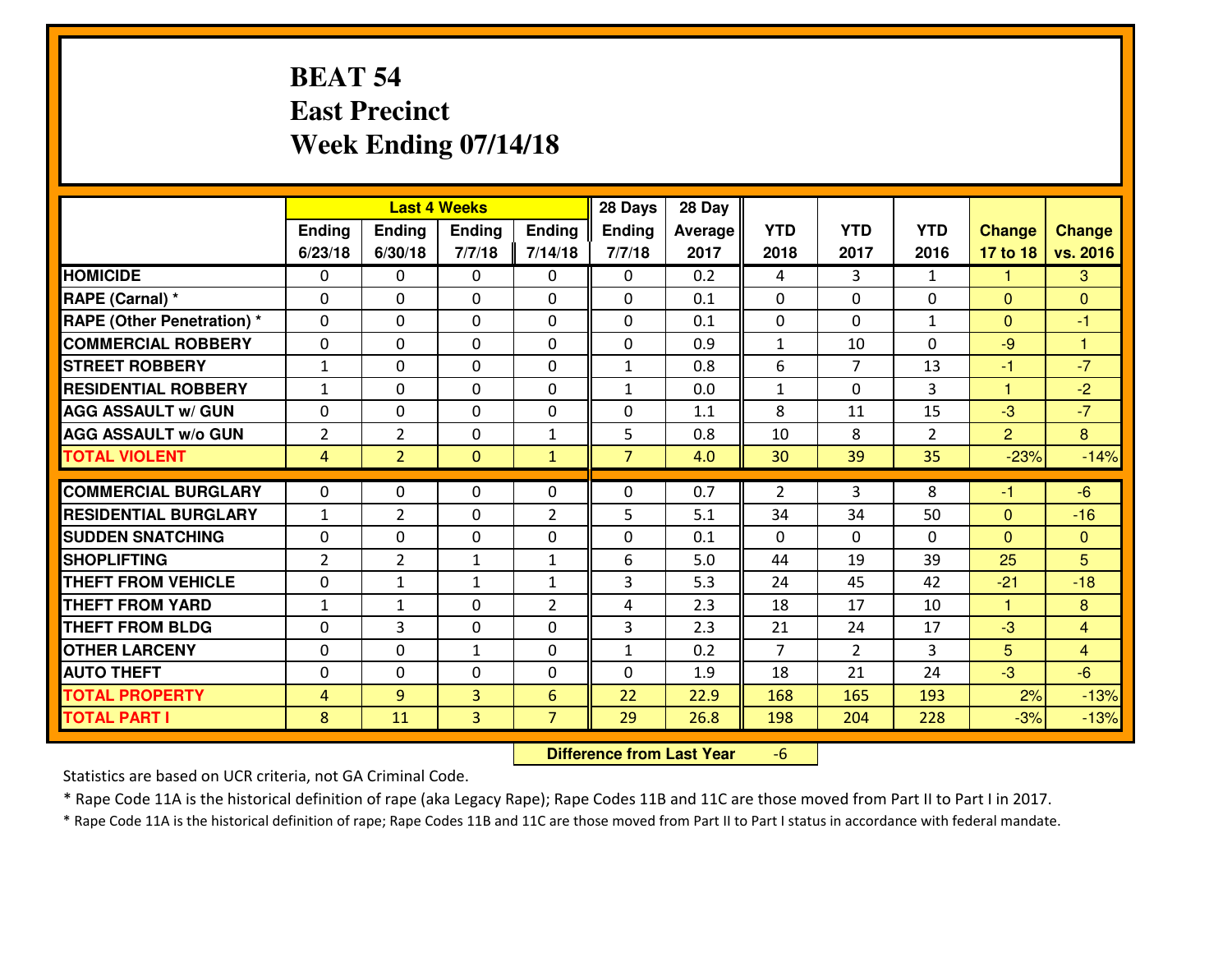#### **BEAT 55 East PrecinctWeek Ending 07/14/18**

|                                   |              |                |                | 28 Days<br><b>Last 4 Weeks</b> |                |         |              |              |                |                |                      |
|-----------------------------------|--------------|----------------|----------------|--------------------------------|----------------|---------|--------------|--------------|----------------|----------------|----------------------|
|                                   | Ending       | Ending         | <b>Ending</b>  | Ending                         | <b>Ending</b>  | Average | <b>YTD</b>   | <b>YTD</b>   | <b>YTD</b>     | <b>Change</b>  | <b>Change</b>        |
|                                   | 6/23/18      | 6/30/18        | 7/7/18         | 7/14/18                        | 7/7/18         | 2017    | 2018         | 2017         | 2016           | 17 to 18       | vs. 2016             |
| <b>HOMICIDE</b>                   | $\Omega$     | 0              | $\Omega$       | 0                              | $\Omega$       | 0.0     | 1            | $\Omega$     | 0              | 1              | 1                    |
| RAPE (Carnal) *                   | $\mathbf{0}$ | 0              | $\mathbf{0}$   | 0                              | $\Omega$       | 0.0     | $\mathbf{0}$ | $\mathbf{0}$ | $\mathbf{1}$   | $\Omega$       | $-1$                 |
| <b>RAPE (Other Penetration) *</b> | $\Omega$     | 0              | $\mathbf{0}$   | $\Omega$                       | $\Omega$       | 0.0     | $\Omega$     | 0            | $\mathbf{1}$   | $\Omega$       | $-1$                 |
| <b>COMMERCIAL ROBBERY</b>         | $\mathbf{0}$ | 0              | $\mathbf 0$    | 0                              | $\Omega$       | 1.0     | $\Omega$     | 9            | $\overline{2}$ | $-9$           | $-2$                 |
| <b>STREET ROBBERY</b>             | 0            | 0              | $\mathbf 0$    | $\Omega$                       | 0              | 0.2     | 4            | $\mathbf{1}$ | 5              | 3              | $-1$                 |
| <b>RESIDENTIAL ROBBERY</b>        | $\Omega$     | $\Omega$       | $\mathbf 0$    | $\Omega$                       | 0              | 0.0     | 0            | $\mathbf{1}$ | 0              | $-1$           | $\Omega$             |
| <b>AGG ASSAULT w/ GUN</b>         | 0            | 0              | $\mathbf 0$    | $\mathbf{1}$                   | $\mathbf{1}$   | 0.5     | 4            | 5            | 4              | $-1$           | $\overline{0}$       |
| <b>AGG ASSAULT W/o GUN</b>        | 0            | 0              | $\mathbf 0$    | $\mathbf{1}$                   | $\mathbf{1}$   | 0.5     | 4            | $\mathbf{1}$ | 5              | 3              | $-1$                 |
| <b>TOTAL VIOLENT</b>              | $\mathbf{0}$ | $\overline{0}$ | $\overline{0}$ | $\overline{2}$                 | $\overline{2}$ | 2.2     | 13           | 17           | 18             | $-24%$         | $-28%$               |
| <b>COMMERCIAL BURGLARY</b>        | $\Omega$     | 0              | $\mathbf{0}$   | $\Omega$                       | $\Omega$       | 0.3     | 3            | $\mathbf{1}$ | 6              | 2              | $-3$                 |
| <b>RESIDENTIAL BURGLARY</b>       | 0            | $\mathbf{1}$   | 0              | 0                              | 1              | 3.4     | 10           | 30           | 29             | $-20$          | $-19$                |
| <b>SUDDEN SNATCHING</b>           | 0            | 0              | $\mathbf 0$    | 0                              | 0              | 0.2     | $\mathbf{1}$ | $\mathbf{1}$ | 0              | $\Omega$       | $\blacktriangleleft$ |
| <b>SHOPLIFTING</b>                | 10           | $\overline{2}$ | 3              | 0                              | 15             | 13.8    | 110          | 116          | 70             | $-6$           | 40                   |
| <b>THEFT FROM VEHICLE</b>         | 0            | $\mathbf{1}$   | $\mathbf 0$    | $\mathbf{1}$                   | $\overline{2}$ | 4.1     | 26           | 31           | 37             | $-5$           | $-11$                |
| <b>THEFT FROM YARD</b>            | 0            | 0              | $\overline{2}$ | 0                              | $\overline{2}$ | 1.5     | 16           | 11           | $\overline{7}$ | 5              | 9                    |
| <b>THEFT FROM BLDG</b>            | 0            | 0              | $\overline{2}$ | 0                              | $\overline{2}$ | 1.5     | 10           | 9            | 21             | $\mathbf{1}$   | $-11$                |
| <b>OTHER LARCENY</b>              | 0            | 0              | $\mathbf 0$    | 0                              | 0              | 0.6     | 2            | 4            | 0              | $-2$           | $\overline{2}$       |
| <b>AUTO THEFT</b>                 | $\mathbf{1}$ | 0              | $\mathbf{0}$   | 0                              | $\mathbf{1}$   | 1.7     | 11           | 9            | 18             | $\overline{2}$ | $-7$                 |
| <b>TOTAL PROPERTY</b>             | 11           | 4              | $\overline{7}$ | $\mathbf{1}$                   | 23             | 27.2    | 189          | 212          | 188            | $-11%$         | 1%                   |
| <b>TOTAL PART I</b>               | 11           | $\overline{4}$ | $\overline{7}$ | 3                              | 25             | 29.4    | 202          | 229          | 206            | $-12%$         | $-2%$                |

 **Difference from Last Year**-27

Statistics are based on UCR criteria, not GA Criminal Code.

\* Rape Code 11A is the historical definition of rape (aka Legacy Rape); Rape Codes 11B and 11C are those moved from Part II to Part I in 2017.